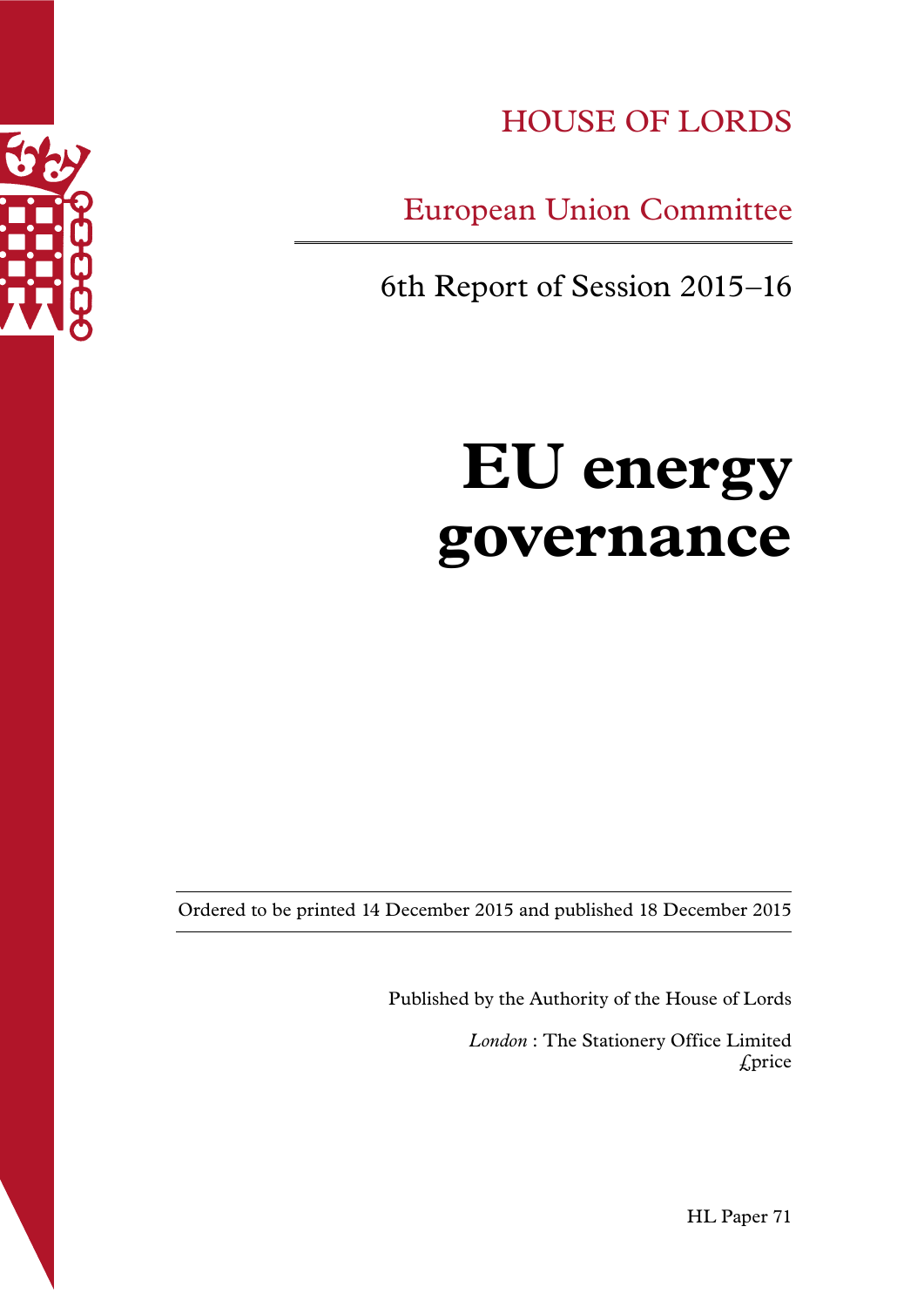#### *The European Union Committee*

The European Union Committee is appointed each session "to scrutinise documents deposited in the House by a Minister, and other matters relating to the European Union".

In practice this means that the Select Committee, along with its Sub-Committees, scrutinises the UK Government's policies and actions in respect of the EU; considers and seeks to influence the development of policies and draft laws proposed by the EU institutions; and more generally represents the House of Lords in its dealings with the EU institutions and other Member States.

The six Sub-Committees are as follows:

Energy and Environment Sub-Committee External Affairs Sub-Committee Financial Affairs Sub-Committee Home Affairs Sub-Committee Internal Market Sub-Committee Justice Sub-Committee

#### *Membership*

The Members of the European Union Select Committee are:

| <b>Baroness Armstrong of Hill Top</b>   | <b>Lord Green of Hurstpierpoint</b>     |
|-----------------------------------------|-----------------------------------------|
| Lord Blair of Boughton                  | Lord Jay of Ewelme                      |
| <b>Lord Borwick</b>                     | <b>Baroness Kennedy of the Shaws</b>    |
| <b>Lord Boswell of Aynho</b> (Chairman) | Lord Liddle                             |
| The Earl of Caithness                   | Lord Mawson                             |
| <b>Lord Davies of Stamford</b>          | <b>Baroness Prashar</b>                 |
| Baroness Falkner of Margravine          | <b>Baroness Scott of Needham Market</b> |
|                                         |                                         |

[Baroness Suttie](http://www.parliament.uk/biographies/lords/baroness-suttie/4298) [Lord Trees](http://www.parliament.uk/biographies/lords/lord-trees/4260) s [Lord Tugendhat](http://www.parliament.uk/biographies/lords/lord-tugendhat/1705) [Lord Whitty](http://www.parliament.uk/biographies/lords/lord-whitty/2444) [Baroness Wilcox](http://www.parliament.uk/biographies/lords/baroness-wilcox/1727)

The Members of the Energy and Environment Sub-Committee, which conducted this inquiry, are:

| <b>Baroness Bakewell of Hardington Mandeville Viscount Hanworth</b> |                                                         | Lord Selkirk of Douglas |
|---------------------------------------------------------------------|---------------------------------------------------------|-------------------------|
| <b>Lord Bowness</b>                                                 | Lord Krebs                                              | Lord Trees              |
| <b>Lord Cunningham of Felling</b>                                   | Lord Rooker                                             | Viscount Ullswater      |
| Lord Curry of Kirkharle                                             | <b>Baroness Scott of Needham Market Baroness Wilcox</b> |                         |
|                                                                     | (Chairman)                                              |                         |

#### *Further information*

Publications, press notices, details of membership, forthcoming meetings and other information is available at<http://www.parliament.uk/hleu>.

General information about the House of Lords and its Committees is available at [http://www.parliament.uk/business/lords](http://www.parliament.uk/business/lords/).

#### *Sub-Committee staff*

The current staff of the Sub-Committee are Patrick Milner (Clerk), and Mark Gladwell (Committee Assistant).

#### *Contact details*

Contact details for individual Sub-Committees are given on the website. General correspondence should be addressed to the Clerk of the European Union Committee, Committee Office, House of Lords, London, SW1A 0PW. Telephone 020 7219 5791. Email [euclords@parliament.uk](mailto:euclords@parliament.uk).

#### *Twitter*

You can follow the Committee on Twitter: [@LordsEUCom](http://www.twitter.com/lordseucom).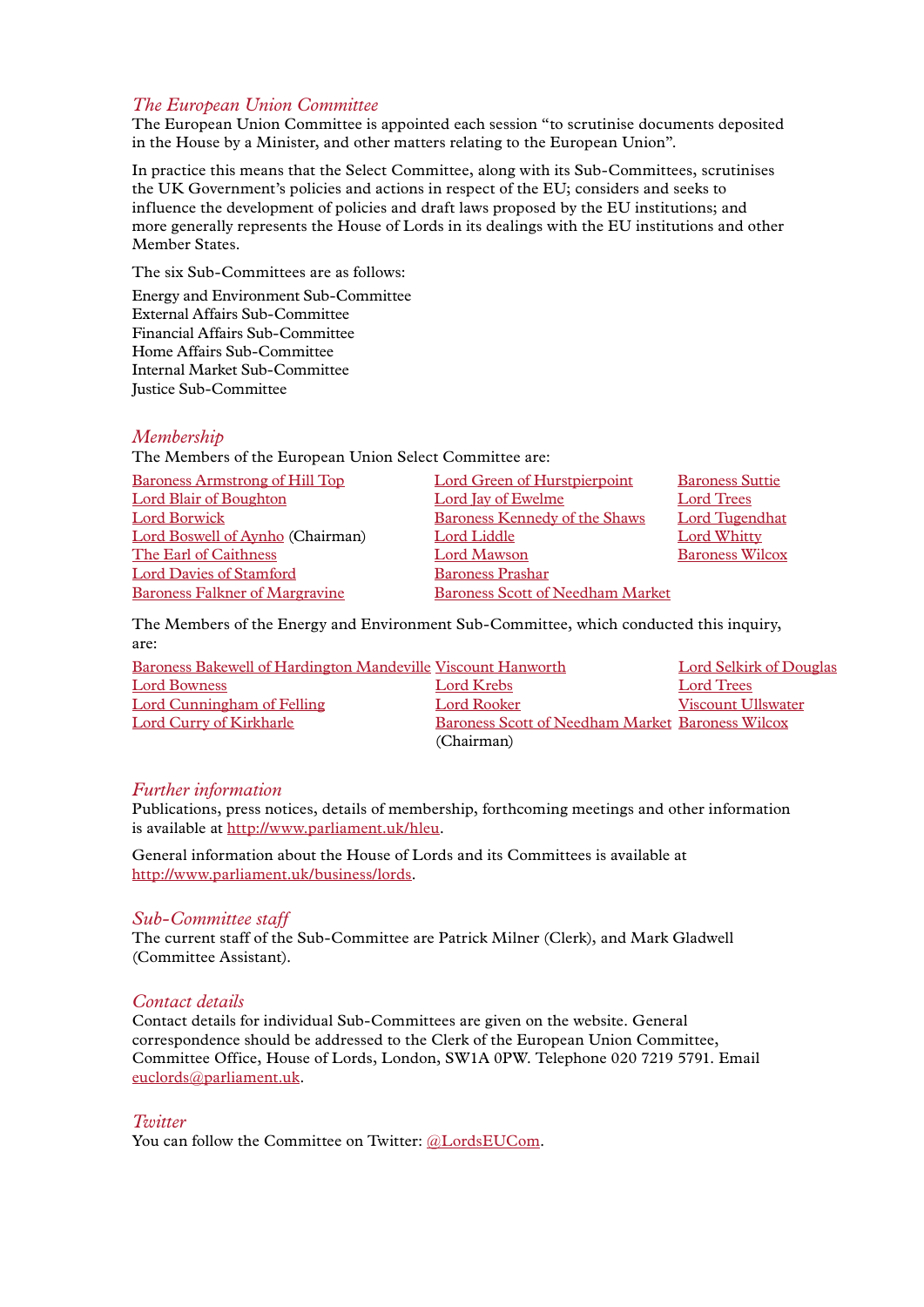|  | <b>CONTENTS</b> |  |
|--|-----------------|--|
|  |                 |  |

|                                                          | Page |
|----------------------------------------------------------|------|
| <b>Summary</b>                                           | 2    |
| <b>Chapter 1: Introduction</b>                           | 5    |
| Background                                               | 6    |
| Box 1: Energy Council, November 2015                     | 8    |
| The inquiry and the Committee's work                     | 8    |
| Chapter 2: A common approach: the challenges             | 10   |
| Differing visions                                        | 10   |
| Capacity markets and market design                       | 11   |
| Box 2: Capacity markets                                  | 12   |
| <b>Box 3: Stress events</b>                              | 13   |
| Responsibility: reporting and monitoring                 | 15   |
| Responsibility: enforcement and legislation              | 18   |
| Investor uncertainty and the importance of consumers     | 20   |
| Box 4: Nord Stream 2 gas pipeline                        | 20   |
| Chapter 3: Towards a new governance framework            | 23   |
| <b>Recent developments</b>                               | 23   |
| The role of regional co-operation                        | 23   |
| Achieving a balance                                      | 24   |
| <b>Summary of Conclusions and Recommendations</b>        | 26   |
| Appendix 1: List of Members and Declarations of Interest | 29   |
| <b>Appendix 2: List of Witnesses</b>                     | 32   |
| <b>Appendix 3: Call for Evidence</b>                     | 33   |
| Appendix 4: EU energy governance seminar                 | 35   |
| <b>Appendix 5: Glossary of Terms</b>                     | 38   |

Evidence is published online at [www.parliament.uk/eu-energy-governance](http://www.parliament.uk/eu-energy-governance) and available for inspection at the Parliamentary Archives (020 7129 3074).

**Q in footnotes refers to a question in oral evidence.**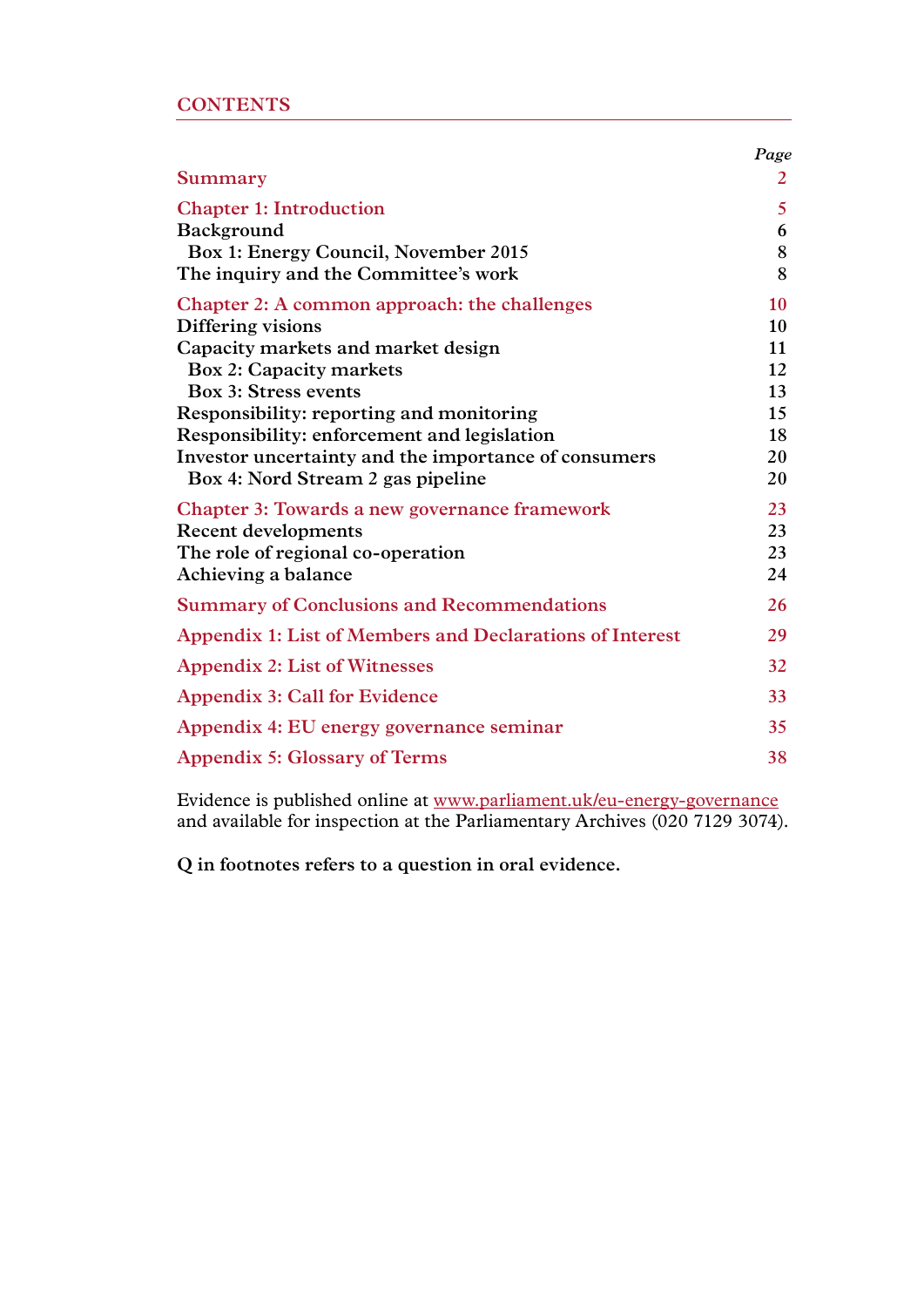# <span id="page-3-0"></span>**SUMMARY**

Energy is crucially important to all of us. We depend on an abundant and affordable supply of energy. The European Commission's flagship Energy Union Strategy recognises this fact and has five aims: energy security; the completion of the internal energy market; energy efficiency; emissions reduction; and research and innovation. An agreed EU energy governance framework will underpin the relationships between the EU institutions and Member States. Such a framework will seek to meet the energy policy objectives of the EU on the one hand, and fulfil national aims on the other.

Capacity markets can help to secure energy supply in the medium term at a competitive price. We call for the development of common EU standards for capacity markets, a greater emphasis on the role of regional co-operation, energy storage and demand side measures, and the opening up of domestic capacity markets to cross-border mechanisms. We argue that any EU co-ordination of capacity markets should aim to mitigate the distortion of competition and crossborder trade.

We welcome the introduction of National Energy and Climate Plans, the move to longer-term planning and the assessment of progress against EU level targets. We recommend that the overall assessment of the consistency of Member State National Energy and Climate Plans should be carried out by the Commission or another existing body. On a national level, the UK Government should do more to report against its own progress on its energy and climate goals.

We heard that legislative proposals in the area of governance would be controversial. We heard that the EU-wide binding 2030 renewables target had not been broken down into individual Member State targets. We believe firmly that without an effective, transparent, accountable, and legitimate governance mechanism, the significance of the target will be considerably diminished and the incentive on the part of Member States to be ambitious will be weakened. We urge the European Council to call on the Commission to propose a monitoring and enforcement mechanism that acts as a guarantor for the agreement, and ensures that Member States share the effort equitably.

Long term policy signals are crucially important for those who invest in energy. The European Council and the Commission should be much clearer on the timetable for the establishment of the energy governance framework. To stimulate investor confidence, the UK Government should be clearer about its own long term renewable energy strategy and national energy and climate targets.

Consumers should play a key role in energy governance discussions. We recommend that the UK Government consult stakeholders and consumers during the development of the UK's National Energy and Climate Plan and that it should explain the financial and security benefits of a more integrated energy market more fully.

Regional co-operation should be far more prominent in governance discussions, and we call on the Commission to require Member States to demonstrate that this has taken place in the preparation of their National Energy and Climate Plans.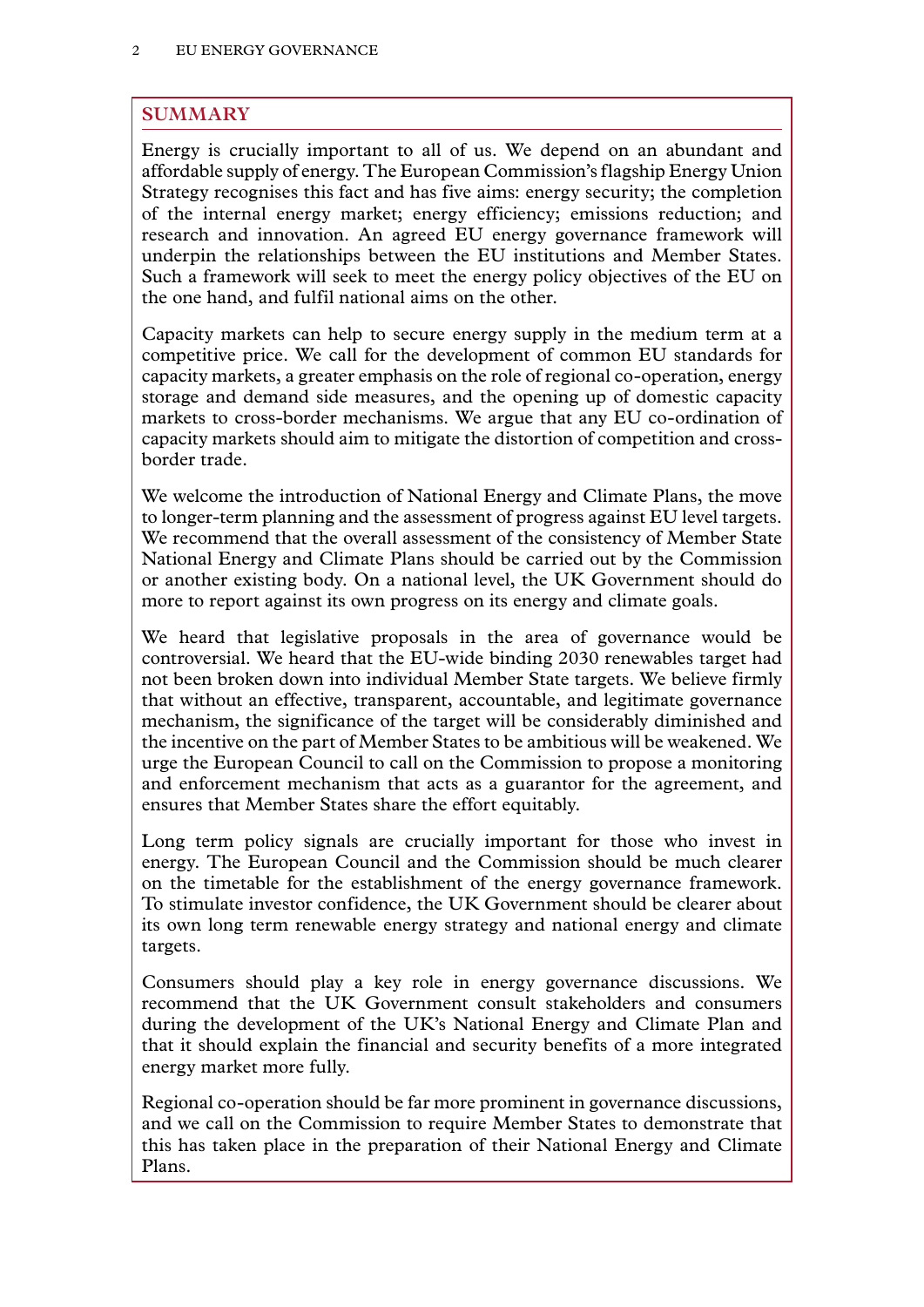More broadly, the Commission should ensure that its proposals for a future energy governance framework include legal clarity, a respect for Member State sovereignty, a focus on security of supply, commitment to the consumer, real ambition for decarbonisation and increased regional co-operation.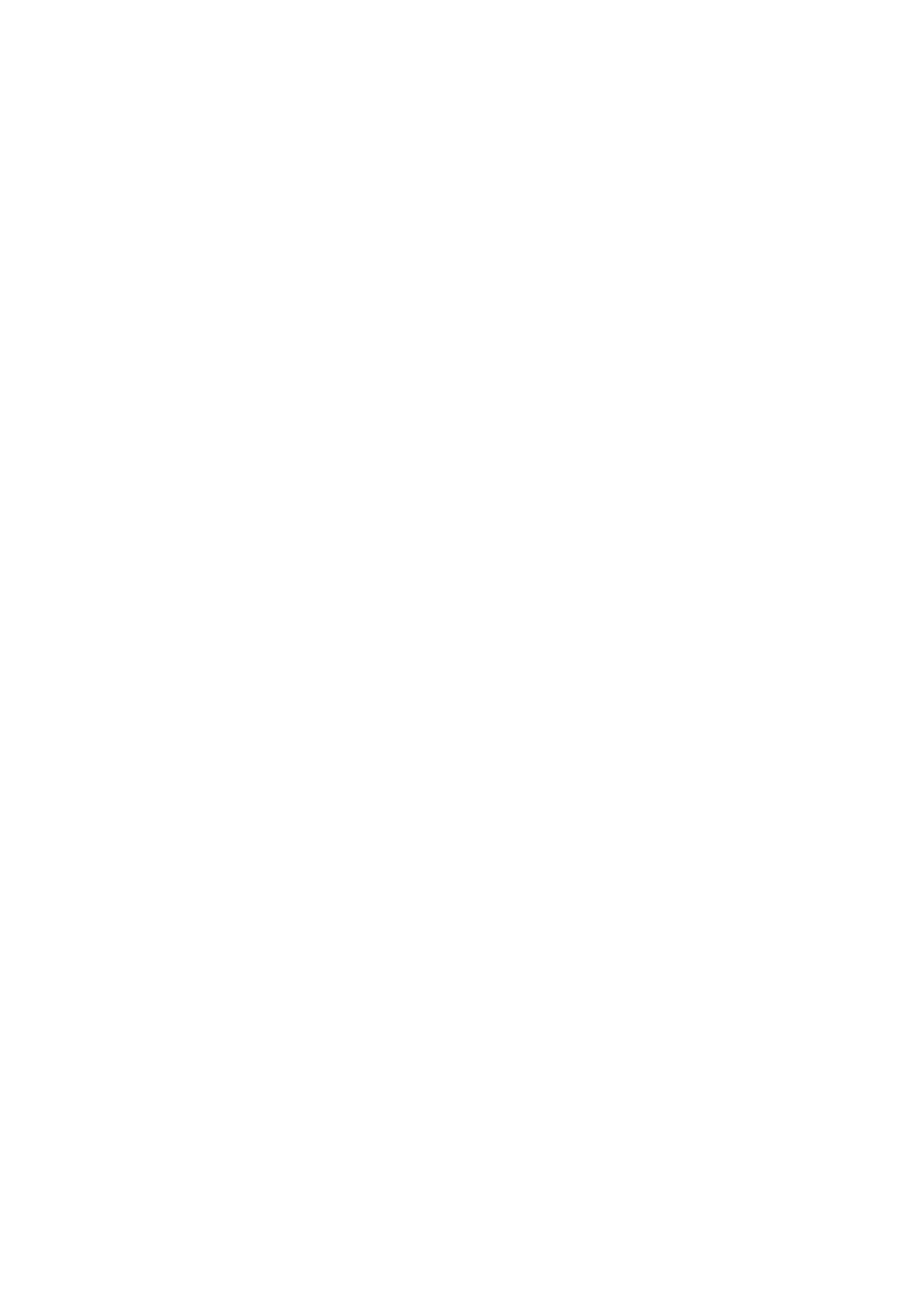# <span id="page-6-0"></span>**EU energy governance**

# **Chapter 1: INTRODUCTION**

- 1. As a society, we are more dependent on a secure energy supply now than at any other point in history. The 'energy trilemma' of security of supply, sustainability and competitiveness is an ever-present challenge for policy makers.1 The European Commission's Energy Union policy, proposed in 2014, seeks to address this challenge. It has five closely related and mutually reinforcing aims:
	- energy security;
	- the completion of the internal energy market;
	- energy efficiency;
	- emissions reduction; and
	- research and innovation.
- 2. The Energy Union is a strategic priority for the Commission and thoughts are now turning to the governance framework that will underpin it. As a shared competence between the EU and Member States, co-ordinating EU energy policies will always be a demanding task. At a time when geopolitical security concerns are heightened, pressure to decarbonise is increasing and consumers are facing higher energy bills, agreeing a common approach to energy governance will present fresh political challenges.
- 3. Policy makers should be drawing on other areas of EU policy when considering the future of Europe's energy system. The Digital Single Market<sup>2</sup>, with its strategy for better access for consumers across Europe, has the potential to give more power to energy consumers and stimulate innovation and investment in new technologies such as smart meters. The Commission's Capital Markets Strategy can help to open up new sources of funding for cross-border energy projects such as interconnectors, as this investment and the mobilising of capital are critical if new energy infrastructure is to be realised. To upgrade Europe's infrastructure, the European Commission has estimated that around  $\epsilon$ 200 billion is needed during the current decade for transmission grids and gas pipelines.<sup>3</sup>
- 4. An EU energy governance framework will always seek to balance Member State priorities and their right to determine their own national energy mix on the one hand, with the wider energy and climate goals of the EU on the other. The Energy Union builds on and widens the scope of existing policy objectives. The Commission has an important role in judging a politically acceptable balance for Member States and in securing EU-wide agreement

<sup>1</sup> HM Government, *Delivering UK Energy Investment* (July 2014), p4: [https://www.gov.uk/government/](https://www.gov.uk/government/uploads/system/uploads/attachment_data/file/331071/DECC_Energy_Investment_Report.pdf) [uploads/system/uploads/attachment\\_data/file/331071/DECC\\_Energy\\_Investment\\_Report.pdf](https://www.gov.uk/government/uploads/system/uploads/attachment_data/file/331071/DECC_Energy_Investment_Report.pdf) [Accessed 1 December 2015]

<sup>2</sup> Communication from the Commission: A Digital Single Market Strategy for Europe, [COM \(2015\)](http://eur-lex.europa.eu/legal-content/EN/TXT/PDF/?uri=CELEX:52015DC0192&from=EN) [192](http://eur-lex.europa.eu/legal-content/EN/TXT/PDF/?uri=CELEX:52015DC0192&from=EN)

<sup>3</sup> European Commission, 'Infrastructure: Connecting energy markets and regions': [https://ec.europa.](https://ec.europa.eu/energy/en/topics/infrastructure) [eu/energy/en/topics/infrastructure\[](https://ec.europa.eu/energy/en/topics/infrastructure)Accessed 3 December 2015]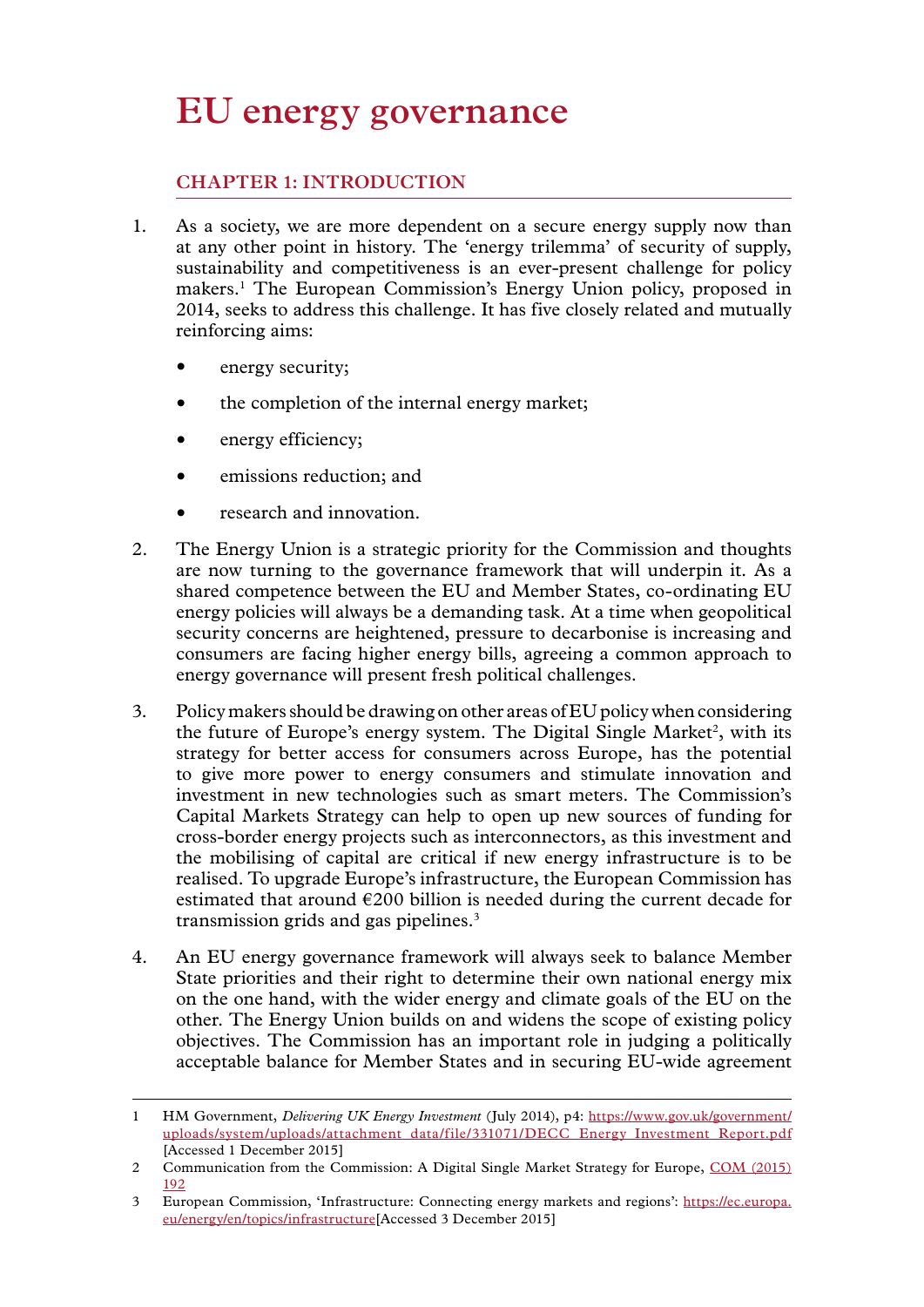<span id="page-7-0"></span>on governance arrangements. Its proposals need to be specific and well defined.

#### **Background**

- 5. Significant developments have been made in EU energy policy over the last few years. There has been important infrastructure and regulatory progress towards the completion of the internal energy market. The aspiration is to create a genuine single market for energy goods and services that seek to benefit end-users and to increase energy security. The development of common network codes, greater interconnection, the push for common rules on gas security of supply, and Liquefied Natural Gas developments, are all leading towards greater electricity and gas market integration. The 2020 climate and energy package was agreed by EU leaders in 2007 and enacted in 2009. It contains binding legislation to ensure the EU meets its climate and energy targets for the year 2020, and sets three key targets:
	- 20% cut in greenhouse gas emissions (from 1990 levels);
	- 20% of EU energy from renewables; and
	- 20% improvement in energy efficiency.

Crucially, the 20% greenhouse gas and renewables targets were broken down into individual Member State targets. The agreement was hailed as a significant step towards common long-term energy and climate goals.

6. In January 2014 the Commission published a Communication setting out a policy framework for energy and climate policy until 2030, making explicit mention of governance. The Communication said:

"The increased flexibility for Member States will be combined with a strong European governance framework to deliver EU objectives for renewable energy and energy savings in a manner that is consistent with attainment of national and European greenhouse gas targets and coherent with the wider principles of European energy policy, including the operation and further integration of the internal energy market and the delivery of a competitive, secure and sustainable energy system."4

- 7. Later that year, at the October 2014 European Council, the targets for 2030 were adopted. They included:
	- a binding target to reduce greenhouse gas emissions by at least 40% by 2030 (from 1990 levels);
	- an EU-wide binding target for renewable energy of at least 27%; and
	- an indicative energy efficiency target of at least 27%.
- 8. A key difference from the 2020 targets is that the 27% renewable energy target is binding at EU level but is not broken down into individual Member State targets. The October 2014 Council conclusions also said that the target

<sup>4</sup> Communication from the Commission: A policy framework for climate and energy in the period from 2020 to 2030, [COM \(2014\) 15](http://eur-lex.europa.eu/LexUriServ/LexUriServ.do?uri=COM:2014:0015:FIN:EN:PDF)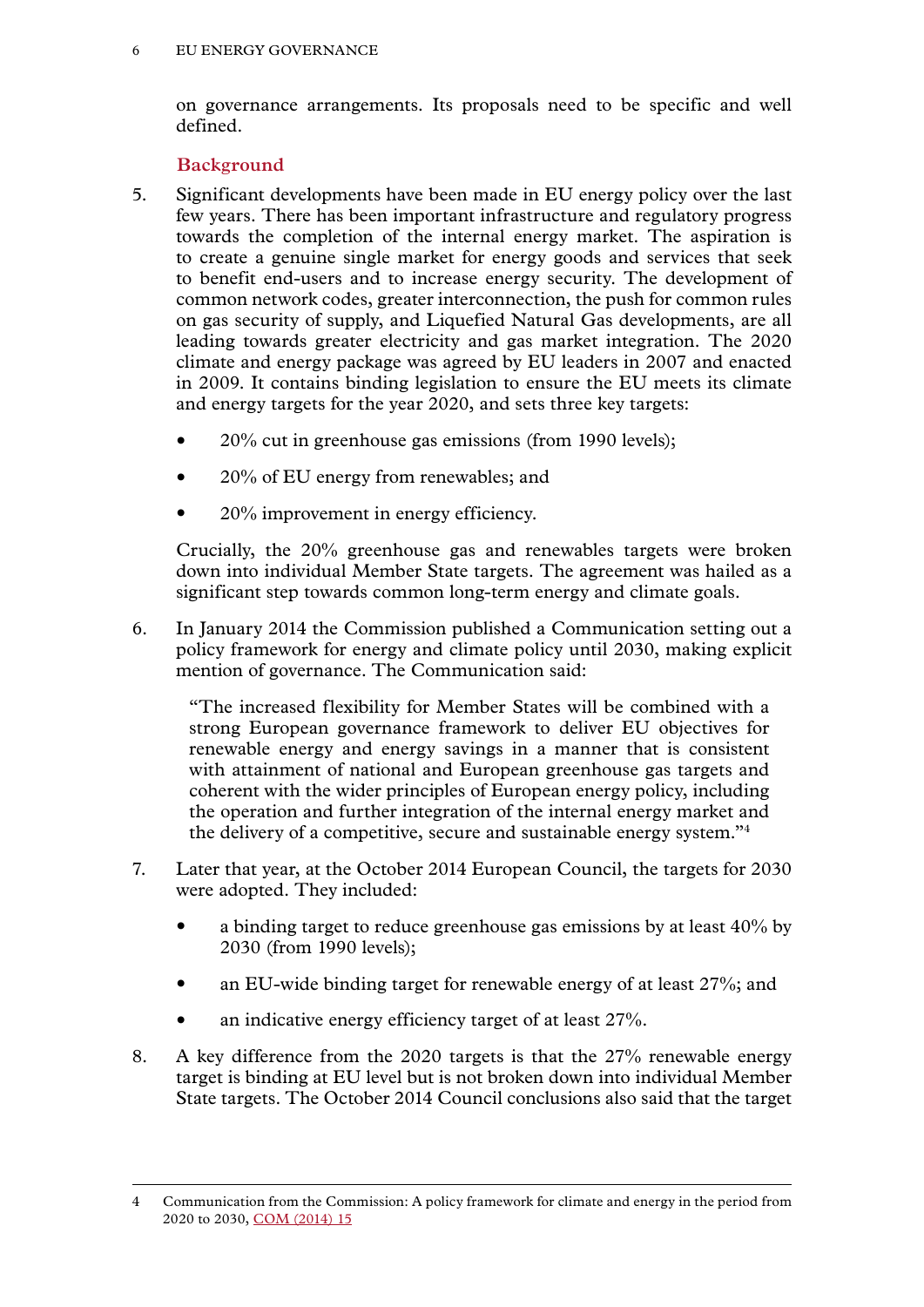"will be fulfilled through Member States' contributions guided by the need to deliver collectively the EU target."5

- 9. As part of its international commitments to climate change mitigation, the EU has proposed that greenhouse gas emissions be reduced by 'at least' 40% by 2030 (from 1990 levels). The use of the term 'at least' allows for the target to be increased following the December 2015 United Nations Climate Change Conference<sup>6</sup>, although this would be resisted by a number of Member States. The EU has also set an objective to continue reducing emissions so that by 2050 they are 80–95% below 1990 levels. This decarbonisation pathway will have a transformative impact on the energy sector, requiring significant infrastructure investment, the deployment of new technologies on a large scale and the adaptation of many existing business models.
- 10. In February 2015 the Commission published a Communication setting out its vision for an Energy Union, taking account of targets, which had already been agreed, and seeking to integrate them with wider policy goals. In June 2015 the Energy Council called on the Commission to:

"rapidly present initiatives on the governance system of the Energy Union in line with the … March 2015 and … October 2014 European Council conclusions, including guidelines on regional co-operation, to be developed swiftly and endorsed by the TTE (Energy) Council and reported to the European Council in December 2015."7

It is clear that energy governance is high on the European political agenda.

- 11. In November 2015 Commissioner Šefčovič, Vice President and Commissioner for Energy Union, launched the Communication on the State of the Energy Union 2015.<sup>8</sup> This detailed the progress made by the EU as a whole and by individual Member States in meeting agreed objectives and targets. On governance, it noted that "the Energy Union needs a reliable and transparent governance process, anchored in legislation, to make sure that energy-related actions at European, regional, national and local level all contribute to the Energy Union's objectives". It also proposed a comprehensive timetable for the development of National Energy and Climate Plans, which is to conclude in 2018.
- 12. On 26 November 2015, the Energy Council adopted conclusions on energy governance which included a number of key recommendations (see Box 1).

<sup>5</sup> European Council conclusions: On 2030 Climate and Energy Policy Framework, October 2014: [http://](http://www.consilium.europa.eu/uedocs/cms_data/docs/pressdata/en/ec/145397.pdf) [www.consilium.europa.eu/uedocs/cms\\_data/docs/pressdata/en/ec/145397.pdf](http://www.consilium.europa.eu/uedocs/cms_data/docs/pressdata/en/ec/145397.pdf) [Accessed 3 December 2015]

<sup>6</sup> The content of this report does not reflect the developments of the December 2015 United Nations Climate Change Conference.

<sup>7</sup> Transport, Telecommunications and Energy Council conclusions: On the implementation of the Energy Union: empowering consumers and attracting investments in the energy sector, June 2015: <http://data.consilium.europa.eu/doc/document/ST-9073-2015-INIT/en/pdf> [Accessed 3 December 2015]

<sup>8</sup> Communication from the Commission: State of the Energy Union 2015, [COM \(2015\) 572](https://ec.europa.eu/transparency/regdoc/rep/1/2015/EN/1-2015-572-EN-F1-1.PDF)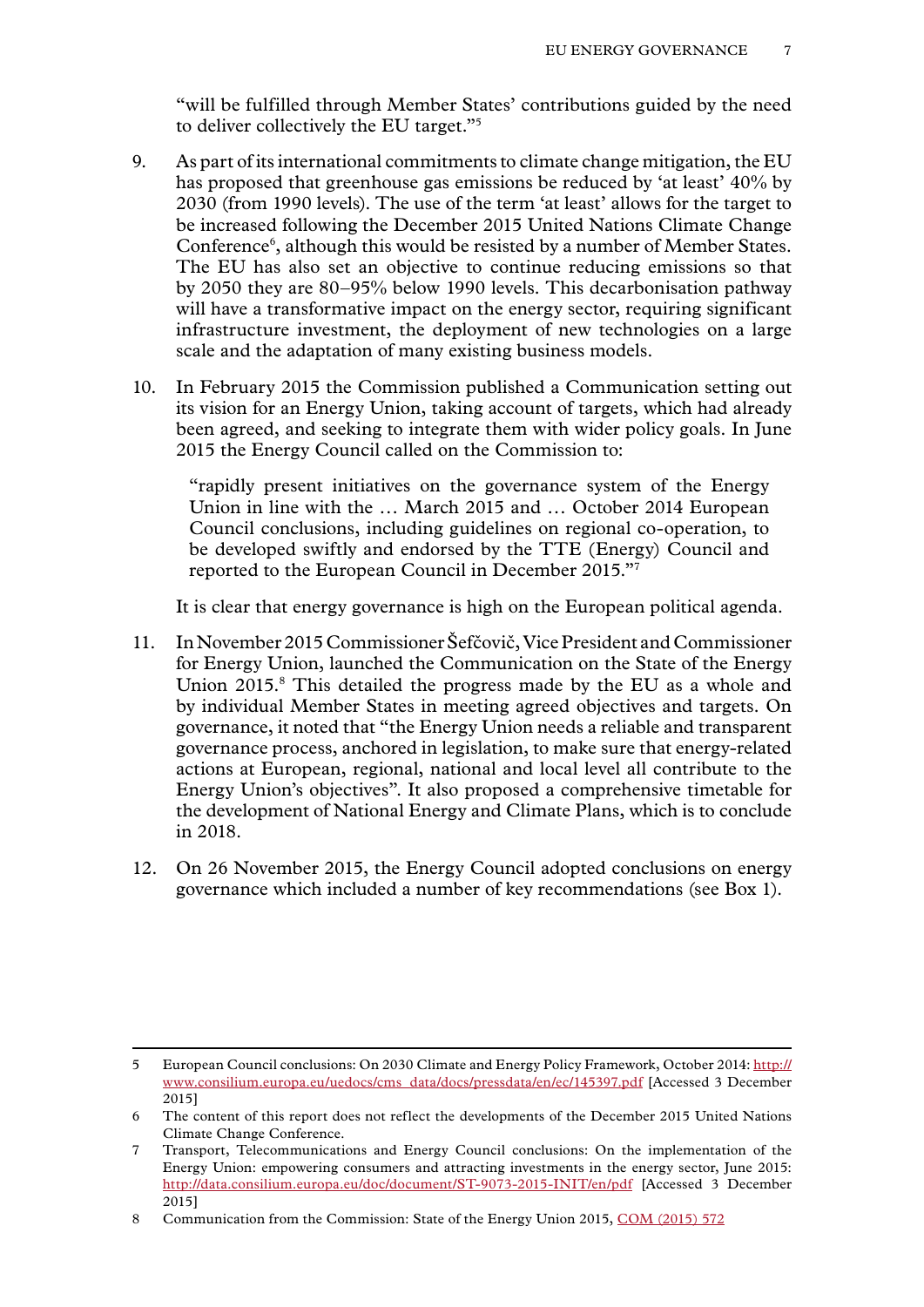# **Box 1: Energy Council, November 2015**

<span id="page-9-0"></span>The Energy Council confirmed that the governance system "will be an essential tool for the efficient and effective construction of the Energy Union and the achievement of its objectives". The Council also concluded that the National Energy and Climate Plans "will serve as the reference points for monitoring the achievement of all EU energy policy objectives and targets". In order to achieve this the governance system will:

- include planning and reporting obligations and provide for a consistent and transparent overview of the state of the Energy Union;
- provide a timely assessment and forecast as regards the fulfilment of EU energy policy objectives and agreed climate and energy targets.

The Council noted that "The governance system will take into account the different nature and scope of binding, EU-binding or indicative 2030 climate and energy targets", and that "it will be accompanied by reviewing and developing legislation related to emissions reduction, energy efficiency and renewables to underpin the agreed 2030 targets".

The Council conclusions also noted that regional co-operation had proved a key instrument for meeting existing policy objectives and that it needed to be incentivised.

*Source: Transport, Telecommunications and Energy Council conclusions: The Governance System of the Energy Union, November 2015:* [http://data.consilium.europa.eu/doc/document/ST-14459–2015-INIT/en/pdf](http://data.consilium.europa.eu/doc/document/ST-14459-2015-INIT/en/pdf) *[Accessed 3 December 2015]*

# **The inquiry and the Committee's work**

- 13. In this inquiry we have sought to cast light on energy governance by considering two case studies: capacity markets and renewable energy targets. We have also looked ahead to define the characteristics of a healthy governance framework, making recommendations to both the UK Government and European Commission. In our 2013 report, *No Country*  is an Energy Island: Securing Investment for the EU's Future<sup>9</sup>, we argued for longer term policy making, increased interconnection and a much more ambitious investment strategy for the EU's energy framework. Earlier this year, our report *The North Sea under pressure: is regional marine co-operation the answer?*10 argued for renewed efforts to overcome the regulatory barriers preventing greater cross-border energy co-operation in the North Sea. This report on EU energy governance continues these themes and calls for clear stakeholder and regional engagement, greater clarity over the enforcement of EU targets and longer term efforts to meet energy and climate energy goals. It also aims to bring the question of governance to wider public attention and to give a challenging reality check to policy makers who champion high-level agreements which gather political momentum, but who fail to consider their full implications.
- 14. The inquiry did not address the content of National Energy and Climate Plans, nor did it reflect on the merits of the various national energy mixes of Member States. Instead, we offer modest and discrete conclusions and recommendations to the European Commission and Member States,

<sup>9</sup> European Union Committee, *[No Country is an Energy Island: Securing Investment for the EU's Future](http://www.parliament.uk/documents/lords-committees/eu-sub-com-d/energy/euenergypolicyfinalreport.pdf)*, (14th Report, Session 2012–13, HL Paper 161)

<sup>10</sup> European Union Committee, *[The North Sea under pressure: is regional marine co-operation the answer?](http://www.publications.parliament.uk/pa/ld201415/ldselect/ldeucom/137/137.pdf)*, (10th Report, Session 2014–15, HL Paper 137)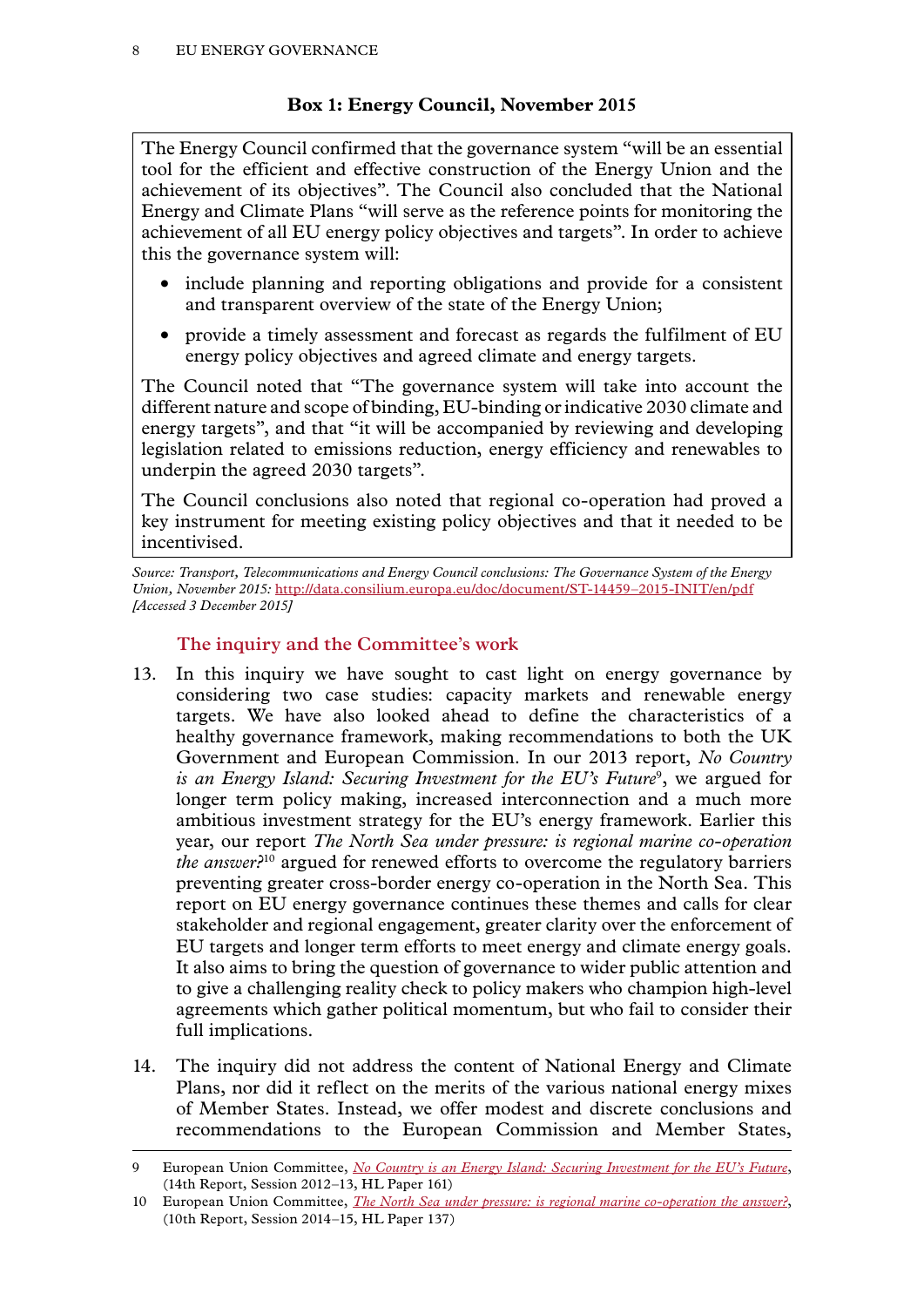including the UK Government, as energy governance policy continues to take shape.

- 15. While this report is made to the House, it is also aimed at a wide range of policymakers and others, within the UK and across the EU as a whole. We trust that the Commission and the European Council will take note of our report, and we look forward to the Commission's response in the context of the ongoing political dialogue between the Commission and national parliaments. It is particularly pleasing to be able to send our findings to Commissioner Maroš Šefčovič, who met members of the Energy and Environment Sub-Committee in July 2015 to discuss the inquiry and the wider Energy Union Package.
- 16. We issued our Call for Evidence in September 2015 and held a stakeholder seminar in November 2015. A note of this seminar is given in Appendix 4. We received 23 pieces of written evidence and heard oral evidence from Andrea Leadsom MP, Minister of State at the Department of Energy and Climate Change and Tim Abraham, Head of European Policy at the same department.
- 17. The members of the Energy and Environment Sub-Committee who carried out the inquiry are listed in Appendix 1; their declared interests are also listed. The Call for Evidence is given in Appendix 3. We are grateful for the written evidence that was submitted to the inquiry; the respondents are shown in Appendix 2. All evidence is published online.
- 18. We are also grateful to Antony Froggatt, who acted as Specialist Adviser to the inquiry.
- 19. **We make this report to the House for debate.**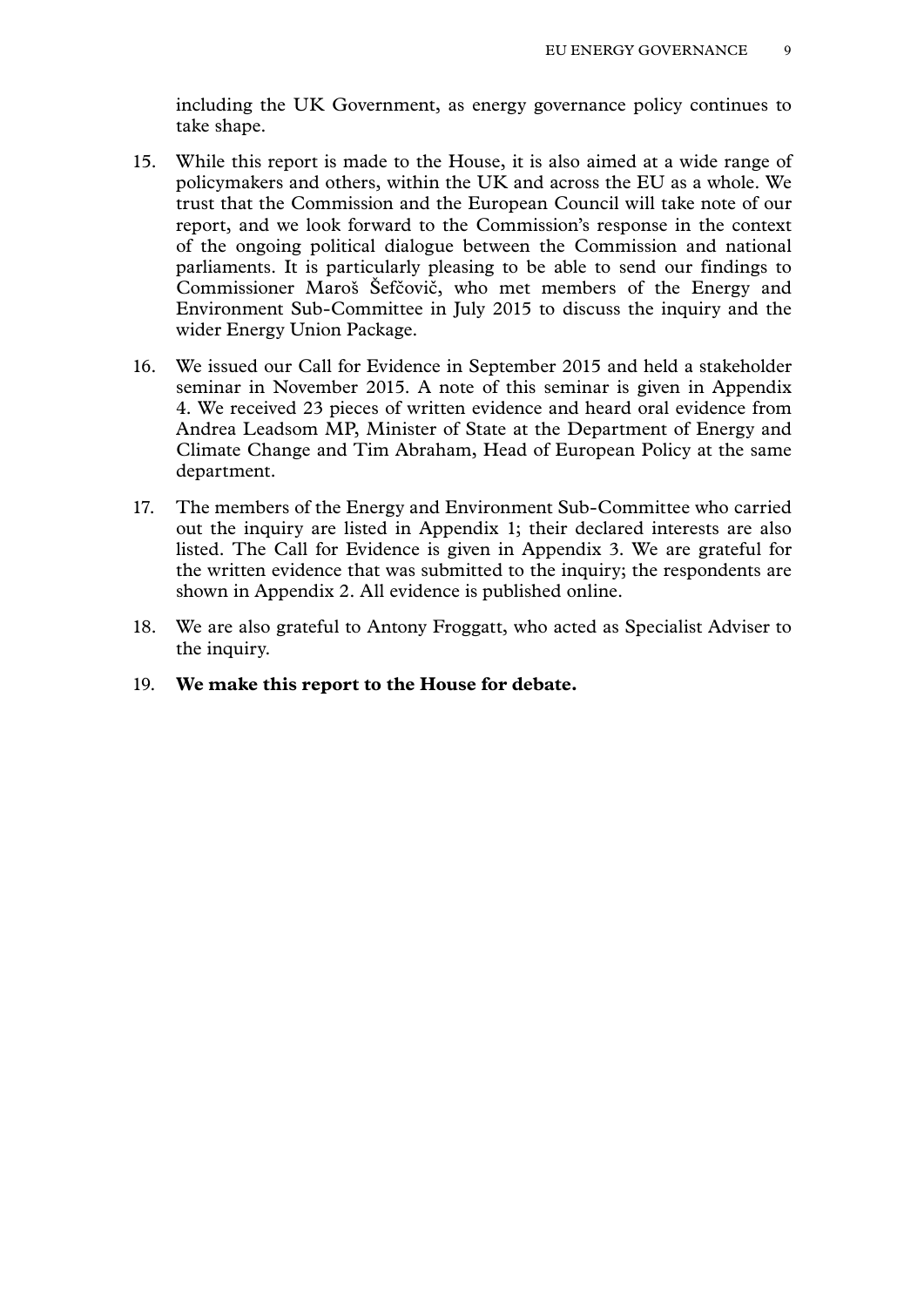# **Chapter 2: A COMMON APPROACH: THE CHALLENGES**

<span id="page-11-0"></span>20. This chapter will use two case studies, capacity markets and renewable energy targets, to demonstrate emerging areas of tension and disagreement, as well as the advantages and opportunities associated with a common approach to EU energy governance. It will also highlight the implications for investors and the important needs of consumers.

#### **Differing visions**

21. As became clear during our stakeholder seminar, Member States have radically different visions of what an EU energy governance framework should look like and how it should be brought about. The UK Government, while largely supporting the Energy Union, has been clear that there should always be a degree of flexibility in EU energy policy to allow Member States to meet their differing national demands and retain the responsibility for deciding their energy mix. Andrea Leadsom MP, Minister of State at the Department of Energy and Climate Change told us:

"The Government are very supportive of the development of the energy union. Effectively implemented, it should deliver the competitive, interconnected and fully functioning single energy market that should provide good value for money for consumers in the UK and across the EU. I can assure the Committee that, as we move towards the UK presidency, we will be active in pushing it forward. But—there is always a 'but'—the energy union must not be a straitjacket for Member States. We are very clear that it must respect Member States' rights to determine their own energy mix and not constrain those policy choices that are best done at the national level, reflecting national circumstances and priorities."<sup>11</sup>

- 22. The reference to the UK presidency of the Council of the European Union, which is to take place between July and December 2017, is noteworthy, not least in the context of the forthcoming referendum on the UK's continued membership of the EU.
- 23. The Minister went on to explain that the main focus of UK Government policy was energy security:

"The be-all and end-all purpose of DECC—the Department of Energy and Climate Change—is to keep the lights on, while decarbonising at the lowest cost to consumers. Ultimately, keeping the lights on is our complete focus, day in, day out. Keeping the lights on is non-negotiable. Energy security is absolutely our top priority."<sup>12</sup>

24. Of course energy security is a focus for all Member States, particularly those whose geography makes them naturally more dependent on external energy sources for their energy supply, but how energy security is perceived varies enormously. The domestic energy policies of Germany and Poland illustrate this point. The growth of the renewables sector in Germany is sizeable<sup>13</sup>, while in Poland simply transposing the  $2009$  Renewable Energy Directive, which contains the 2020 commitments, into national law proved

<sup>11</sup> [Q1](http://data.parliament.uk/writtenevidence/committeeevidence.svc/evidencedocument/eu-energy-and-environment-subcommittee/eu-energy-governance/oral/23813.html)

<sup>12</sup> [Q3](http://data.parliament.uk/writtenevidence/committeeevidence.svc/evidencedocument/eu-energy-and-environment-subcommittee/eu-energy-governance/oral/23813.html)

<sup>13</sup> Written evidence from Greenpeace ([EGV0020\)](http://data.parliament.uk/writtenevidence/committeeevidence.svc/evidencedocument/eu-energy-and-environment-subcommittee/eu-energy-governance/written/22568.html)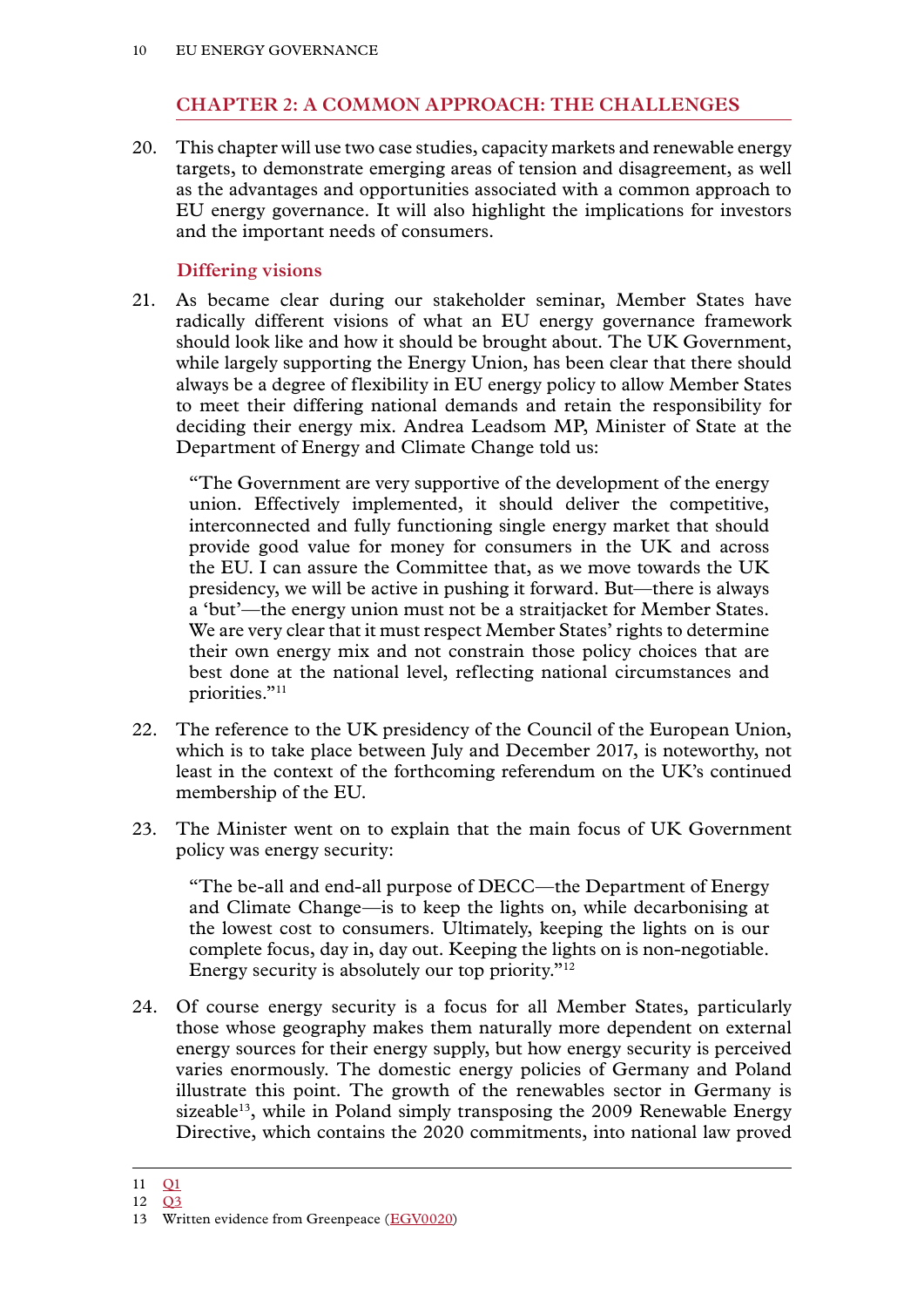<span id="page-12-0"></span>to be problematic.14 Germany is not as dependant on Russian gas as Poland, and Poland has traditionally been more dependent on its coal reserves than Germany. These differing perspectives were clearly articulated at the stakeholder seminar. On the wider subject of energy and climate policy, one set of respondents commented:

"Newer Member States like Bulgaria and Romania have limited support and capability to consider greenhouse gas emissions as part and parcel of energy governance at the national level. In many respects, greenhouse gas reduction policy is considered an external issue introduced by EU Directives and Policy."<sup>15</sup>

Differing levels of commitment and engagement on the part of different Member States will always be rooted in differing national energy mixes and geopolitical situations. An energy governance framework that neglects such realities will never command support or function adequately.

25. **The differing domestic political situations and energy mixes of Member States result in significant differences in the relative priority afforded to safeguarding energy security, sustainability and competitiveness. Consequently, Member States' visions of an EU energy governance framework are enormously varied. Shifts in the foci of Member States' policies may be caused by both internal factors, such as domestic fuel prices, and external factors, such as a geopolitical crisis that threatens energy security.**

#### **Capacity markets and market design**

26. Security of supply is, as we have outlined above, a key concern for the UK Government. Security of supply encompass both the dangers associated with over reliance on external energy supplies and the need to ensure that national energy infrastructure is able to guarantee a continuous and affordable supply of energy to the networks. The Government has sought to address the latter of these concerns, in part, through the development of the UK capacity market, part of the Electricity Market Reform (EMR) framework established by the Energy Act 2013. This seeks to secure future energy supply from energy providers through a series of capacity auctions, which will involve payments based not only on units of electricity sold, but also on the installed capacity which is on the grid. As the Minister explained:

"In the UK, as you know, we have introduced the capacity market, as have a number of EU Member States, deliberately to address the fact that, with the increase of intermittent renewables producing power for the network in our different countries, we want to be assured of power supplies. The capacity market will provide that security of energy supply that we want to see."16

<sup>14</sup> Written evidence from IEEP ([EGV0017](http://data.parliament.uk/writtenevidence/committeeevidence.svc/evidencedocument/eu-energy-and-environment-subcommittee/eu-energy-governance/written/22260.html))

<sup>15</sup> Written evidence from Dr. Simona Davidescu, Dr Ralitsa Hiteva, Dr. Tomas Maltby ([EGV0006\)](http://data.parliament.uk/writtenevidence/committeeevidence.svc/evidencedocument/eu-energy-and-environment-subcommittee/eu-energy-governance/written/22227.html)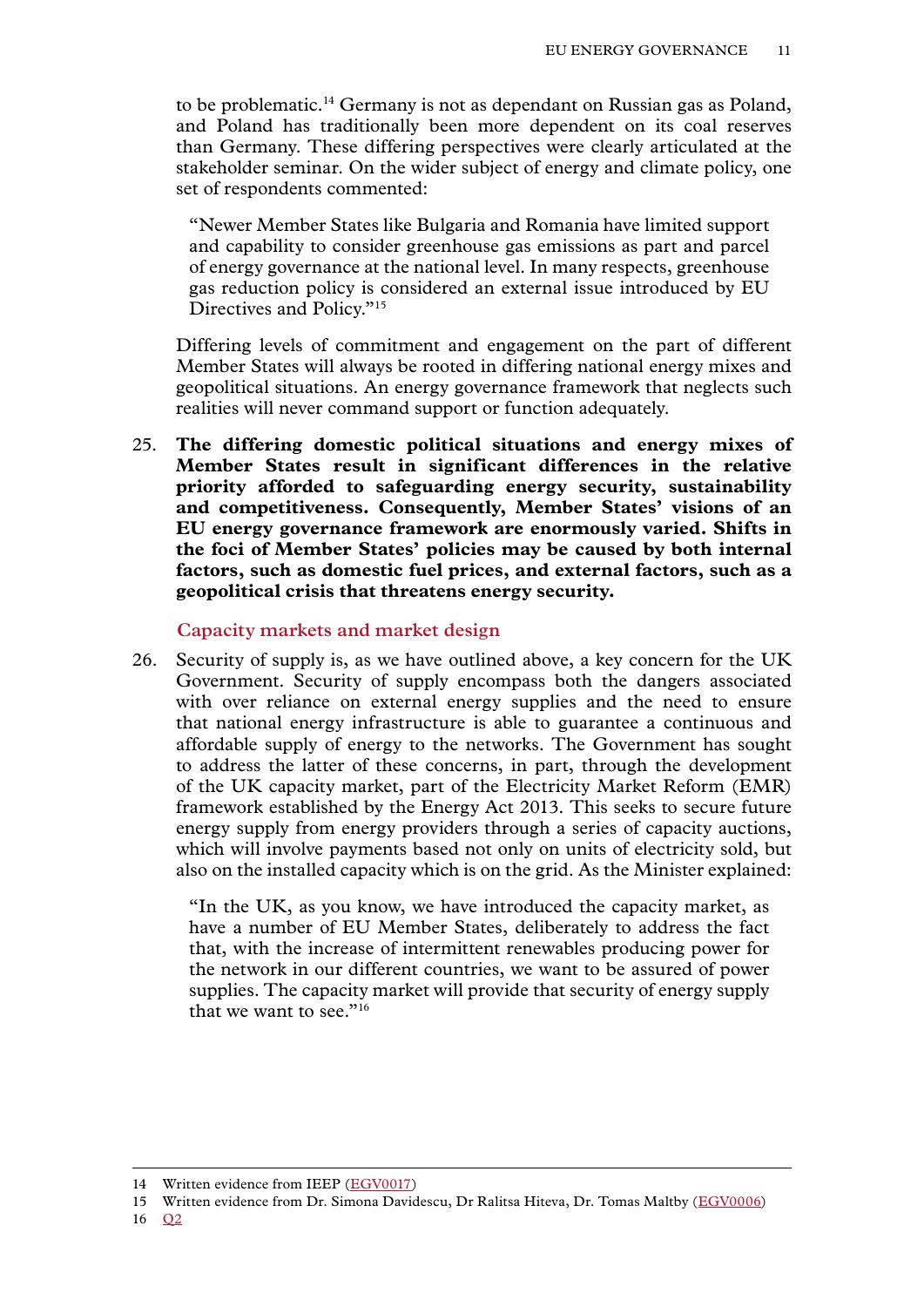# **Box 2: Capacity markets**

<span id="page-13-0"></span>Capacity markets or mechanisms are a set of measures taken to ensure that electricity supply can match demand in the medium and long term. Typically, capacity mechanisms offer additional rewards to capacity providers, on top of income obtained by selling electricity on the market, in return for maintaining existing capacity or investing in new capacity needed to guarantee security of electricity supplies. Potentially, capacity mechanisms can support not only power generation but also demand response measures, for example, incentives to households and businesses to reduce electricity consumption at peak times.

*Source: European Commission press release, 'State Aid: Commission launches sector inquiry into mechanisms to ensure electricity supplies', April 2015:* [http://europa.eu/rapid/press-release\\_IP-15-4891\\_en.htm](http://europa.eu/rapid/press-release_IP-15-4891_en.htm) *[Accessed 1 December 2015]*

27. The UK capacity market is the first to allow the participation of other Member States in capacity auctions and, after examination, has achieved EU state aid approval. As DECC explained:

"One area where we are particularly keen on working with other Member States is how to open capacity markets to non-GB participation. We are the first EU Member State to allow interconnection to participate in our capacity market. Interconnectors will participate directly in the capacity auctions from 2015 and hold capacity obligations in a way similar to other capacity providers."17

28. Although external participation through increased interconnection may create a more integrated internal energy market, the implications should be considered. As E3G explained:

"As EU energy markets continue to integrate, they are becoming increasingly interdependent … It also means … that it becomes increasingly important for any market interventions to be done in a coordinated and predictable fashion, or they will be liable to deliver perverse results."18

E3G described the possible results as a:

"wasteful and uneconomic over-procurement of resources … consumers in countries with capacity mechanisms … effectively cross-subsidising the energy security of consumers in countries without such mechanisms … and the pushing up [of] the overall costs of decarbonisation across the EU."19

29. The debate highlights the degree to which European capacity markets should be connected and the extent to which they should be coordinated through regulation and market design. A more co-ordinated approach could make for a more cost effective delivery of energy for consumers, including potential EU-wide cost savings of  $\epsilon$ 40–70 billion per year by 2030.<sup>20</sup> However, questions have been raised about the extent to which co-ordination will be required and about the mechanisms needed to enable Member States to cope with simultaneous stress events (see Box 3). Clear political agreement

<sup>17</sup> Written evidence from DECC ([EGV0001](http://data.parliament.uk/writtenevidence/committeeevidence.svc/evidencedocument/eu-energy-and-environment-subcommittee/eu-energy-governance/written/22126.html))

<sup>18</sup> Written evidence from E3G ([EGV0018\)](http://data.parliament.uk/writtenevidence/committeeevidence.svc/evidencedocument/eu-energy-and-environment-subcommittee/eu-energy-governance/written/22275.html)<br>19 Written evidence from E3G (EGV0018)

Written evidence from E3G ([EGV0018\)](http://data.parliament.uk/writtenevidence/committeeevidence.svc/evidencedocument/eu-energy-and-environment-subcommittee/eu-energy-governance/written/22275.html)

<sup>20</sup> Written evidence from E3G ([EGV0018\)](http://data.parliament.uk/writtenevidence/committeeevidence.svc/evidencedocument/eu-energy-and-environment-subcommittee/eu-energy-governance/written/22275.html)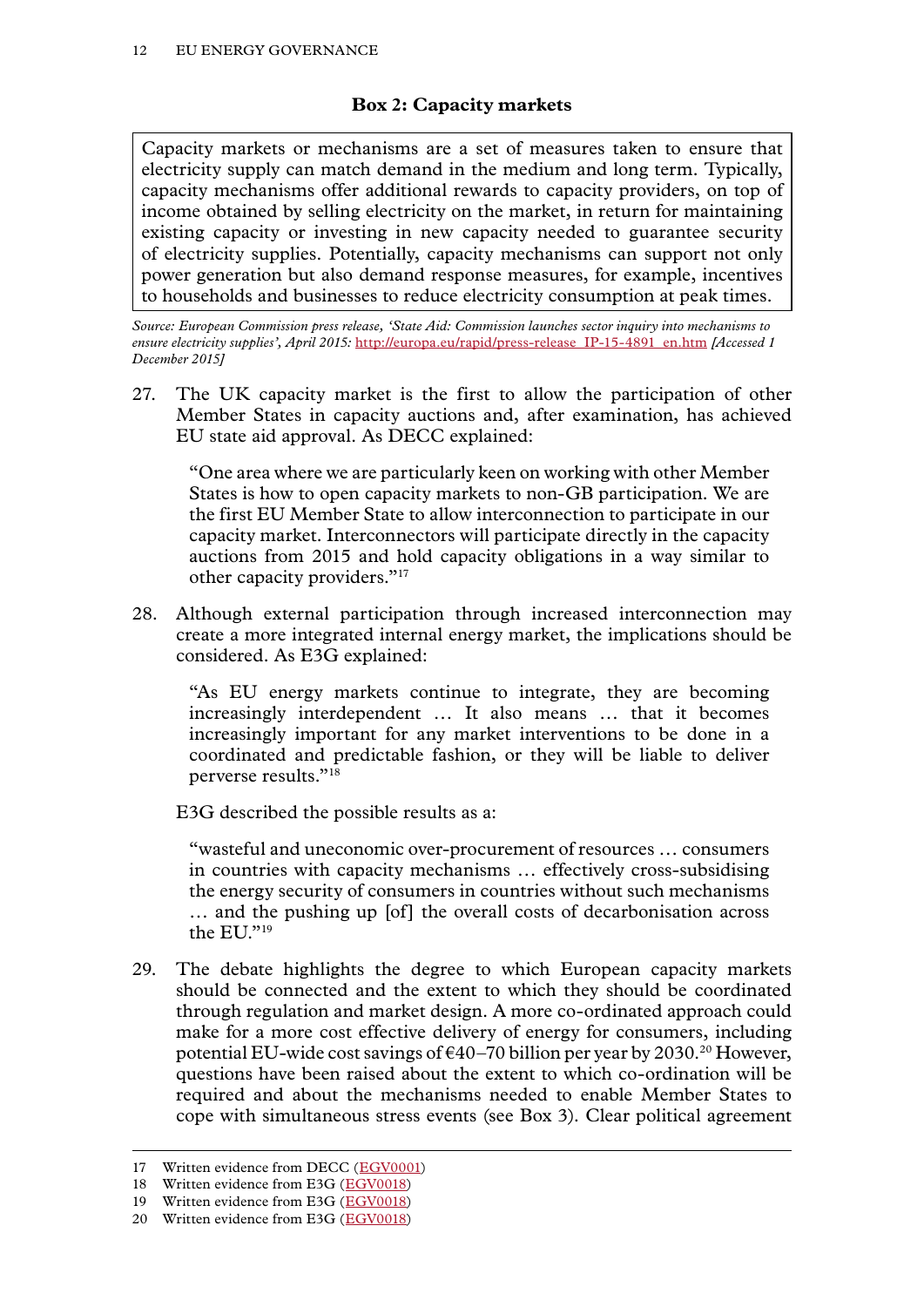<span id="page-14-0"></span>between connected Member States and technical agreement on co-operation between Transmission System Operators are necessary if these obstacles are to be overcome.<sup>21</sup>

#### **Box 3: Stress events**

The power system will become stressed when supply is insufficient to meet demand in particular localities. Interconnectors play an important role in the resilience of the power network because in times of system stress, with lower supply or higher demand than expected, electricity can be imported from neighbouring markets. However, the effectiveness of interconnectors could be limited by simultaneously high demand or low supply capabilities amongst interconnected regions. As the House of Lords Science and Technology Committee concluded, "There is a worrying lack of clarity about what options exist if a number of interconnected countries experience system stress simultaneously."<sup>22</sup> The European Network of Transmission System Operators for Electricity (ENTSO-E) has been mandated by the EU to prepare common adequacy assessment on both the regional and EU level as a means of developing better cross-border planning.

30. Energy UK and EDF Energy argued that a common framework for crossborder participation in capacity markets would further the internal energy market and create clearer investment signals:

"There would be benefit to the UK and other EU countries developing capacity markets in establishing a common framework for cross-border participation in capacity mechanisms. Such a framework should be consistent with the development of the European single market and should encourage an efficient level of investment in firm capacity to help each country to ensure security of supply at the lowest cost."<sup>23</sup>

Such a common framework could also result in common security and adequacy standards, help to ensure price stability and secure availability of supply.

31. E3G argued that differing capacity market designs would unintentionally distort the single energy market:

"Uncoordinated or poorly-designed capacity mechanisms are market distorting and risk undermining the business case for demand-side resources and for interconnection."24

ClientEarth echoed this point, stating that a governance system "can set a framework to optimise the use of national capacity mechanisms to ensure an equal playing field for energy efficiency and demand-side response, storage and interconnections, and to minimise competitive distortions."25 The possibility of greater co-ordination raises questions of regulation and specifically the role of the European Agency for the Cooperation of Energy Regulators (ACER). The Commission is expected to bring forward proposals in the areas of market design and regulation in 2016.

<sup>21</sup> [Q4](http://data.parliament.uk/writtenevidence/committeeevidence.svc/evidencedocument/eu-energy-and-environment-subcommittee/eu-energy-governance/oral/23813.html) and Written evidence from Greenpeace ([EGV0020](http://data.parliament.uk/writtenevidence/committeeevidence.svc/evidencedocument/eu-energy-and-environment-subcommittee/eu-energy-governance/written/22568.html))

<sup>22</sup> Science and Technology Committee, *[The Resilience of the Electricity System](http://www.publications.parliament.uk/pa/ld201415/ldselect/ldsctech/121/121.pdf)* (1st Report, Session 2014– 15, HL Paper 121)

<sup>23</sup> Written evidence from EDF Energy ([EGV0011](http://data.parliament.uk/writtenevidence/committeeevidence.svc/evidencedocument/eu-energy-and-environment-subcommittee/eu-energy-governance/written/22243.html))

<sup>24</sup> Written evidence from E3G ([EGV0018\)](http://data.parliament.uk/writtenevidence/committeeevidence.svc/evidencedocument/eu-energy-and-environment-subcommittee/eu-energy-governance/written/22275.html)

<sup>25</sup> Written evidence from ClientEarth ([EGV0008](http://data.parliament.uk/writtenevidence/committeeevidence.svc/evidencedocument/eu-energy-and-environment-subcommittee/eu-energy-governance/written/22239.html))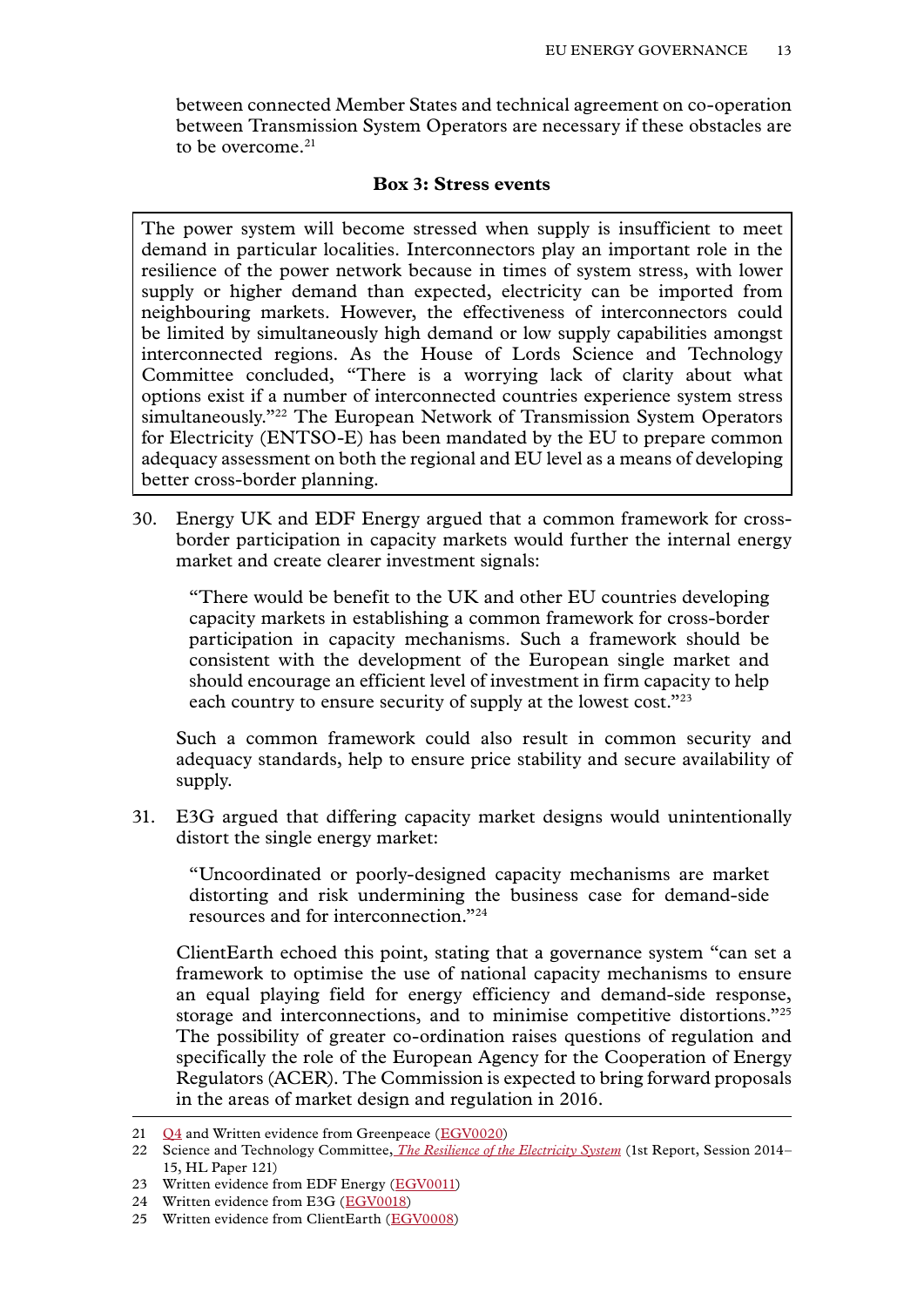- 32. National Grid argued that "whilst capacity markets may be needed in a number of Member States, they should be designed to mitigate any negative impact on the internal energy market."26 Centrica argued for flexibility in market design, $27$  and Oil and Gas UK said that "it is important that the EU does not adopt a highly prescriptive approach which imposes a sub-optimal market design and inefficient capacity market arrangements."<sup>28</sup>
- 33. E3G suggested that "capacity adequacy assessments should be carried out on a regional basis … and require that the regional assessment forms the basis for any national capacity mechanism."29 We found E3G's threefold argument for increased regional co-ordination persuasive:

"First, capacity adequacy calculated nationally rather than at regional level will systematically overestimate the resources required for safe operation of the system, as it discounts available capacity in neighbouring countries. This leads to wasteful and uneconomic over-procurement of resources. Second, in an interconnected system, it does not make sense to try to maintain a higher security standard in one jurisdiction than in its neighbours. This produces perverse signals for the location of new generation, and effectively means that consumers in countries with capacity mechanisms are effectively cross-subsidising the energy security of consumers in countries without such mechanisms. Third, uncoordinated or poorly-designed capacity mechanisms are market distorting and risk undermining the business case for demand-side resources and for interconnection. This, in turn, risks pushing up the overall costs of decarbonisation across the EU."30

34. The Renewable Energy Association argued that security of supply should not be the only consideration when designing and operating European capacity markets:

"We believe any mechanism should address all elements of Europe's Energy Trilemma—ensuring security of supply, value for money and low carbon supplies. We believe many such mechanisms should be improved, for example the UK's by better supporting energy storage and demand side response capacity, and more closely enshrining value for money considerations into new contracts. It is also not acceptable that absolutely no account is made of the carbon intensity of contracted capacity in such mechanisms."31

- 35. **Intelligently designed capacity markets have the potential to improve the security of supply and to reduce relative energy costs for consumers in the long term. In order to do this:**
	- **a common framework at the EU level should be developed to assess the need for, and means of achieving, common adequacy standards that secure the availability of supply without escalating prices;**

<sup>26</sup> Written evidence from National Grid [\(EGV0002\)](http://data.parliament.uk/writtenevidence/committeeevidence.svc/evidencedocument/eu-energy-and-environment-subcommittee/eu-energy-governance/written/22184.html)

<sup>27</sup> Written evidence from Centrica ([EGV0013](http://data.parliament.uk/writtenevidence/committeeevidence.svc/evidencedocument/eu-energy-and-environment-subcommittee/eu-energy-governance/written/22250.html))

<sup>28</sup> Written evidence from Oil and Gas UK ([EGV0021](http://data.parliament.uk/writtenevidence/committeeevidence.svc/evidencedocument/eu-energy-and-environment-subcommittee/eu-energy-governance/written/22569.html))

<sup>29</sup> Written evidence from E3G ([EGV0018\)](http://data.parliament.uk/writtenevidence/committeeevidence.svc/evidencedocument/eu-energy-and-environment-subcommittee/eu-energy-governance/written/22275.html)

<sup>30</sup> Written evidence from E3G ([EGV0018\)](http://data.parliament.uk/writtenevidence/committeeevidence.svc/evidencedocument/eu-energy-and-environment-subcommittee/eu-energy-governance/written/22275.html)

<sup>31</sup> Written evidence from Renewable Energy Association ([EGV0003](http://data.parliament.uk/writtenevidence/committeeevidence.svc/evidencedocument/eu-energy-and-environment-subcommittee/eu-energy-governance/written/22191.html))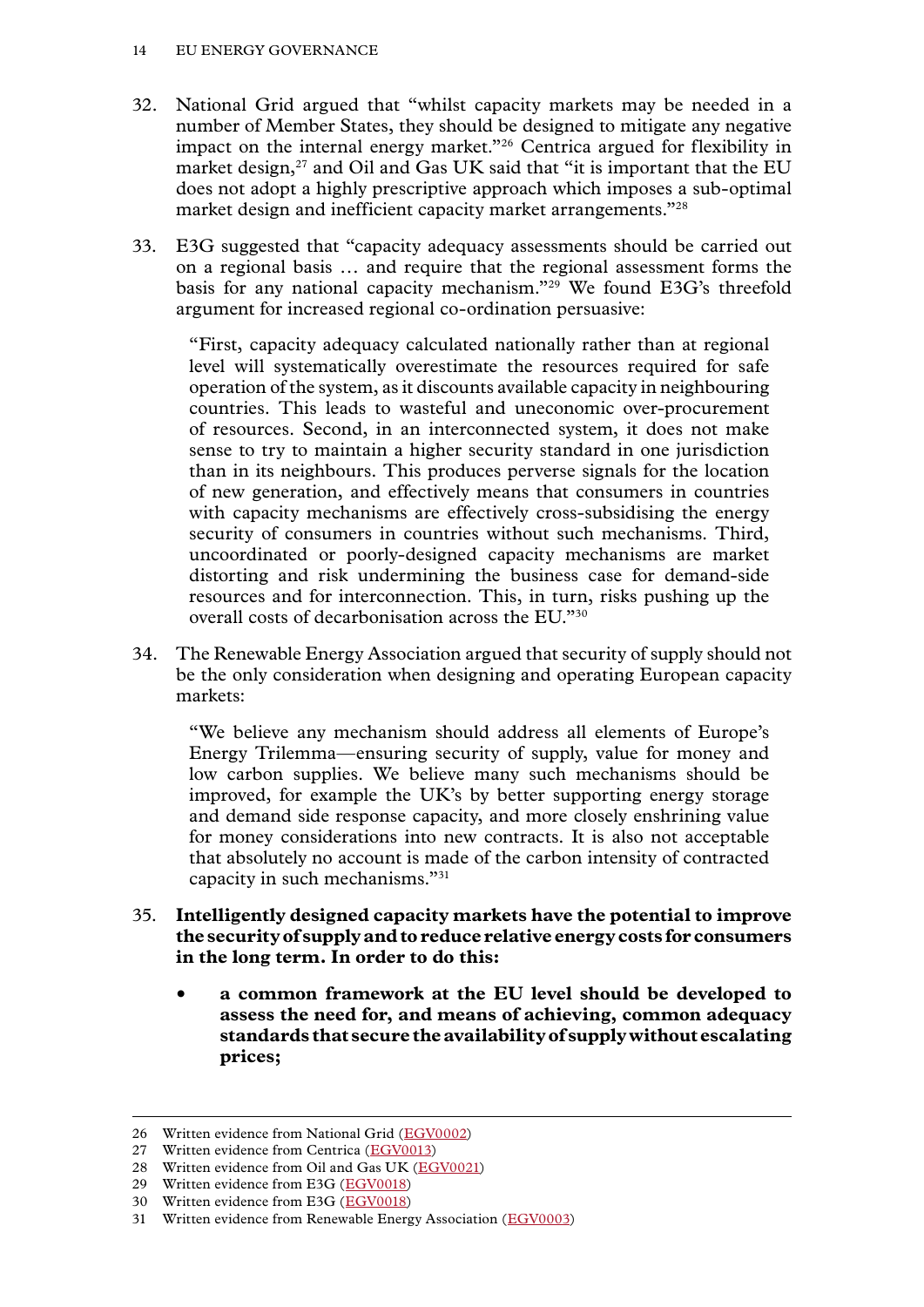- <span id="page-16-0"></span>• **the Commission and Member States should place more emphasis on regional co-ordination to moderate over-investment in new reserve capacity, while ensuring that there is adequate capacity for the safe operation of the system as a whole;**
- **technologies and balancing mechanisms, such as energy storage and demand side measures, should be given equal access to domestic capacity markets; and**
- **national capacity markets should be open to cross border mechanisms such as interconnectors and non-domestic generation.**
- 36. **We welcome proposals that seek to achieve a greater co-ordination and harmonisation of EU capacity markets. Such proposals should aim to mitigate the distortion of competition between capacity providers and the distortion of cross-border trade to ensure adequacy of supply.**
- 37. Much of the evidence to this inquiry focused on the agreed EU targets for greenhouse gas emissions, renewable energy, energy efficiency and interconnection. In examining the differing opinions on these targets, we have distinguished between, on the one hand, the monitoring and reporting of progress against these targets, and on the other, enforcing them and legislating for them.

# **Responsibility: reporting and monitoring**

- 38. The reporting requirements for progress against decarbonisation and renewable energy objectives are well established by the European Commission, but there has often been a tendency for this reporting to focus on carbon reduction, while other objectives, such as security and competitiveness, have been overlooked. We highlighted this tendency in our 2013 report, *No Country is an Energy Island: Securing Investment for the EU's Future*. 32 The State of the Energy Union report and accompanying Member State factsheets took an encouragingly holistic approach, measuring progress against each of the five aims. Given the need to monitor a range of EU objectives, there is a clear need for meaningful reporting, which may act as an early warning if progress is not being achieved. The Commission has suggested that this may be achieved through the development of a range of reference and policy scenarios.<sup>33</sup> However, we emphasise that this work should not be overly burdensome on Member States or duplicate existing reporting frameworks.
- 39. Many witnesses told us that the current reporting requirements should be simplified.<sup>34</sup> ClientEarth told us:

"A simplified and streamlined planning and reporting regime that sits within a legislative framework, with binding and soft elements where necessary, is not inconsistent with Member States' right to flexibility over their national energy mix ... The [October 2014 European Council] Conclusions … state that the governance system will simplify and

<sup>32</sup> European Union Committee, *[No Country is an Energy Island: Securing Investment for the EU's Future](http://www.parliament.uk/documents/lords-committees/eu-sub-com-d/energy/euenergypolicyfinalreport.pdf)*, (14th Report, Session 2012–13, HL Paper 161)

<sup>33</sup> Communication from the Commission: State of the Energy Union 2015, [COM \(2015\) 572 Annex 2](http://ec.europa.eu/priorities/energy-union/state-energy-union/docs/annex2-guidance-communication-state-energy-union_en.pdf)

<sup>34</sup> Written evidence from Ecologic Institute ([EGV0016](http://data.parliament.uk/writtenevidence/committeeevidence.svc/evidencedocument/eu-energy-and-environment-subcommittee/eu-energy-governance/written/22259.html))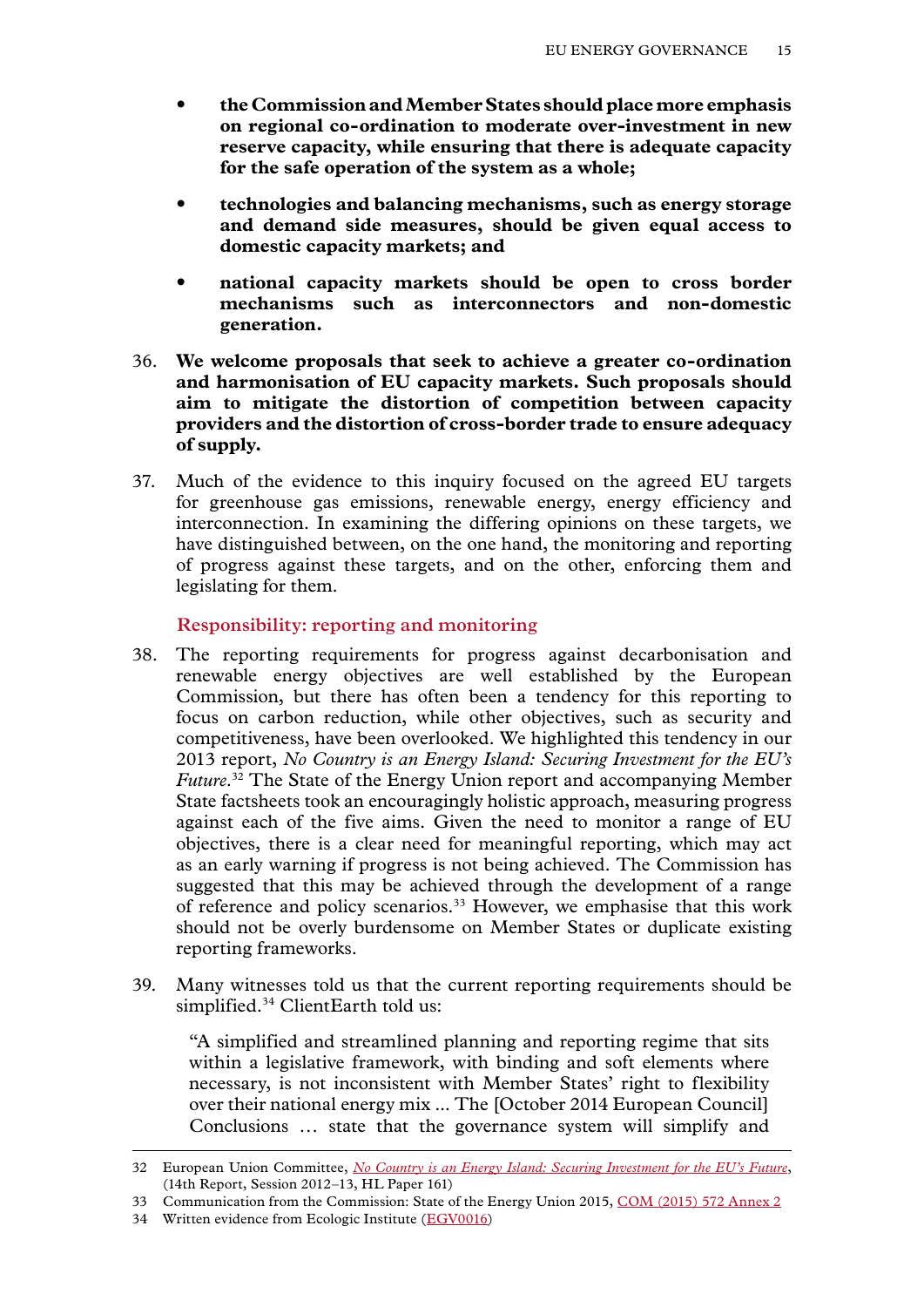streamline the separate planning and reporting strands (those dealing with renewable energy and energy efficiency etc.); with greater emphasis henceforth being placed on Member States' National Energy and Climate Plans (National Plans). If this simplifies and reduces the administrative burden under current reporting regimes, it is to be welcomed."35

In this light we welcome undertakings in the Commission Work Programme 2016 to begin the Energy Union Reporting initiative under the Regulatory Fitness and Performance (REFIT) programme, which will conduct evaluations in the area of energy and climate policy in order to assess the consistency and administrative burden of reporting obligations.<sup>36</sup>

40. The Commission's proposed National Energy and Climate Plans are seen by some as the basis for a strengthened governance framework. EDF Energy supported such a move, suggesting that plans create policy stability for investors:

"All Member States should have credible long-term plans for meeting both EU and national energy and climate objectives. These plans should be regularly reviewed and updated as necessary to ensure that they remain on course, while taking full account of the importance of policy stability for investors."37

The Department of Energy and Climate Change insisted that Member States should retain ownership of their National Plans,<sup>38</sup> and Vattenfall cautioned against the scope of the plans clashing with Member States' freedom to determine their national energy mix.<sup>39</sup>

41. E3G explained that the UK Government should not regard the lack of an EUwide binding renewables target as a challenge, but rather as an opportunity:

"The UK will need to deploy considerable volumes of renewable energy if it is to meet its own domestic obligations under the Climate Change Act—particularly as nuclear power and CCS have proven slower to deploy than previously assumed. It is unlikely that the UK's proportion of a 27% EU-wide RES target would be more than it would need to implement domestically in any case. The UK national interest has little to gain by stripping the 'EU-binding' renewables target of all content: instead the UK should focus on how to use the target and associated governance arrangements to support the UK's own decarbonisation goals, and to create a level playing field in Europe."40

It was therefore disappointing to see that current UK energy policy announcements do not yet reflect the distinct aspects of the Energy Union. The speech given by Amber Rudd MP, the Secretary of State for Energy and Climate Change, on 18 November 2015 only made a passing reference to the Energy Union, and then rapidly resumed a domestic focus:

<sup>35</sup> Written evidence from ClientEarth ([EGV0008](http://data.parliament.uk/writtenevidence/committeeevidence.svc/evidencedocument/eu-energy-and-environment-subcommittee/eu-energy-governance/written/22239.html))

<sup>36</sup> Communication from the Commission: Commission Work Programme 2016, No time for business as usual, [COM \(2015\) 610 Annex 2](http://ec.europa.eu/atwork/pdf/cwp_2016_annex_ii_en.pdf)

<sup>37</sup> Written evidence from EDF Energy ([EGV0011](http://data.parliament.uk/writtenevidence/committeeevidence.svc/evidencedocument/eu-energy-and-environment-subcommittee/eu-energy-governance/written/22243.html))

<sup>38</sup> Written evidence from DECC ([EGV0001](http://data.parliament.uk/writtenevidence/committeeevidence.svc/evidencedocument/eu-energy-and-environment-subcommittee/eu-energy-governance/written/22126.html))

<sup>39</sup> Written evidence from Vattenfall ([EGV0009](http://data.parliament.uk/writtenevidence/committeeevidence.svc/evidencedocument/eu-energy-and-environment-subcommittee/eu-energy-governance/written/22241.html))

<sup>40</sup> Written evidence from E3G ([EGV0018\)](http://data.parliament.uk/writtenevidence/committeeevidence.svc/evidencedocument/eu-energy-and-environment-subcommittee/eu-energy-governance/written/22275.html)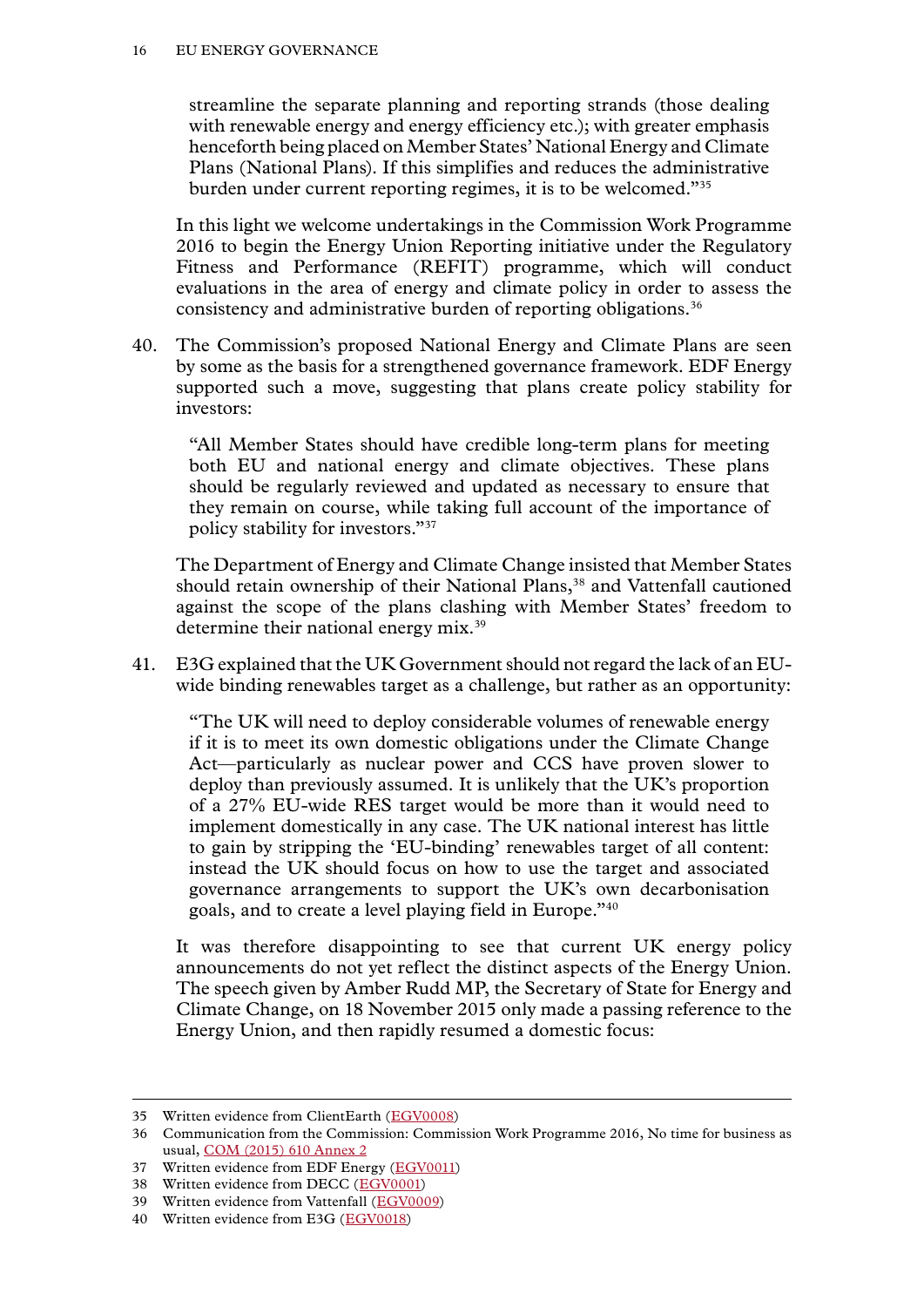"That is why the Prime Minister has been calling for an ambitious Energy Union for Europe—to save hardworking families money and to guarantee energy supplies for future generations. So we welcome the report out from the EU today on the 'State of the Energy Union' which lays out the steps Europe needs to take to strengthen our partnership. And I can say to Europe that Britain stands ready to help make this vision a reality. This is an example of where we can achieve more working together than alone, and where Europe can adapt to help its citizens where it matters to them. But we do need to do more at home."<sup>41</sup>

42. Guidance from the Commission on the National Energy and Climate Plans was published alongside the State of the Energy Union report, and calls on Member States to structure their planning around the five dimensions of the Energy Union:

"The national plan should take a holistic approach and address the five dimensions of the Energy Union in an integrated way which recognises the interactions between the different dimensions … While Member States have the right to develop policies suitable to national circumstances, national plans should set out the direction of national energy and climate objectives and policies in a way that is coherent with delivering on the commonly agreed objectives of the Energy Union, in particular the 2030 targets (greenhouse gas emission reductions, renewable energy, energy efficiency and electricity interconnections) agreed by the European Council in October 2014."42

43. ClientEarth and E3G suggested that an independent body be established to monitor progress against the agreed targets<sup>43</sup>:

"A collection of 28 national plans developed in isolation and with no feedback loops would make little difference. Instead, it is important that collective assessment is made of the national plans, and the outcomes of this assessment are used to ensure more robust decision-making at both national and European level … This function could most usefully be fulfilled by the creation of an independent Climate and Energy Observatory tasked with supporting member state climate and energy policy development rather than transferring further powers to the European Commission."44

44. As an alternative to an new, independent observatory, ClientEarth suggested bolstering the powers of the European Environment Agency (EEA):

"There is also a case to be made for an enhanced role for participation of independent experts to assist the Institutions, including the Commission, in driving policy forward. This could be achieved through providing an enhanced role for an existing body (e.g. the European Environment Agency)."45

45. In contrast, the Minister told us:

42 Communication from the Commission: State of the Energy Union 2015, [COM \(2015\) 572 Annex 2](http://ec.europa.eu/priorities/energy-union/state-energy-union/docs/annex2-guidance-communication-state-energy-union_en.pdf)

<sup>41</sup> Speech given by Amber Rudd MP, Secretary of State for Energy and Climate Change, A new direction for UK energy policy, 18 November 2015: [https://www.gov.uk/government/speeches/amber-rudds](https://www.gov.uk/government/speeches/amber-rudds-speech-on-a-new-direction-for-uk-energy-policy)[speech-on-a-new-direction-for-uk-energy-policy](https://www.gov.uk/government/speeches/amber-rudds-speech-on-a-new-direction-for-uk-energy-policy) [Accessed 20 November 2015]

<sup>43</sup> Written evidence from ClientEarth ([EGV0008](http://data.parliament.uk/writtenevidence/committeeevidence.svc/evidencedocument/eu-energy-and-environment-subcommittee/eu-energy-governance/written/22239.html)) and E3G ([EGV0018](http://data.parliament.uk/writtenevidence/committeeevidence.svc/evidencedocument/eu-energy-and-environment-subcommittee/eu-energy-governance/written/22275.html))

<sup>44</sup> Written evidence from E3G ([EGV0018\)](http://data.parliament.uk/writtenevidence/committeeevidence.svc/evidencedocument/eu-energy-and-environment-subcommittee/eu-energy-governance/written/22275.html)

<sup>45</sup> Written evidence from ClientEarth ([EGV0008](http://data.parliament.uk/writtenevidence/committeeevidence.svc/evidencedocument/eu-energy-and-environment-subcommittee/eu-energy-governance/written/22239.html))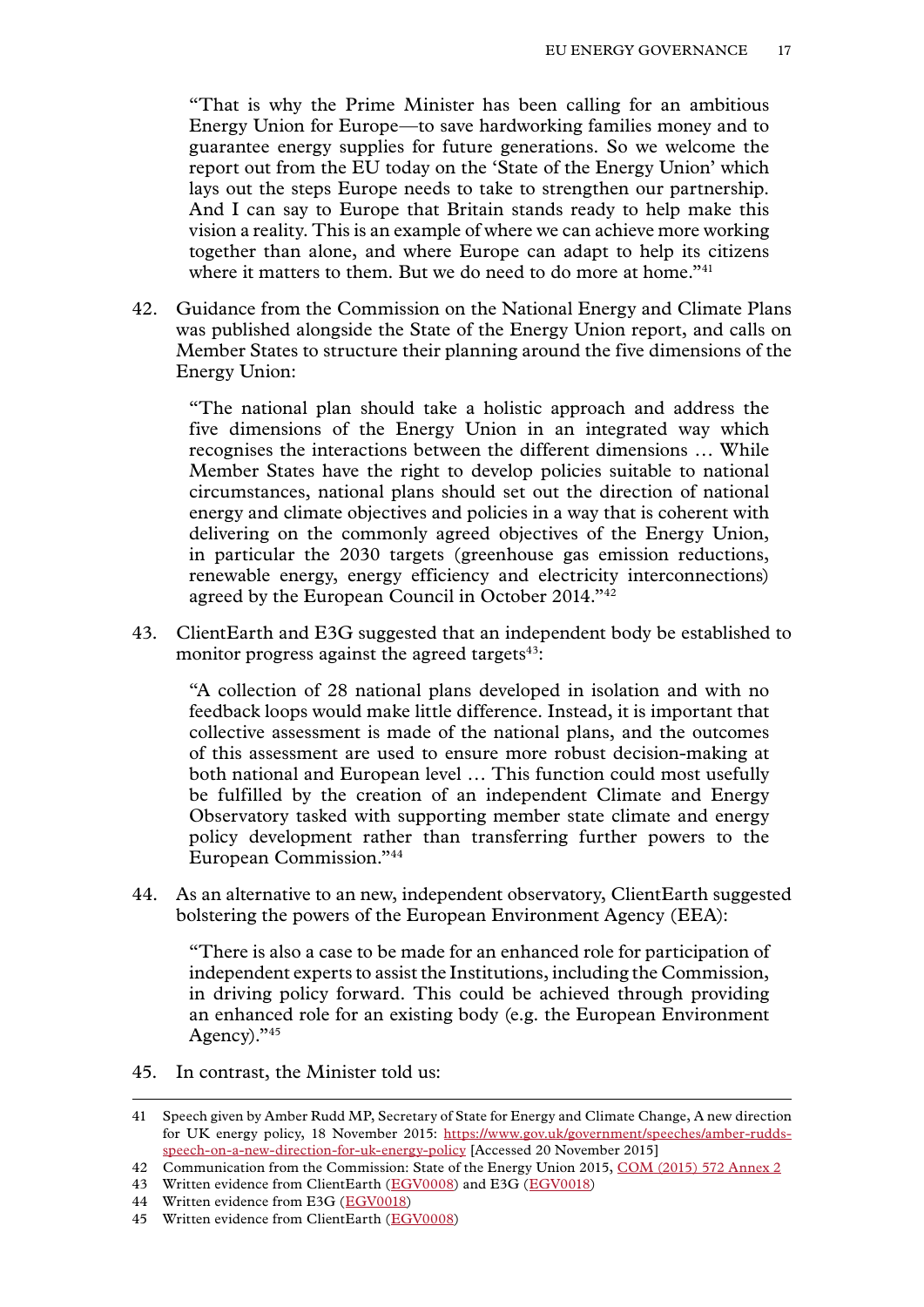<span id="page-19-0"></span>"I would always question additional bodies. To the earlier point about regulation, that is another budget that has to be divvied up. Someone has to pay for it, it is a lot more staff, they come up with their own rules, then the Commission comes up with its rules, there is potentially a clash and someone has to resolve those issues. I always think that, ideally, we do better to work with what we have."46

- 46. **We welcome the introduction of National Energy and Climate Plans, which will help to streamline and add clarity to reporting requirements. The Plans will help to present an overall picture of progress at a pan-EU level against the five dimensions of the Energy Union: energy security; the completion of the internal energy market; energy efficiency; emissions reduction; and research and innovation.**
- 47. **We also welcome the proposal for Member States to provide integrated projections to the Commission covering both reference and policy scenarios, which will give an early indication of progress against EU level targets.**
- 48. **The UK Government should be transparent, timely and comprehensive in reporting on its own progress against each of the dimensions of the Energy Union as well as against its own additional domestic targets, such as those required by the Climate Change Act 2008, Fuel Poverty Objectives and the creation of a more competitive retail energy market.**
- 49. **We agree that there should be an overall assessment mechanism for the 28 National Energy and Climate Plans in order to ensure consistency, but we are not persuaded by the arguments for a new institution or monitoring body. Such assessment should be open and transparent and should be undertaken by the Commission itself, or by an existing body such as the European Environment Agency.**

**Responsibility: enforcement and legislation**

- 50. The future legislative landscape is uncertain, and the extent to which new EU legislation will be necessary to create an EU-wide system of energy governance is hard to predict. Member State governments will need to be incentivised to take action and the Commission should be clear about what the enforcement mechanisms are if collective progress is insufficient. Binding targets accompanied by clear legislative proposals continue to divide opinion.
- 51. The implications of greenhouse gas reduction targets for the UK's renewable energy mix in 2030 have been the subject of much discussion, and what they will mean in practice has been covered by the Committee on Climate Change.47 Of course, the different targets which have been agreed, such as the greenhouse gas emissions target, the renewables target and the energy efficiency target, have very different legal status, but there was a clear hesitancy on the part of the UK Government to follow through the implications of a binding EU-level renewables target. The Minister told us:

<sup>46</sup> [Q7](http://data.parliament.uk/writtenevidence/committeeevidence.svc/evidencedocument/eu-energy-and-environment-subcommittee/eu-energy-governance/oral/23813.html)

<sup>47</sup> Committee on Climate Change, *The Fifth carbon budget report : The next step towards a low-carbon economy* (November 2015): [https://d2kjx2p8nxa8ft.cloudfront.net/wp-content/uploads/2015/11/](https://d2kjx2p8nxa8ft.cloudfront.net/wp-content/uploads/2015/11/Committee-on-Climate-Change-Fifth-Carbon-Budget-Report.pdf) [Committee-on-Climate-Change-Fifth-Carbon-Budget-Report.pdf](https://d2kjx2p8nxa8ft.cloudfront.net/wp-content/uploads/2015/11/Committee-on-Climate-Change-Fifth-Carbon-Budget-Report.pdf)[Accessed 3 December 2015]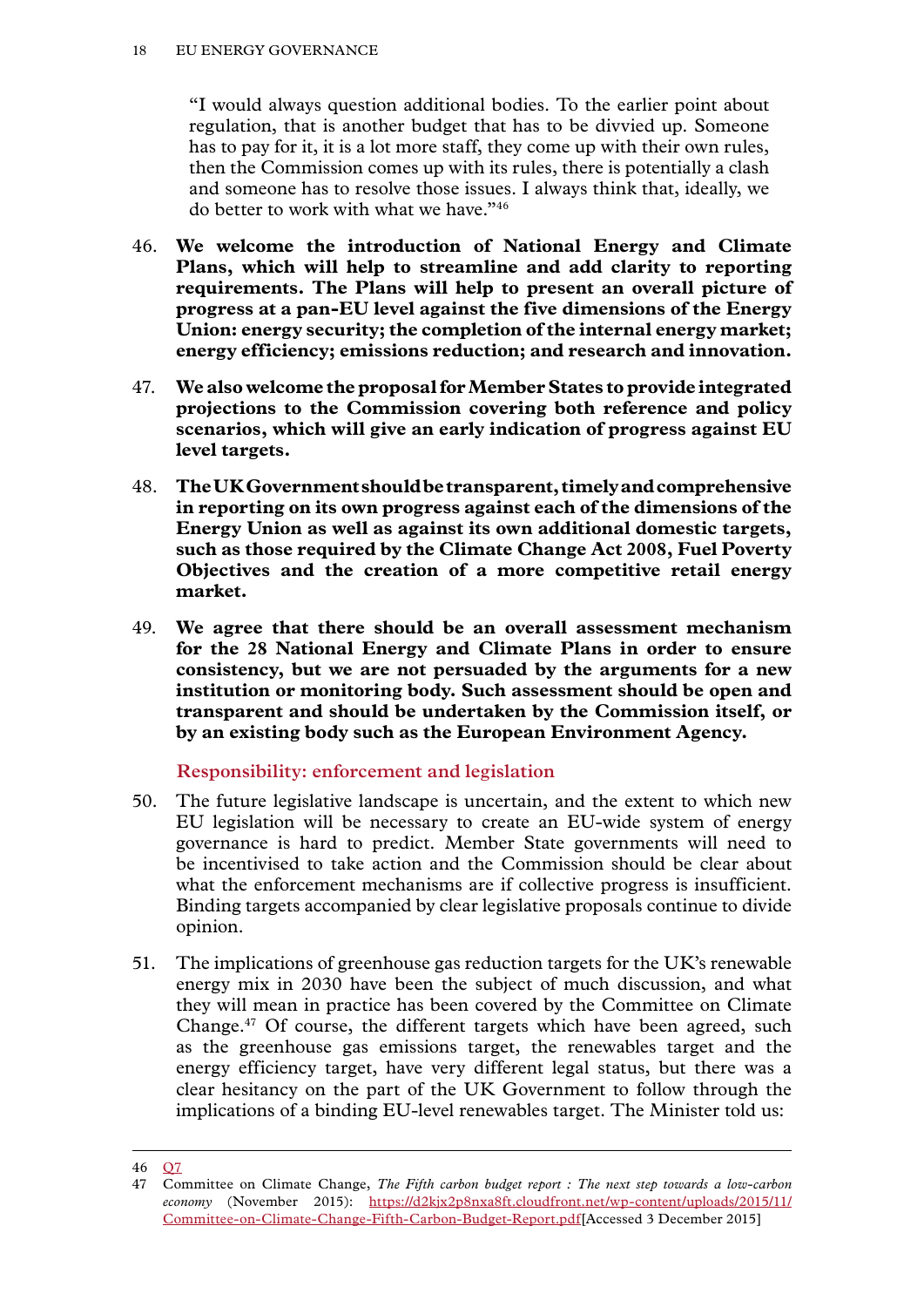"The core theme running through my evidence is that member states should be given every bit of leeway to determine their own energy mix and their own way of meeting their legally binding targets. That should not be either second-guessed or presided over by some kind of supra-EU authority telling them what to do."48

The Department of Energy and Climate Change echoed this when it said that "the Government does not currently foresee a need for the governance system to be enshrined in legislation."<sup>49</sup>

52. The Royal Society for the Protection of Birds, on the other hand, insisted that the governance mechanism should be robust:

"In the absence of effectively binding national targets for energy saving and renewables, the governance mechanism will need to be very robust if it is to ensure delivery of the targets in a way that is fit for purpose, affordable and acceptable to the public."50

- 53. The wording of the European Council conclusions in October 2014 was a clear political compromise, with the renewables target binding on the EU but not on individual Member States, with the failure to articulate an enforcement mechanism and with the inherent vagueness of the term 'at least'. Opinion is clearly divided over the consequences of failing to meet the 27% renewables target and the question of enforcement.
- 54. Some witnesses favoured Member State targets,<sup>51</sup> while others were firmly opposed.52 Nevertheless, as long as a binding target lacks a method of enforcement, the integrity of the political agreement will be seriously compromised<sup>53</sup> and the confidence of investors will be weakened.<sup>54</sup> Without 'teeth' there will always be a danger of certain Member States 'freeriding', and there will be less incentive for other Member States to be ambitious.<sup>55</sup>
- 55. **It is clear that legislative proposals in the area of governance would be met with mixed reactions. While unnecessary legislative proposals are to be discouraged, the Commission should not be deterred from proposing measures seeking to guarantee commitments that have already been made, such as the 2030 renewables target.**
- 56. **The EU-wide binding renewables target of at least 27% by 2030 has been agreed with the intention of increasing the diversity of supply and reducing the EU's dependency on imported and domestic fossil fuels. But without an effective, transparent, accountable, and legitimate governance mechanism, the significance of the target is considerably diminished, the incentive to Member States to be ambitious is weakened, and any prospect of achieving the overall objective is jeopardised.**

<sup>48</sup> [Q7](http://data.parliament.uk/writtenevidence/committeeevidence.svc/evidencedocument/eu-energy-and-environment-subcommittee/eu-energy-governance/oral/23813.html)

<sup>49</sup> Written evidence from DECC ([EGV0001](http://data.parliament.uk/writtenevidence/committeeevidence.svc/evidencedocument/eu-energy-and-environment-subcommittee/eu-energy-governance/written/22126.html))

<sup>50</sup> Written evidence from the Royal Society for the Protection of Birds (RSPB) ([EGV0023](http://data.parliament.uk/writtenevidence/committeeevidence.svc/evidencedocument/eu-energy-and-environment-subcommittee/eu-energy-governance/written/22571.html))

<sup>51</sup> Written evidence from IEEP ([EGV0017](http://data.parliament.uk/writtenevidence/committeeevidence.svc/evidencedocument/eu-energy-and-environment-subcommittee/eu-energy-governance/written/22260.html))

<sup>52</sup> Written evidence from DECC ([EGV0001](http://data.parliament.uk/writtenevidence/committeeevidence.svc/evidencedocument/eu-energy-and-environment-subcommittee/eu-energy-governance/written/22126.html))

<sup>53</sup> Written evidence from E3G ([EGV0018\)](http://data.parliament.uk/writtenevidence/committeeevidence.svc/evidencedocument/eu-energy-and-environment-subcommittee/eu-energy-governance/written/22275.html)

<sup>54</sup> Written evidence from Ecologic Institute ([EGV0016](http://data.parliament.uk/writtenevidence/committeeevidence.svc/evidencedocument/eu-energy-and-environment-subcommittee/eu-energy-governance/written/22259.html))

<sup>55</sup> Written evidence from IEEP ([EGV0017](http://data.parliament.uk/writtenevidence/committeeevidence.svc/evidencedocument/eu-energy-and-environment-subcommittee/eu-energy-governance/written/22260.html))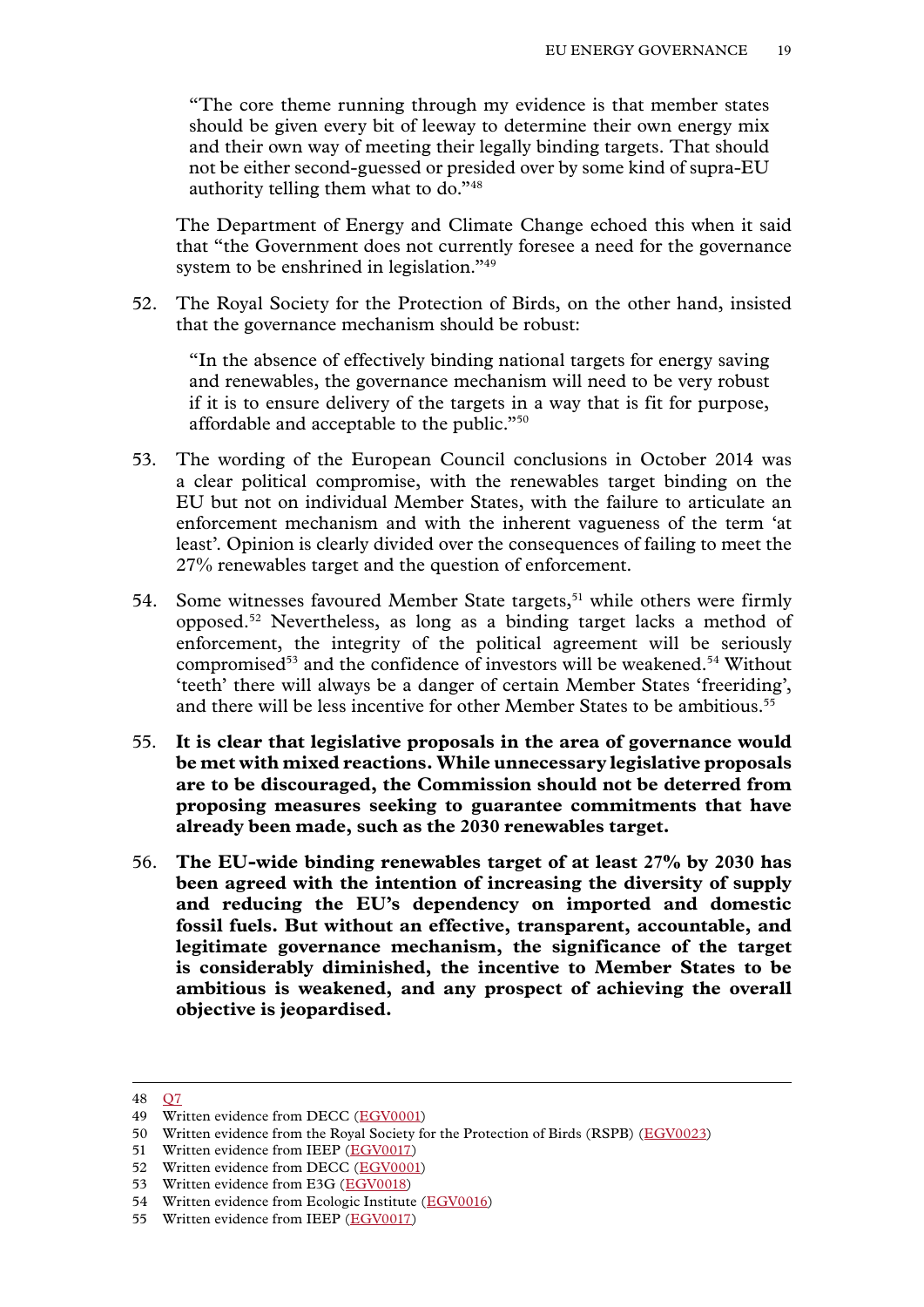#### **Investor uncertainty and the importance of consumers**

- <span id="page-21-0"></span>57. Although there has been a great deal of discussion concerning governance, clear policy direction is lacking. Moreover, there are areas where, despite agreement being reached, there is insufficient political will to implement policy. Failure to commit to long term planning leads to underinvestment in the necessary infrastructure and technology required to complete the internal energy market, increase interconnection, decarbonise and secure supply. Both the Commission and the Council (and therefore the UK Government) have a role in sending much clearer signals to investors. Effecting greater policy certainty should be a key goal of future governance announcements.
- 58. As E3G told us:

"Erratic regulatory regimes and weak governance raise the risk profile for investments and as a result push up financing costs and energy costs for consumers. This is not a problem that can be resolved within national boundaries alone: the interconnected nature of the European energy system means that states are affected by the decisions of their neighbours. In this context, it is in the interest of all member states to have a stable and workable governance regime in place that enables predictability of outcomes. This requires a governance system underpinned by a firm legal basis."56

59. Energy developments in one region are increasingly affecting energy decisions taken in another. For example, in March 2011 the German government opted to suspend the operation of eight of its oldest nuclear power plants following the Fukushima accident in Japan. Another example is the proposed Nord Stream 2 gas pipeline from Russia to Germany, through the Baltic Sea.

#### **Box 4: Nord Stream 2 gas pipeline**

The Nord Stream 2 pipeline would run from Russia to Germany, through the Baltic Sea. The project is jointly owned by Gazprom (50%) with 10% each owned by Eon (Germany), Wintershall (Germany), OMV (Austria), Shell (Netherlands) and ENGIE (France).<sup>57</sup> The project has proved to be controversial because of the plan to circumvent Ukraine and central European Member States. In November 2015 Bulgaria, the Czech Republic, Estonia, Hungary, Greece, Latvia, Lithuania, Poland, Romania and Slovakia signed a joint letter calling on the Commission to block the pipeline, arguing that it was contrary to the EU's energy diversification and security policies.<sup>58</sup>

60. As we have already noted, many have argued that the uncertainty surrounding the application at national level of the EU-wide binding 27% target has had an effect on investor confidence. Ecologic Institute argued that the existence of binding national renewable energy targets had increased "investor stability and confidence despite changes in government at national level."59 Firmer and longer term policy signals are needed.

<sup>56</sup> Written evidence from E3G ([EGV0018\)](http://data.parliament.uk/writtenevidence/committeeevidence.svc/evidencedocument/eu-energy-and-environment-subcommittee/eu-energy-governance/written/22275.html)

<sup>57</sup> Nord Stream 2, 'Gazprom and ENGIE modify Nord Stream 2 shareholdings, equalizing EU-Russian ownership': [http://www.nord-stream2.com/press-info/news/gazprom-and-engie-modify-nord-stream-](http://www.nord-stream2.com/press-info/news/gazprom-and-engie-modify-nord-stream-2-shareholdings-equalizing-eu-russian-ownership-6/)[2-shareholdings-equalizing-eu-russian-ownership-6/](http://www.nord-stream2.com/press-info/news/gazprom-and-engie-modify-nord-stream-2-shareholdings-equalizing-eu-russian-ownership-6/) [Accessed 3 December 2015]

<sup>58</sup> Barbara Lewis, 'Ten EU nations say Nord Stream gas extension not in EU interests', *Reuters*  (27 November 2015): [http://in.reuters.com/article/2015/11/27/ukraine-crisis-nordstream](http://in.reuters.com/article/2015/11/27/ukraine-crisis-nordstream-idINL8N13L4MG20151127)[idINL8N13L4MG20151127](http://in.reuters.com/article/2015/11/27/ukraine-crisis-nordstream-idINL8N13L4MG20151127) [Accessed 3 December 2015]

<sup>59</sup> Written evidence from Ecologic Institute ([EGV0016](http://data.parliament.uk/writtenevidence/committeeevidence.svc/evidencedocument/eu-energy-and-environment-subcommittee/eu-energy-governance/written/22259.html))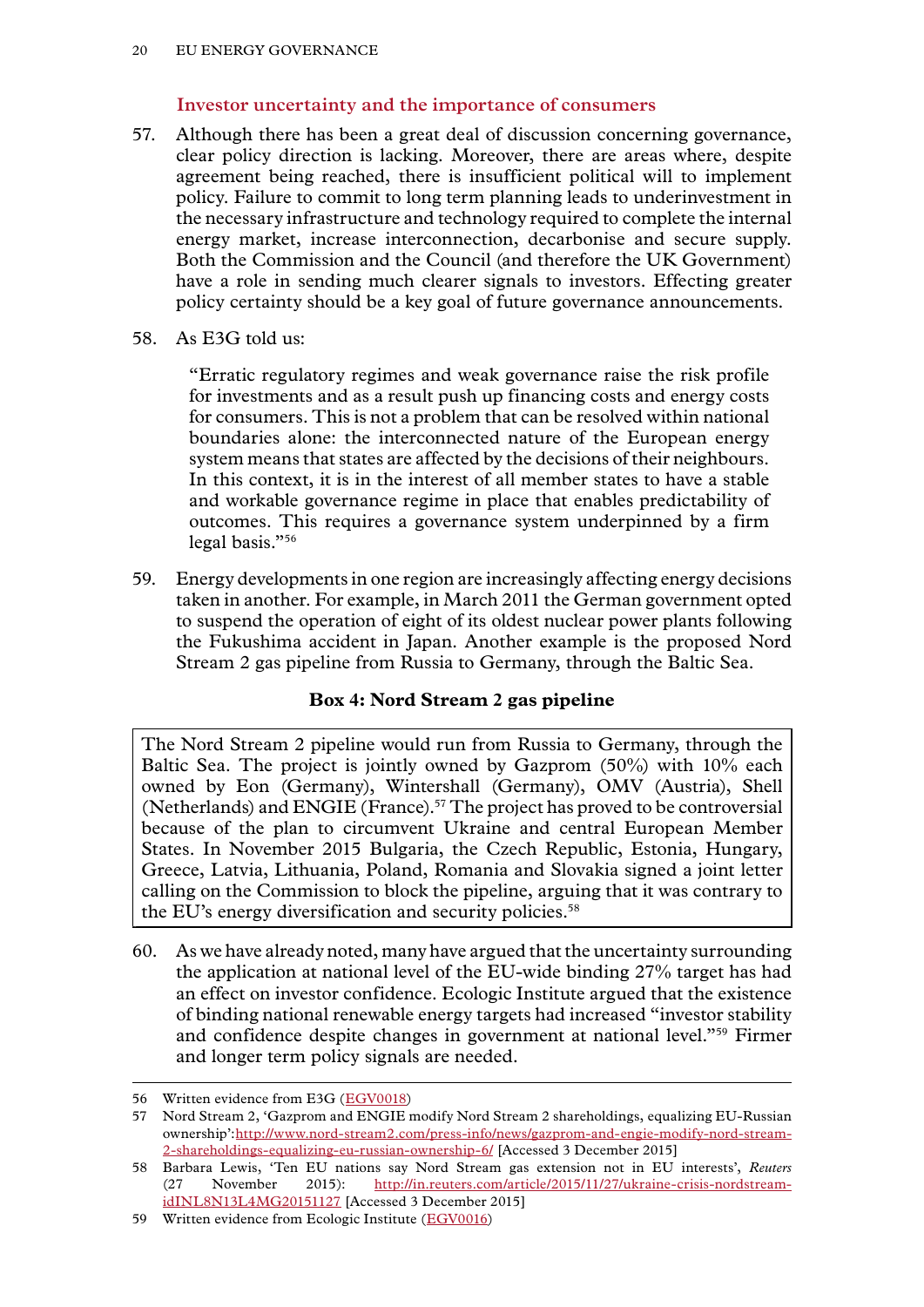- 61. **Like all investors, those who invest in energy need clear medium and long term policy signals. The European Council should, with the Commission, present a much clearer timetable for the establishment of the energy governance framework.**
- 62. **Rapid and unexpected changes in policies, even if they are designed to encourage investment, create policy uncertainty and may undermine investor confidence.**
- 63. **The UK Government should be clear about its own renewable energy strategy and target for 2030 as part of its decarbonisation and energy security objectives. This will help create investor confidence and protect jobs at a time of uncertainty.**
- 64. **The European Council should not only reiterate the binding targets agreed in October 2014, but should also call on the Commission to propose monitoring and enforcement mechanisms that act as a guarantor for the agreement and ensure that Member States share the effort equitably. Maintaining the integrity of the agreement is essential for securing investor confidence.**
- 65. Any governance discussions should take account of all consumers, including domestic users, SMEs and heavy energy users. As the Minister explained:

"Keeping the bills down is incredibly important for consumers. As we have seen only recently with the steel industry, which has cited energy costs as one of the reasons for its problems, it is a very real consideration. Bills for consumers and businesses must always be a vital part of our consideration."60

- 66. Affordability is one of the three pillars of the energy trilemma. For business and industrial users it can determine their competitiveness, and for individuals fuel can represent a significant proportion of household expenditure. Communicating the potential benefits of cross border energy co-operation and interconnection, in terms of price as well as energy security, is important. At the same time, new technologies such as smart meters and market mechanisms such as dynamic pricing can provide individuals with the tools they need to become more active consumers.
- 67. The Government's focus on real consumer priorities should not be forgotten in more elevated discussions with policy makers outside the UK. Similarly, the Commission should ensure that consumer benefits are articulated in governance proposals. Tim Abraham told us:

"Consumers will be quite a big focus of the work that the Commission is now doing on energy markets and its market reform. Indeed, Ministers will be discussing the consumer angle of market design at the next Energy Council. I think that you will find that consumers, the effect on consumers, the potential for smart ways of helping consumers and so on will be an important plank in the energy union."<sup>61</sup>

68. **Consumer interests should not be segregated in energy policy, and the interests of industrial, business and domestic consumers should be considered in energy governance framework discussions. The UK** 

<sup>60</sup> [Q8](http://data.parliament.uk/writtenevidence/committeeevidence.svc/evidencedocument/eu-energy-and-environment-subcommittee/eu-energy-governance/oral/23813.html)

<sup>61</sup> [Q8](http://data.parliament.uk/writtenevidence/committeeevidence.svc/evidencedocument/eu-energy-and-environment-subcommittee/eu-energy-governance/oral/23813.html)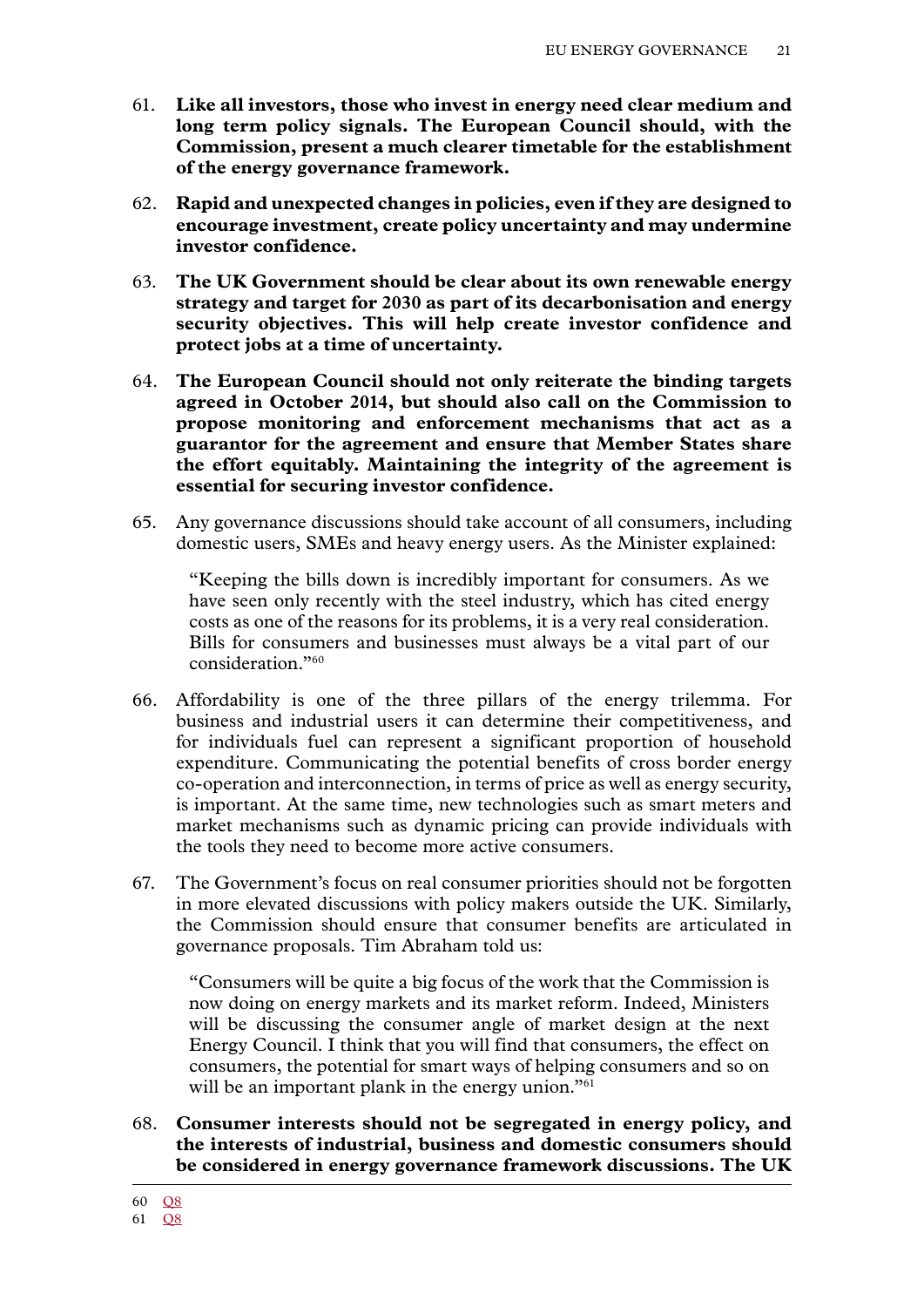**Government should consult stakeholders and consumers during the development of the UK's National Energy and Climate Plan.**

69. **The UK Government should go to greater lengths to explain to consumers the financial and security benefits of a more integrated EU energy market.**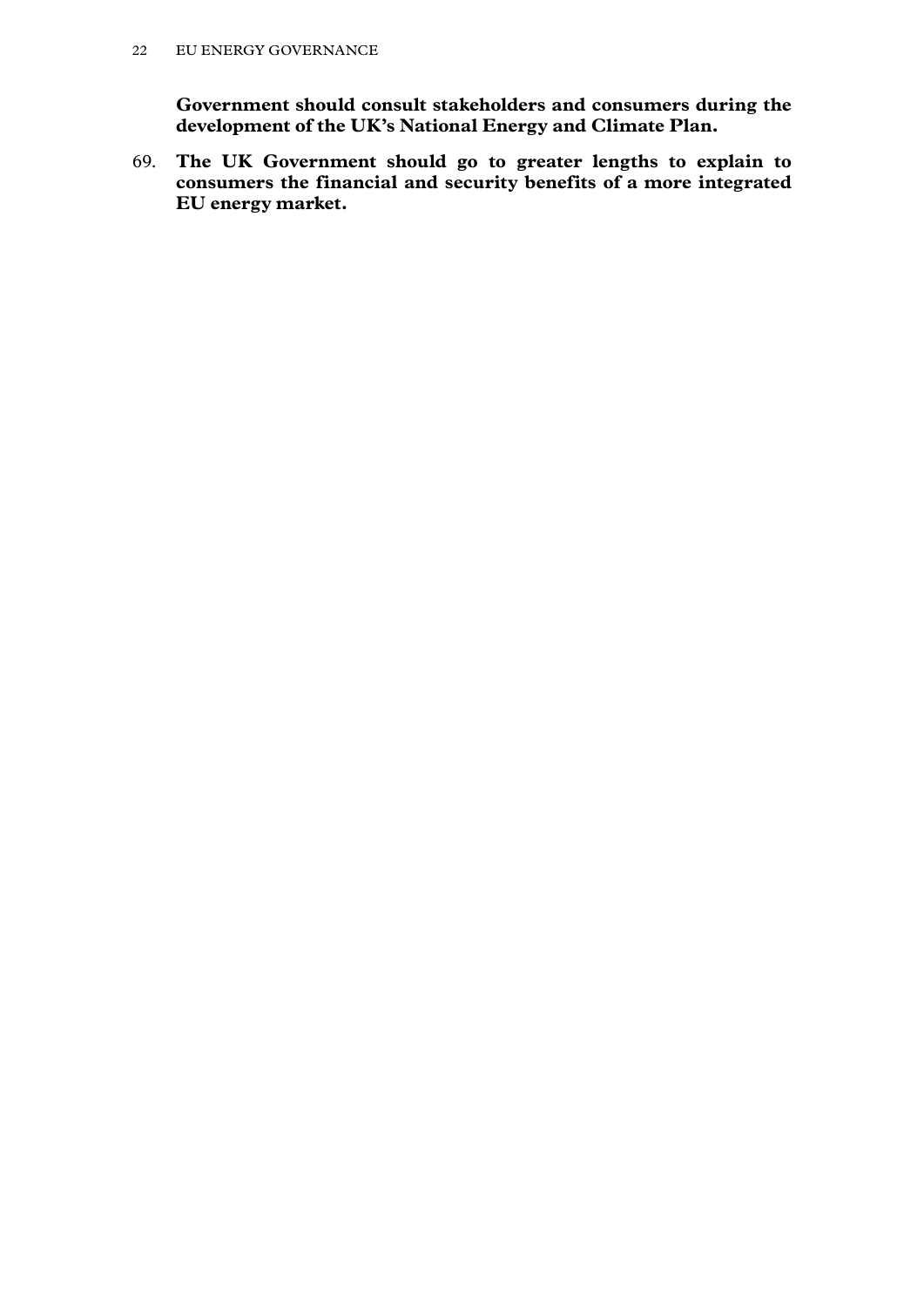#### <span id="page-24-0"></span>**Chapter 3: TOWARDS A NEW GOVERNANCE FRAMEWORK**

#### **Recent developments**

- 70. The recent publication of the State of the Energy Union report, the Commission's guidance on the preparation of Member State National Energy and Climate Plans, and the individual Member State fact sheets, are all positive developments. It is encouraging to see the Commission taking a broad look at progress towards EU-wide targets and longer term goals and measuring progress against each of the Energy Union dimensions.
- 71. The Commission's observation that only one third of Members States have integrated energy and climate plans in place for the period beyond  $2020^{62}$  is striking, and should be remedied through the National Energy and Climate Plans.
- 72. The November Energy Council conclusions noted the importance of a reliable and transparent governance system to monitor and forecast all energy and climate policy objectives and targets. Disappointingly, the conclusions did not articulate the means by which those objectives and targets are to be met when individual Member State efforts fall short.

#### **The role of regional co-operation**

- 73. Our recent report on regional marine co-operation in the North Sea<sup>63</sup> underlined the importance of voluntary co-operation on energy projects at a regional level. The benefits of working together on infrastructure projects such as the North Seas Countries' Offshore Grid initiative (NSCOGI) are clear, but the concept of regional targets in areas such as renewables or interconnection has not been fully explored. Regional co-operation should be seen as an important feature of a governance framework in its own right, but also as a means of achieving intermediate progress towards longer term goals.
- 74. The Commission guidance on the preparation of Member State National Energy and Climate Plans states that: "national plans should … from the outset build on regional consultation."64 We believe that regional co-operation should not just involve cross-border discussions, but should involve regions within Member States such as the devolved administrations in the UK.
- 75. More recently, the November Energy Council noted that:

"enhanced regional co-operation and consultation on issues such as these [infrastructure development, energy and climate policy objectives], where appropriate, will become a cross-cutting and important aspect of the future governance system of the European Union and needs to be facilitated or incentivised."65

<sup>62</sup> Communication from the Commission: State of the Energy Union 2015, [COM \(2015\) 572](https://ec.europa.eu/transparency/regdoc/rep/1/2015/EN/1-2015-572-EN-F1-1.PDF)

<sup>63</sup> European Union Committee, *[The North Sea under pressure: is regional marine co-operation the answer?](http://www.publications.parliament.uk/pa/ld201415/ldselect/ldeucom/137/137.pdf)*, (10th Report, Session 2014–15, HL Paper 137)

<sup>64</sup> Communication from the Commission: State of the Energy Union 2015, [COM \(2015\) 572 Annex 2](http://ec.europa.eu/priorities/energy-union/state-energy-union/docs/annex2-guidance-communication-state-energy-union_en.pdf)

<sup>65</sup> Transport, Telecommunications and Energy Council conclusions: The Governance System of the Energy Union, November 2015: [http://data.consilium.europa.eu/doc/document/ST-14459-2015-](http://data.consilium.europa.eu/doc/document/ST-14459-2015-INIT/en/pdf) [INIT/en/pdf](http://data.consilium.europa.eu/doc/document/ST-14459-2015-INIT/en/pdf) [Accessed 3 December 2015]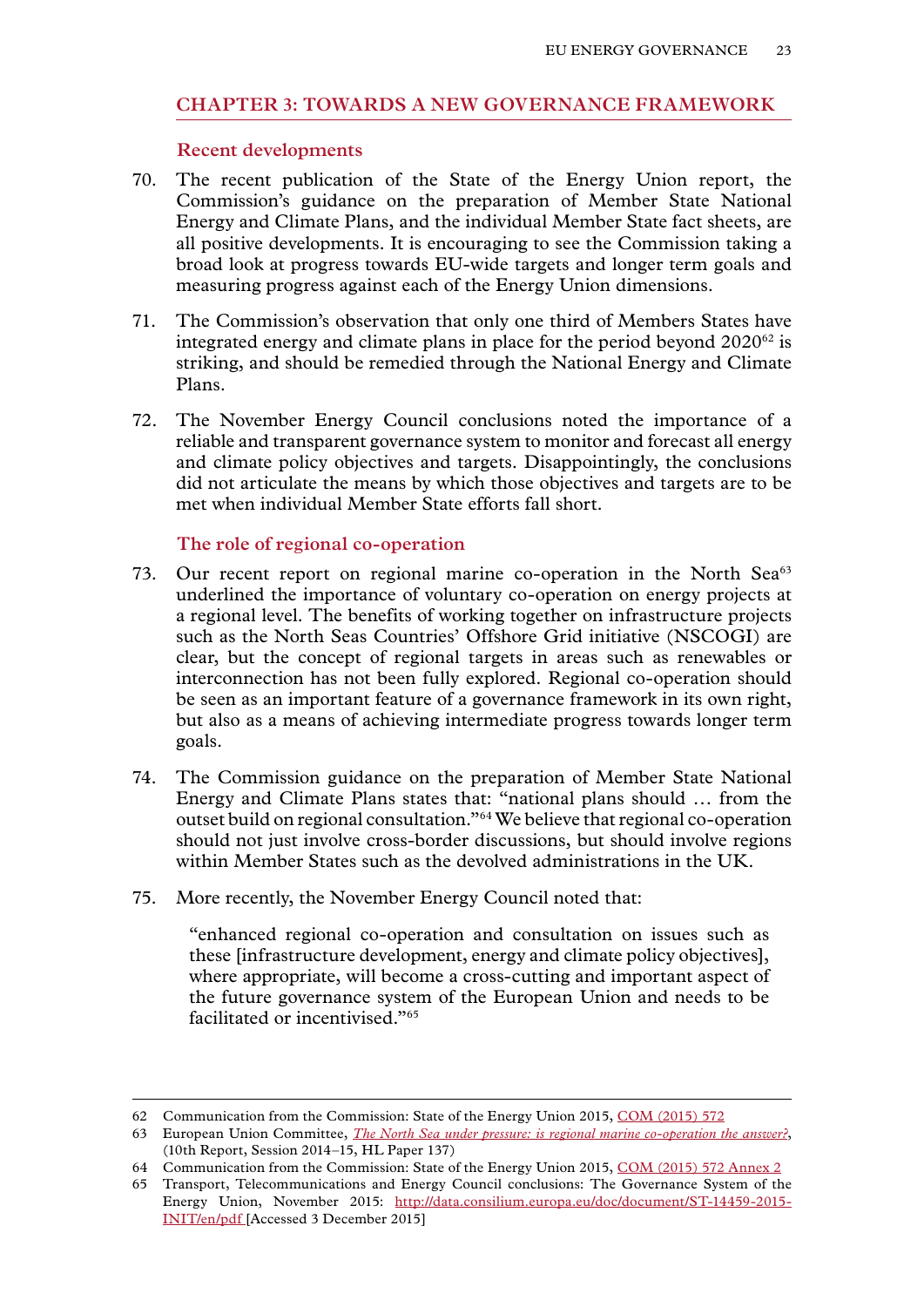#### **Achieving a balance**

- <span id="page-25-0"></span>76. The creation of an energy governance framework that can accommodate different political visions will be challenging. It will be difficult to respect national sovereignty while being ambitious to meet the objectives of the Energy Union, including the targets on greenhouse gas emissions, renewable energy and energy efficiency. In the short term, progress will probably be limited to areas of current agreement, such as reporting mechanisms, rather than those of current disagreement, such as enforcement mechanisms. If the term 'binding' is to have credibility, Member States, including the UK, will have to honour international and EU commitments through their own domestic actions. Moreover, non-binding targets should not be forgotten, such as the indicative 20% energy efficiency target and the aspirational 15% interconnection target.
- 77. EU financial capabilities should be strategically focused to help ensure that agreed EU targets are met. This could include finance made available through the European Structural and Investment Funds, the European Fund for Strategic Investment or the European Investment Bank. For example, further EU funding is likely to be needed in some Member States, including the UK, if the 15% electricity interconnection target for 2030 is to be met.
- 78. Looking to the future, types of governance framework could vary with different timescales. For example, a governance framework looking forward to 2030 may demand features that a framework for 2050 may not require. The Carbon Capture and Storage Association emphasised the importance of a long term perspective was important:

"The new governance mechanism should therefore require Member States to develop National Climate and Energy Plans not only in reference to 2030 but also incorporating a 2050 perspective into all applicable reference scenarios. This will increase the credibility of the Plans and encourage Member States to consider how they will decarbonise a broader range of sectors beyond electricity generation."66

Policy makers should be flexible in approach to timescales but when a target is agreed they should be clear about their obligations.

- 79. **The recent publication of the State of the Energy Union report, the Commission's guidance on the preparation of Member State National Energy and Climate Plans, and the individual Member State fact sheets, are all positive developments. It is encouraging to see the Commission taking a broad look at EU-wide progress against agreed targets and measuring progress against each of the Energy Union dimensions.**
- 80. **We call on the UK Government and other Member States to meet the Commission's deadline for the preparation of the first National Energy and Climate Plans by 2018.**
- 81. **Regional co-operation should be far more prominent in governance discussions. The benefits of communicating and co-operating are clear, and the Commission should require Member States to demonstrate that this has taken place in the preparation of their National Energy and Climate Plans.**

<sup>66</sup> Written Evidence from the Carbon Capture and Storage Association (CCSA) ([EGV0014\)](http://data.parliament.uk/writtenevidence/committeeevidence.svc/evidencedocument/eu-energy-and-environment-subcommittee/eu-energy-governance/written/22252.html)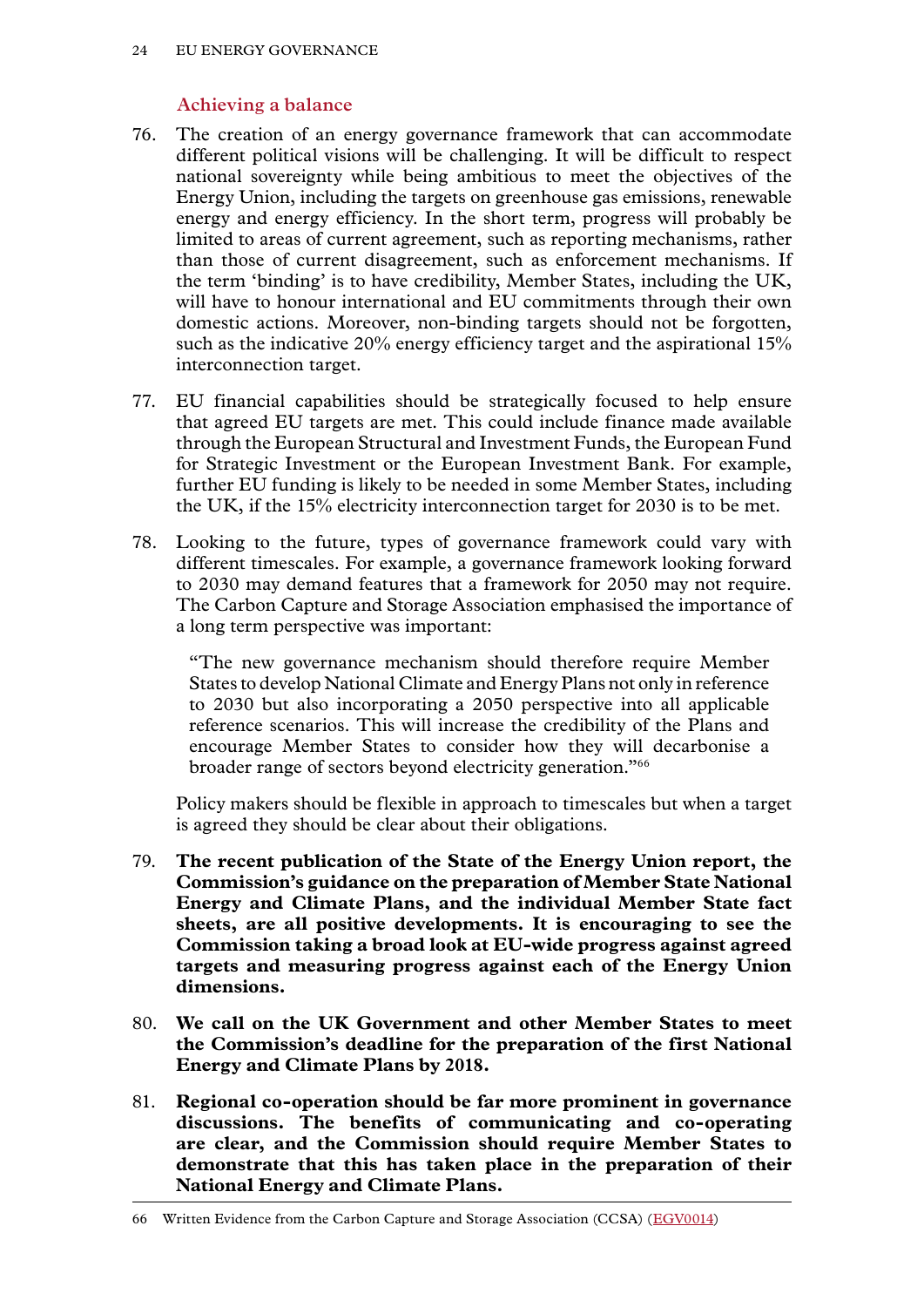- 82. **The Commission should ensure that proposals for a future energy governance framework include legal clarity, a respect for Member State sovereignty, a focus on security of supply, commitment to the consumer, real ambition for decarbonisation and increased regional co-operation.**
- 83. **The Commission and Member States should work together on a governance framework that recognises the different timescales that are involved and ensures policy coherence between short and long term targets and objectives.**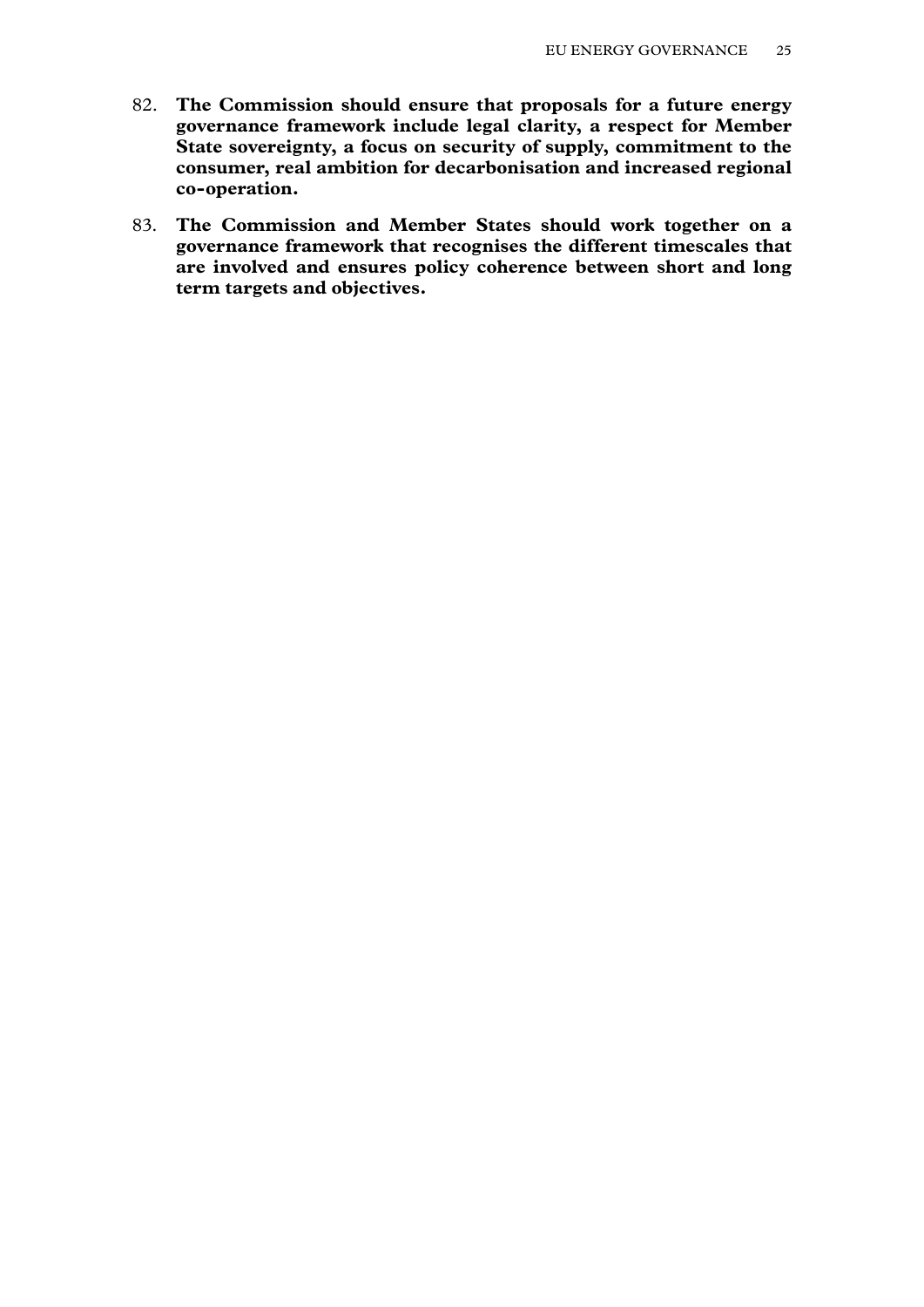# **SUMMARY OF CONCLUSIONS AND RECOMMENDATIONS**

- <span id="page-27-0"></span>1. The differing domestic political situations and energy mixes of Member States result in significant differences in the relative priority afforded to safeguarding energy security, sustainability and competitiveness. Consequently, Member States' visions of an EU energy governance framework are enormously varied. Shifts in the foci of Member States' policies may be caused by both internal factors, such as domestic fuel prices, and external factors, such as a geopolitical crisis that threatens energy security. (Paragraph 25)
- 2. Intelligently designed capacity markets have the potential to improve the security of supply and to reduce relative energy costs for consumers in the long term. In order to do this:
	- a common framework at the EU level should be developed to assess the need for, and means of achieving, common adequacy standards that secure the availability of supply without escalating prices;
	- the Commission and Member States should place more emphasis on regional co-ordination to moderate over-investment in new reserve capacity, while ensuring that there is adequate capacity for the safe operation of the system as a whole;
	- technologies and balancing mechanisms, such as energy storage and demand side measures, should be given equal access to domestic capacity markets; and
	- national capacity markets should be open to cross border mechanisms such as interconnectors and non-domestic generation. (Paragraph 35)
- 3. We welcome proposals that seek to achieve a greater co-ordination and harmonisation of EU capacity markets. Such proposals should aim to mitigate the distortion of competition between capacity providers and the distortion of cross-border trade to ensure adequacy of supply. (Paragraph 36)
- 4. We welcome the introduction of National Energy and Climate Plans, which will help to streamline and add clarity to reporting requirements. The Plans will help to present an overall picture of progress at a pan-EU level against the five dimensions of the Energy Union: energy security; the completion of the internal energy market; energy efficiency; emissions reduction; and research and innovation. (Paragraph 46)
- 5. We also welcome the proposal for Member States to provide integrated projections to the Commission covering both reference and policy scenarios, which will give an early indication of progress against EU level targets. (Paragraph 47)
- 6. The UK Government should be transparent, timely and comprehensive in reporting on its own progress against each of the dimensions of the Energy Union as well as against its own additional domestic targets, such as those required by the Climate Change Act 2008, Fuel Poverty Objectives and the creation of a more competitive retail energy market. (Paragraph 48)
- 7. We agree that there should be an overall assessment mechanism for the 28 National Energy and Climate Plans in order to ensure consistency, but we are not persuaded by the arguments for a new institution or monitoring body. Such assessment should be open and transparent and should be undertaken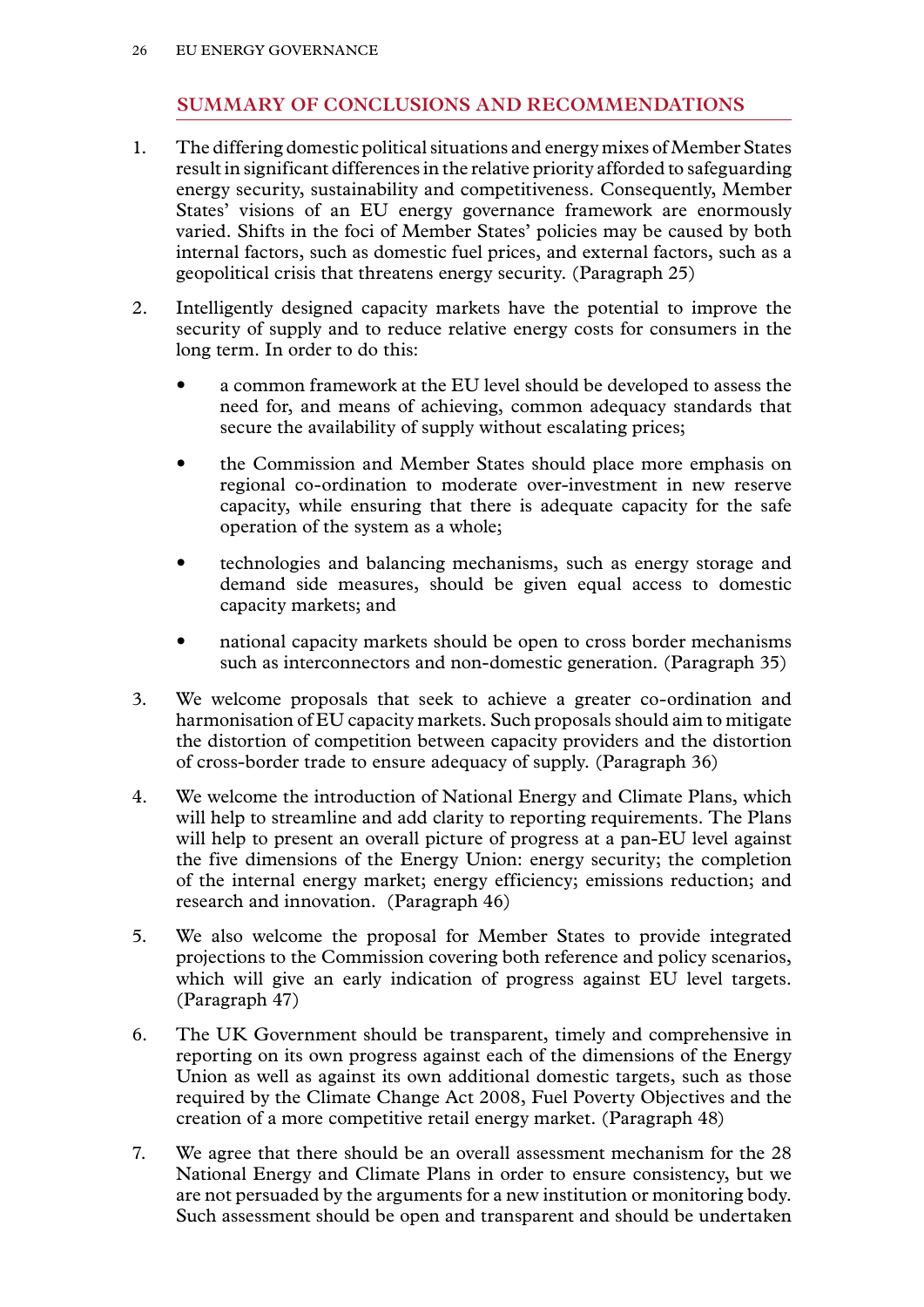by the Commission itself, or by an existing body such as the European Environment Agency. (Paragraph 49)

- 8. It is clear that legislative proposals in the area of governance would be met with mixed reactions. While unnecessary legislative proposals are to be discouraged, the Commission should not be deterred from proposing measures seeking to guarantee commitments that have already been made, such as the 2030 renewables target. (Paragraph 55)
- 9. The EU-wide binding renewables target of at least 27% by 2030 has been agreed with the intention of increasing the diversity of supply and reducing the EU's dependency on imported and domestic fossil fuels. But without an effective, transparent, accountable, and legitimate governance mechanism, the significance of the target is considerably diminished, the incentive to Member States to be ambitious is weakened, and any prospect of achieving the overall objective is jeopardised. (Paragraph 56)
- 10. Like all investors, those who invest in energy need clear medium and long term policy signals. The European Council should, with the Commission, present a much clearer timetable for the establishment of the energy governance framework. (Paragraph 61)
- 11. Rapid and unexpected changes in policies, even if they are designed to encourage investment, create policy uncertainty and may undermine investor confidence. (Paragraph 62)
- 12. The UK Government should be clear about its own renewable energy strategy and target for 2030 as part of its decarbonisation and energy security objectives. This will help create investor confidence and protect jobs at a time of uncertainty. (Paragraph 63)
- 13. The European Council should not only reiterate the binding targets agreed in October 2014, but should also call on the Commission to propose monitoring and enforcement mechanisms that act as a guarantor for the agreement and ensure that Member States share the effort equitably. Maintaining the integrity of the agreement is essential for securing investor confidence. (Paragraph 64)
- 14. Consumer interests should not be segregated in energy policy, and the interests of industrial, business and domestic consumers should be considered in energy governance framework discussions. The UK Government should consult stakeholders and consumers during the development of the UK's National Energy and Climate Plan. (Paragraph 68)
- 15. The UK Government should go to greater lengths to explain to consumers the financial and security benefits of a more integrated EU energy market. (Paragraph 69)
- 16. The recent publication of the State of the Energy Union report, the Commission's guidance on the preparation of Member State National Energy and Climate Plans, and the individual Member State fact sheets, are all positive developments. It is encouraging to see the Commission taking a broad look at EU-wide progress against agreed targets and measuring progress against each of the Energy Union dimensions. (Paragraph 79)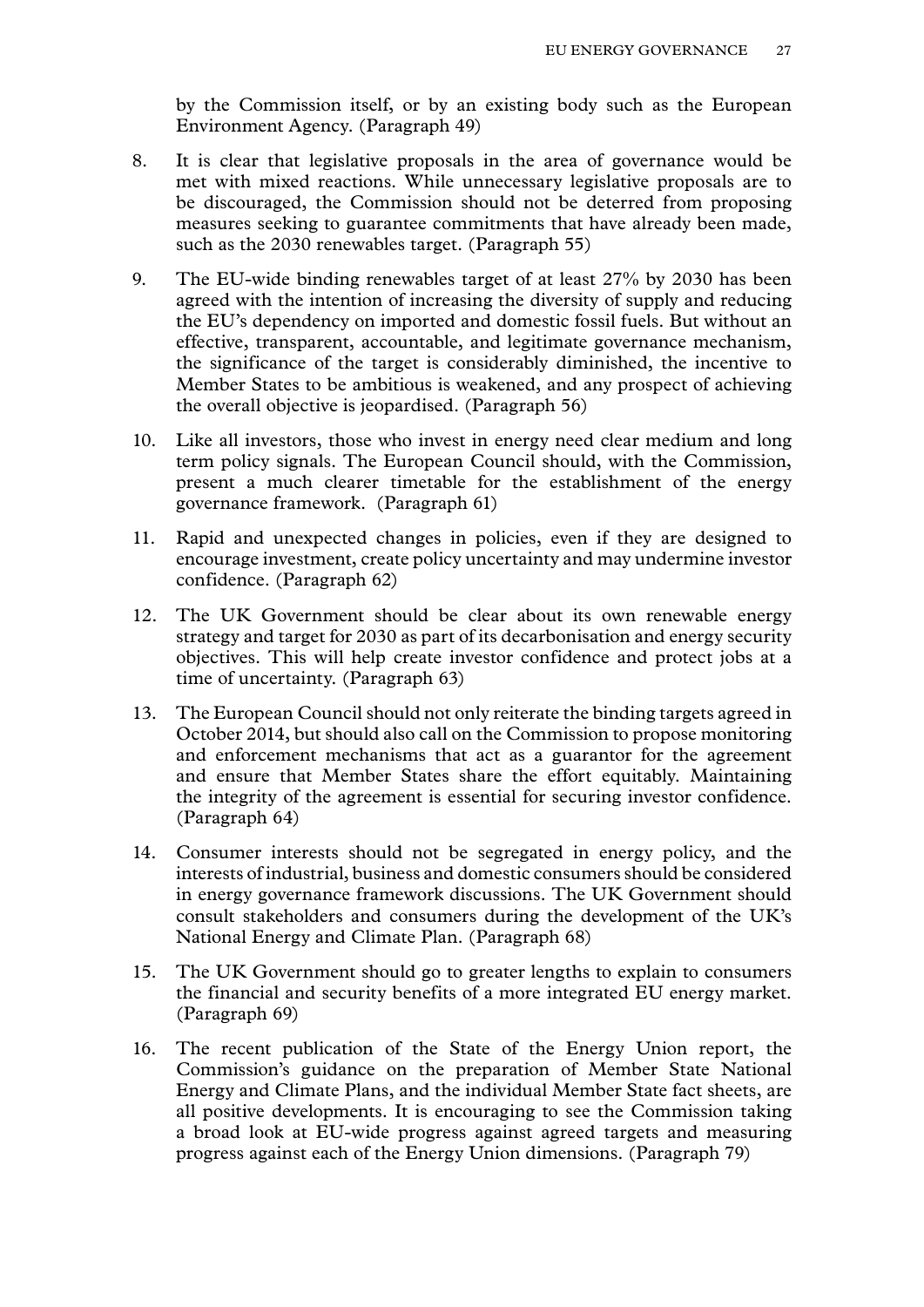- 17. We call on the UK Government and other Member States to meet the Commission's deadline for the preparation of the first National Energy and Climate Plans by 2018. (Paragraph 80)
- 18. Regional co-operation should be far more prominent in governance discussions. The benefits of communicating and co-operating are clear, and the Commission should require Member States to demonstrate that this has taken place in the preparation of their National Energy and Climate Plans. (Paragraph 81)
- 19. The Commission should ensure that proposals for a future energy governance framework include legal clarity, a respect for Member State sovereignty, a focus on security of supply, commitment to the consumer, real ambition for decarbonisation and increased regional co-operation. (Paragraph 82)
- 20. The Commission and Member States should work together on a governance framework that recognises the different timescales that are involved and ensures policy coherence between short and long term targets and objectives. (Paragraph 83)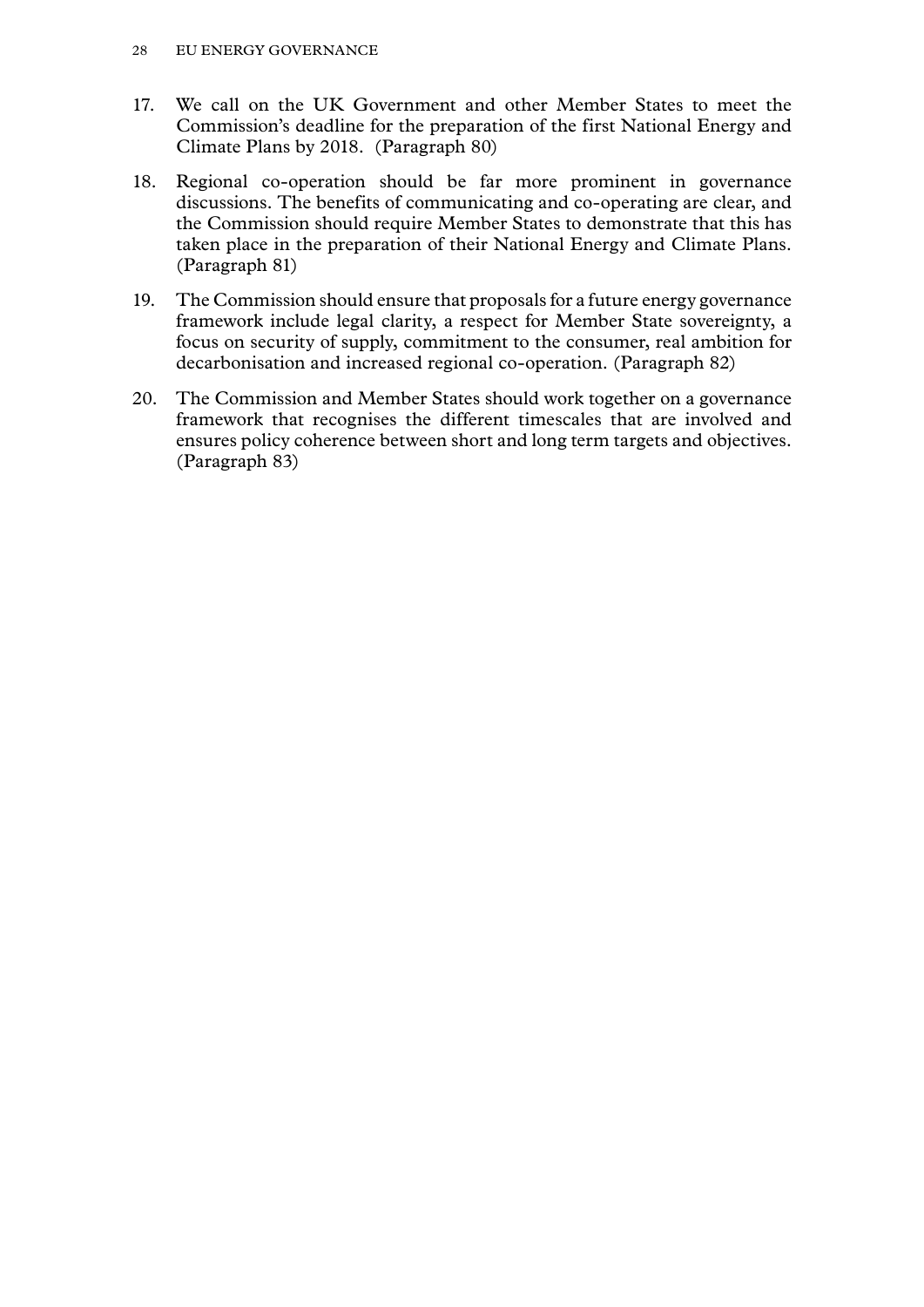# <span id="page-30-0"></span>**Appendix 1: LIST OF MEMBERS AND DECLARATIONS OF INTEREST**

#### **Members**

Baroness Bakewell of Hardington Mandeville Lord Bowness Lord Cunningham of Felling Lord Curry of Kirkharle Viscount Hanworth Lord Krebs Lord Rooker Baroness Scott of Needham Market (Chairman) Lord Selkirk of Douglas Lord Trees Viscount Ullswater Baroness Wilcox

#### **Declarations of Interest**

Baroness Bakewell of Hardington Mandeville *No relevant interests declared* Lord Bowness *No relevant interests declared* Lord Cunningham of Felling *No relevant interests declared* Lord Curry of Kirkharle *Chair, Better Regulation Executive* Viscount Hanworth *Shareholding in Royal Dutch Shell Plc* Lord Krebs *Deputy Chair, Nuffield Foundation Member, Committee on Climate Change Chair, Adaptation Sub-Committee (Sub-Committee of Committee on Climate Change) Chair, Oxford Risk Ltd Scientific Advisor, Marks & Spencer Plc Scientific Advisor, Ajinomoto Inc Scientific Advisor, Wellcome Trust Fellow of the Royal Society Fellow, Academy of Medical Sciences* Lord Rooker *No relevant interests declared* Baroness Scott of Needham Market (Chairman) *No relevant interests declared* Lord Selkirk of Douglas *Chairman of Directors, and Director, Douglas-Hamilton (D Share) Ltd (Potential interest in certain wind turbines) Director, Douglas-Hamilton Investments Ltd which has a 50% interest in Douglas-Hamilton (D Share) Ltd* Lord Trees *No relevant interests declared*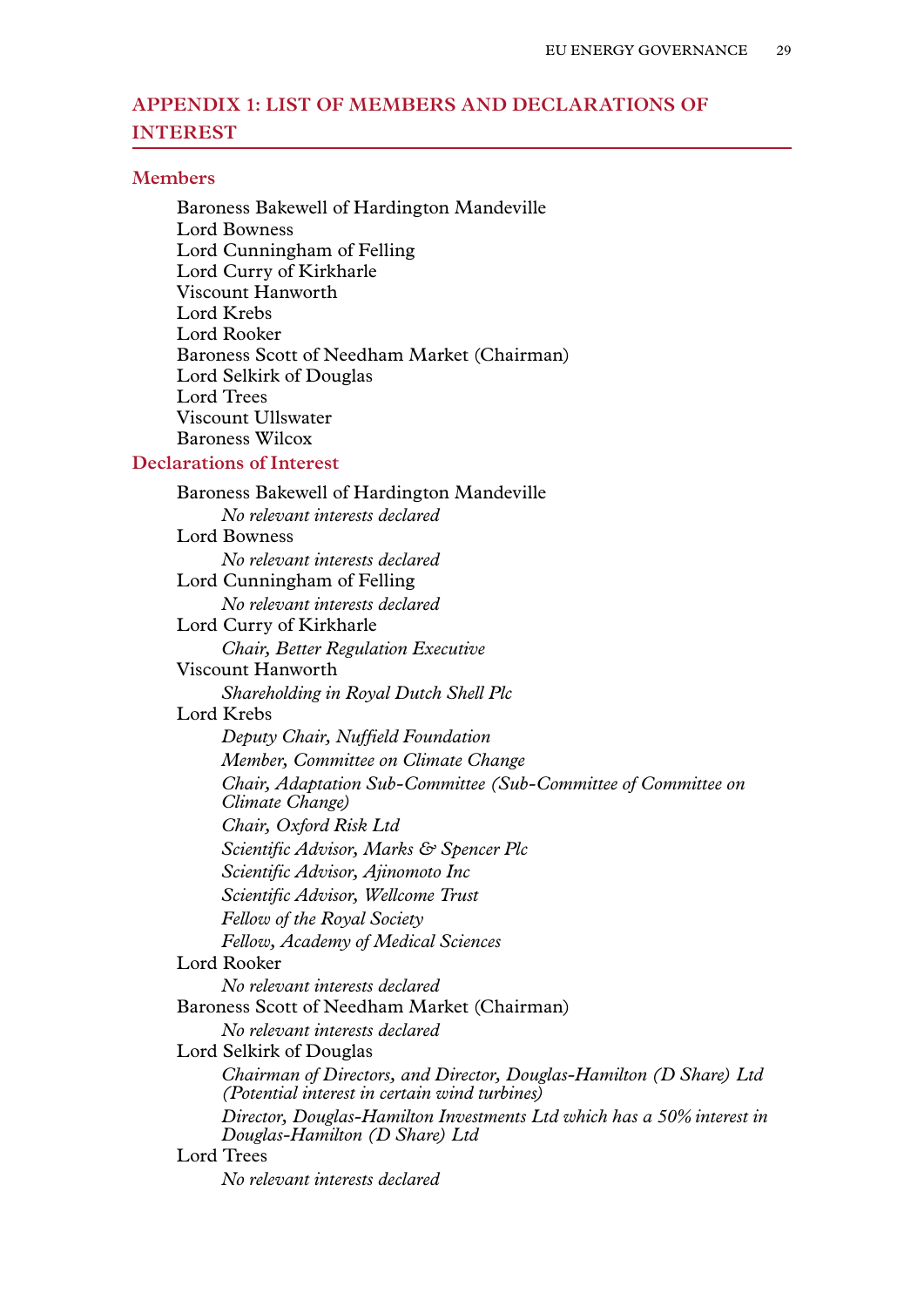Viscount Ullswater

*Paid Director and Trustee of farming estate company in Cumbria Income derived from farming and forestry, quarrying, wind turbines, fishing rights, agri-environmental schemes. Life member of SONE (Supporters of Nuclear Energy) Member of the CLA (Country Land and Business Association)* Baroness Wilcox *No relevant interests declared*

The following Members of the European Union Select Committee attended the meeting at which the report was approved:

Baroness Armstrong of Hill Top Lord Blair of Boughton Lord Borwick Lord Boswell of Aynho (Chairman) Lord Davies of Stamford Baroness Falkner of Margravine Lord Green of Hurstpierpoint Lord Jay of Ewelme Lord Liddle Lord Mawson Baroness Prashar Lord Trees Lord Tugendhat Lord Whitty Baroness Wilcox

During consideration of the report the following Members declared an interest:

| Lord Boswell of Aynho                                                                                |
|------------------------------------------------------------------------------------------------------|
| Shareholding in E.ON                                                                                 |
| Lord Green of Hurstpierpoint                                                                         |
| Discretionary management of shareholdings by Brewin Dolphin                                          |
| Discretionary management of shareholdings by Veritas Asset Management                                |
| Chair, International Advisory Committee of British Chambers of Commerce                              |
| Shareholdings in a wide range of listed companies as listed in the Register of<br>Members' interests |
| Lord Jay of Ewelme                                                                                   |
| Vice Chairman, Business for New Europe                                                               |
| Member, Senior European Experts Group                                                                |
| Shareholding in EDF, Royal Dutch Shell and BG                                                        |
| Lord Tugendhat                                                                                       |
| Shareholdings in Shell, BP and ETFS Commodity Securities (oil trading)                               |
| Lord Whitty                                                                                          |
| Chair of Trustees, Chesshire-Lehmann Fund (charity)                                                  |
| President-elect, Environmental Protection UK (charity)                                               |
| Member of the Advisory Group, National Energy Action (charity)                                       |

A full list of Members' interests can be found in the Register of Lords Interests: [http://www.parliament.uk/mps-lords-and-offices/standards-and-interests/](http://www.parliament.uk/mps-lords-and-offices/standards-and-interests/register-of-lords-interests/) [register-of-lords-interests/](http://www.parliament.uk/mps-lords-and-offices/standards-and-interests/register-of-lords-interests/)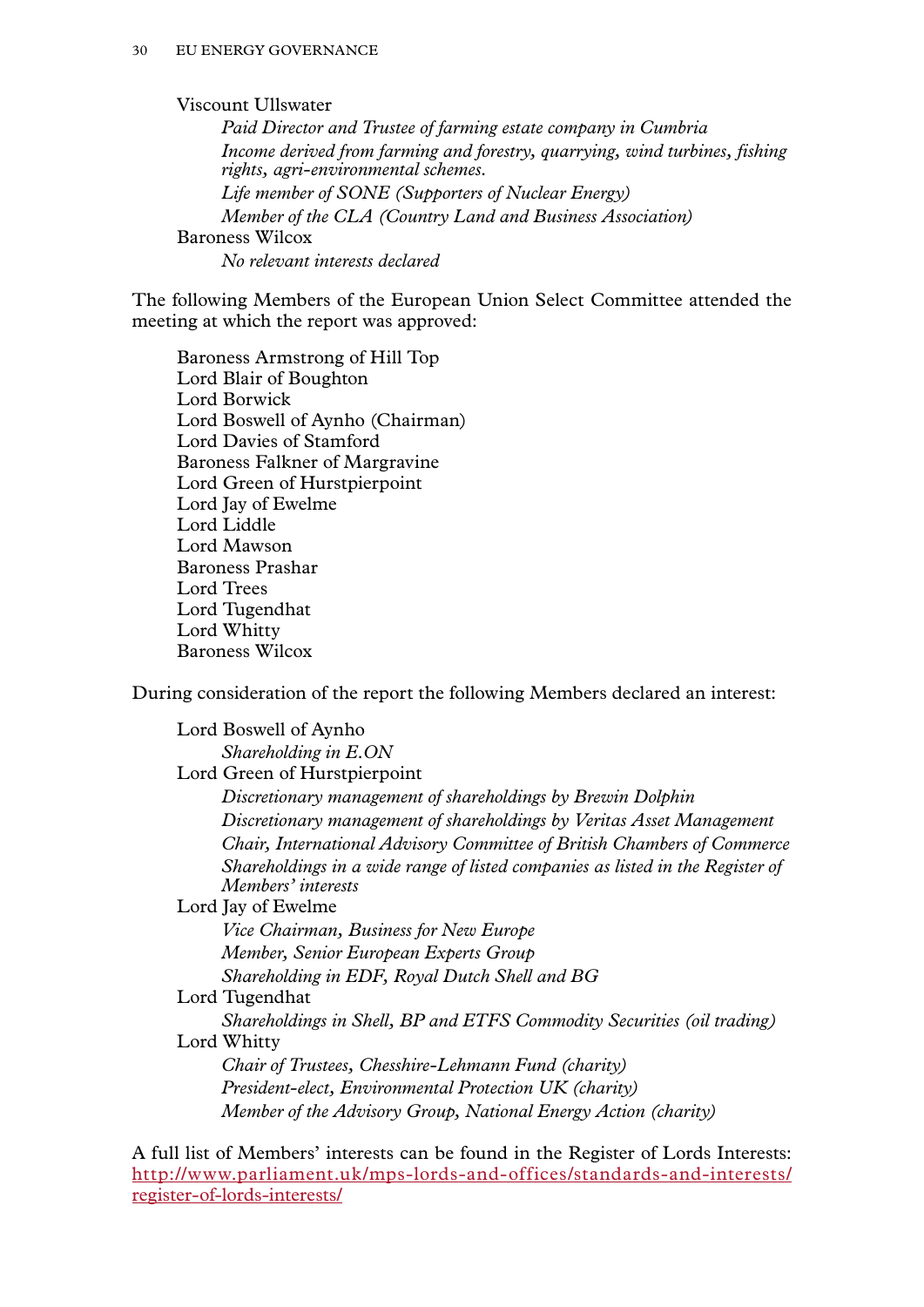The Special Advisor for the inquiry declared the following interests:

Antony Froggatt *No relevant interests declared.*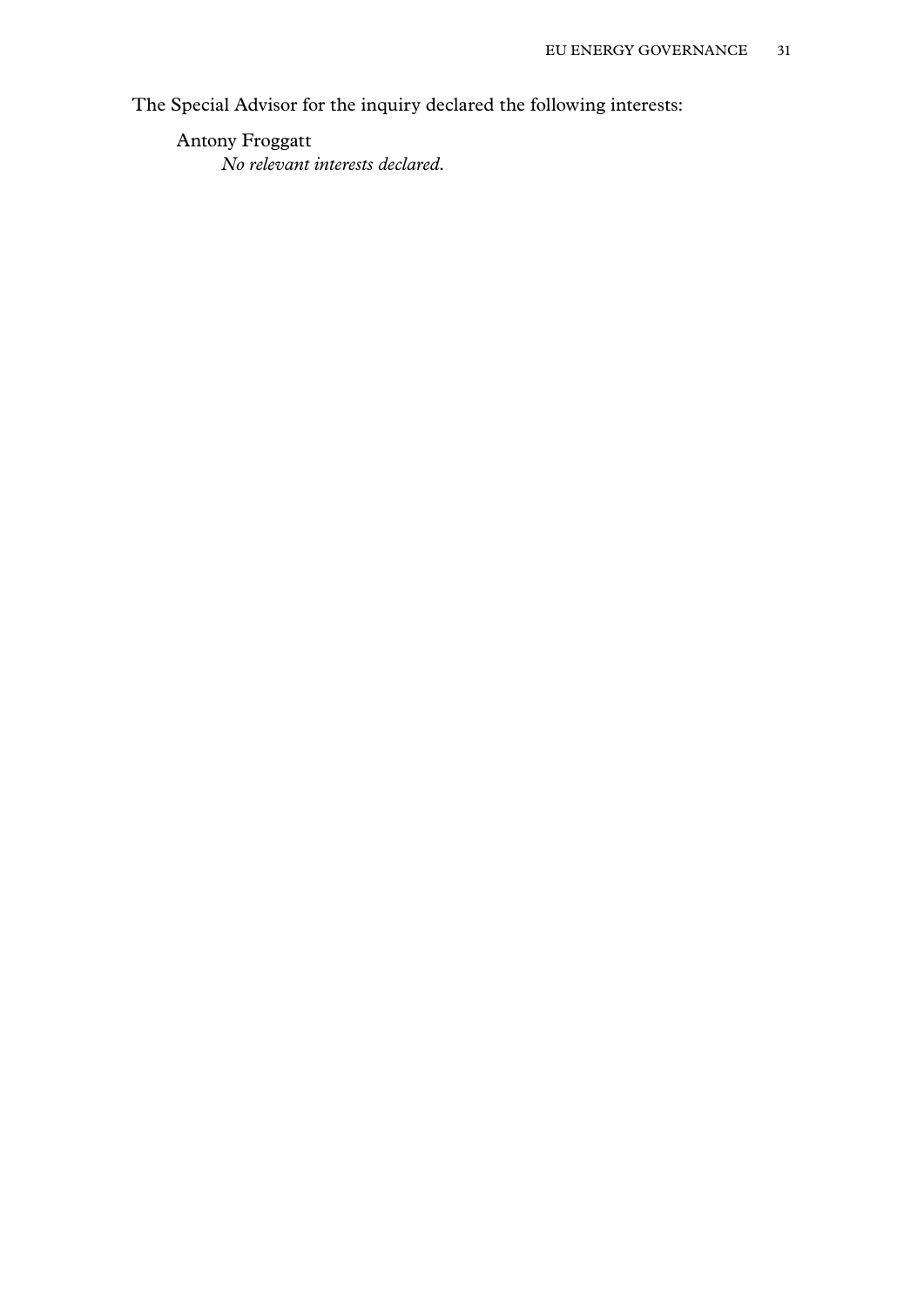# <span id="page-33-0"></span>**Appendix 2: LIST OF WITNESSES**

Evidence is published online at <http://www.parliament.uk/eu-energy-governance> and available for inspection at the Parliamentary Archives (020 7219 3074)

Evidence received by the Committee is listed below in chronological order of oral evidence session and in alphabetical order. Those witnesses marked with \*\* gave both oral evidence and written evidence. The witness marked with  $\star$  gave oral evidence and did not submit any written evidence. All other witnesses submitted written evidence only.

**Oral evidence in chronological order**

| $^\star$ | Andrea Leadsom MP, Minister of State, DECC                   | $OO 1-10$      |
|----------|--------------------------------------------------------------|----------------|
| ★★       | Department of Energy and Climate Change                      |                |
|          | Alphabetical list of all witnesses                           |                |
|          | Dr Anatoule Boute                                            | <b>EGV0004</b> |
|          | Carbon Capture and Storage Association (CCSA)                | <b>EGV0014</b> |
|          | Centrica Plc                                                 | <b>EGV0013</b> |
|          | ClientEarth                                                  | <b>EGV0008</b> |
|          | Dr. Simona Davidescu, Dr Ralitsa Hiteva, Dr. Tomas<br>Maltby | <b>EGV0006</b> |
| ★★       | Department of Energy and Climate Change (QQ1–10)             | <b>EGV0001</b> |
|          | E3G                                                          | <b>EGV0018</b> |
|          | Ecologic Institute                                           | <b>EGV0016</b> |
|          | <b>EDF</b> Energy                                            | <b>EGV0011</b> |
|          | <b>Energy Networks Association (ENA)</b>                     | <b>EGV0007</b> |
|          | Energy and Utilities Alliance (EUA)                          | <b>EGV0005</b> |
|          | Energy UK                                                    | <b>EGV0019</b> |
|          | Greenpeace                                                   | <b>EGV0020</b> |
|          | Institute for European Environmental Policy (IEEP)           | <b>EGV0017</b> |
| $\star$  | Andrea Leadsom MP, Minister of State, DECC<br>$(QQ 1-10)$    |                |
|          | National Grid                                                | <b>EGV0002</b> |
|          | Oil and Gas UK                                               | <b>EGV0021</b> |
|          | Renewable Energy Association (REA)                           | <b>EGV0003</b> |
|          | Renewable Energy Systems Ltd (RES)                           | <b>EGV0022</b> |
|          | Royal Society for the Protection of Birds (RSPB)             | <b>EGV0023</b> |
|          | Scottish Carbon Capture and Storage (SCCS)                   | <b>EGV0010</b> |
|          | Tempus Energy Technology Ltd                                 | <b>EGV0015</b> |
|          | University of Exeter Energy Policy Group                     | <b>EGV0012</b> |
|          | Vattenfall                                                   | <b>EGV0009</b> |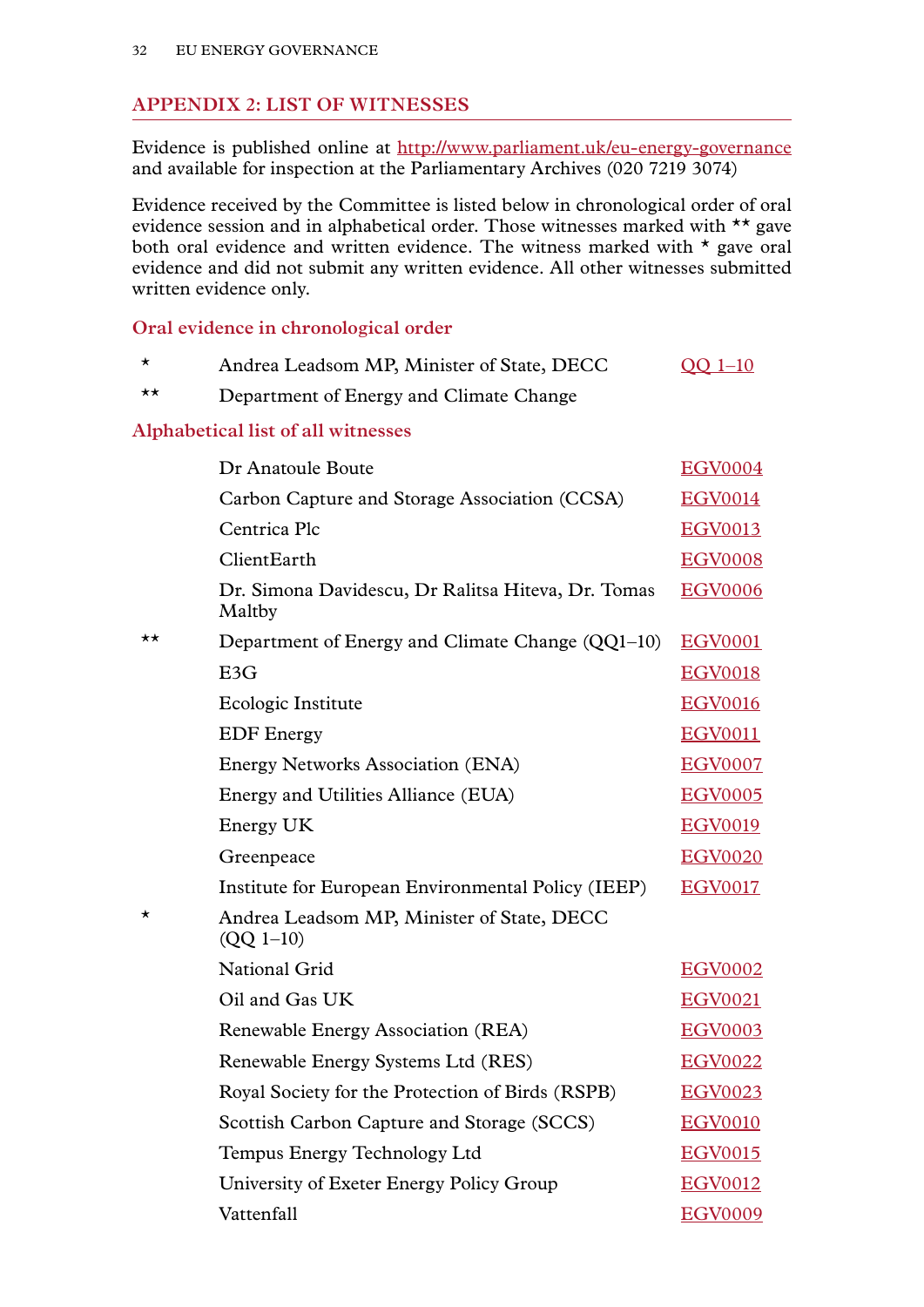# <span id="page-34-0"></span>**Appendix 3: CALL FOR EVIDENCE**

The House of Lords EU Energy and Environment Sub-Committee is conducting an inquiry into *EU Energy Governance*. The Sub-Committee seeks evidence from anyone with an interest.

EU energy governance relates to how the EU institutions and Member States interact, both formally and informally, in order to realise the energy policy objectives of the EU on the one hand and fulfil national aims on the other.

The October 2014 European Council set out a number of principles underpinning climate and energy governance. This should be "a reliable and transparent" system "without any unnecessary administrative burden […] to help ensure that the EU meets its energy policy goals, with the necessary flexibility for Member States and fully respecting their freedom to determine their energy mix."

The 8 June 2015 Energy Council subsequently invited the European Commission to "rapidly present initiatives on the governance system of the Energy Union […], including guidelines on regional cooperation". These should "be developed swiftly [...] and reported to the European Council in December 2015 as a first step to develop the governance system."

At the heart of this debate, we see potential tensions between EU and national objectives. Our aim is to bring these tensions to wider attention than has been the case thus far and to scrutinise the progress of work. On the basis of our evidence, we hope to make a constructive contribution to the debate that will take place at the December European Council and beyond. We will make policy recommendations to the Commission and Member States, including the UK, accordingly.

The Sub-Committee will approach the issue of governance through the lens of two case studies, which illustrate the tensions: capacity mechanisms and renewable energy targets. These will allow the Committee to explore the topic in the context of national energy security on the one hand and national energy mix on the other.

We seek evidence on any aspect of the topic of EU energy governance, and particularly on the following questions:

#### **Case Study One (national energy security): Capacity Mechanisms**

- 1. Capacity mechanisms are being introduced by some Member States in order to assure national security of supply.
	- How might the development of some form of governance system mitigate any impact of separate national capacity mechanisms on the EU's energy policy?
	- How far can co-ordination of such mechanisms go before it becomes politically unacceptable?
	- How has this tension between EU and national objectives been handled thus far?

#### **Case Study Two (national energy mix): Renewable energy targets**

2. The October 2014 European Council agreed that the EU should cut its greenhouse gas emissions by at least 40% by 2030 compared to 1990 and that this should be delivered through a range of measures including renewable energy: "An EU target of at least 27% is set for the share of renewable energy consumed in the EU in 2030. This target will be binding at EU level." This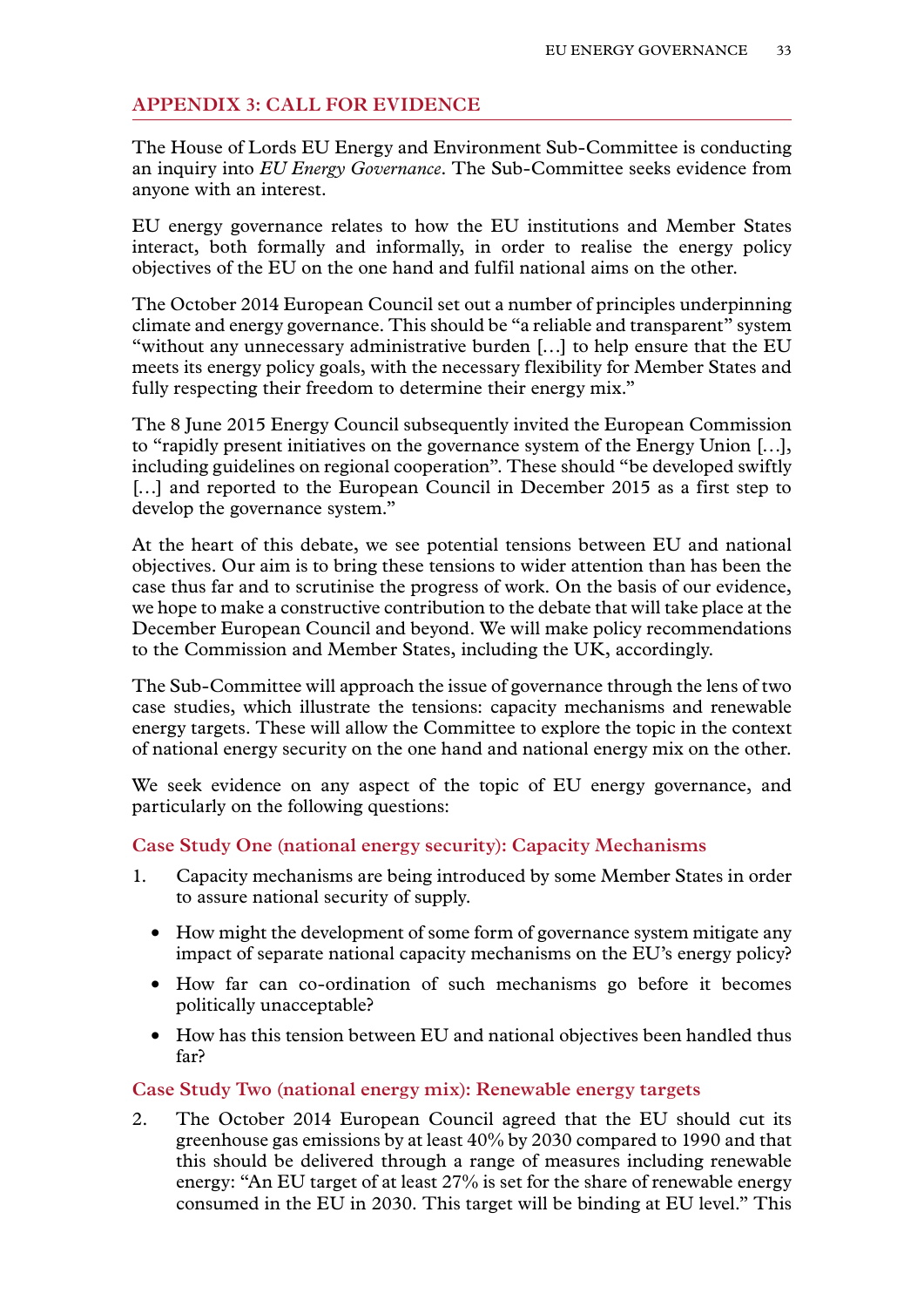contrasts to the 20% renewable target by 2020 which has binding national targets for each Member State.

- How could a governance mechanism assist the EU to deliver its stated policy, including not only the 27% renewables target but the overarching 40% emissions reduction target which relies in part on the renewables target?
- How robust could a governance mechanism be without compromising Member State responsibility for their national energy mix?

#### **Drawing the case studies together: Looking forward**

- 3. What are the implications of a strengthened EU approach to energy governance? What are the implications of not making swift progress towards a new–and clear–governance system?
- 4. If National Energy and Climate Plans were to be the basis for a strengthened governance, who should be responsible for assessment, review and enforcement? How can transparency of that process be assured?
- 5. What role should regional co-operation play in any new governance system? How can regional co-operation help to overcome the potential tensions between national and EU policy objectives?
- 6. Should a new governance framework be enshrined in legislation?

You need not address all these questions in your response.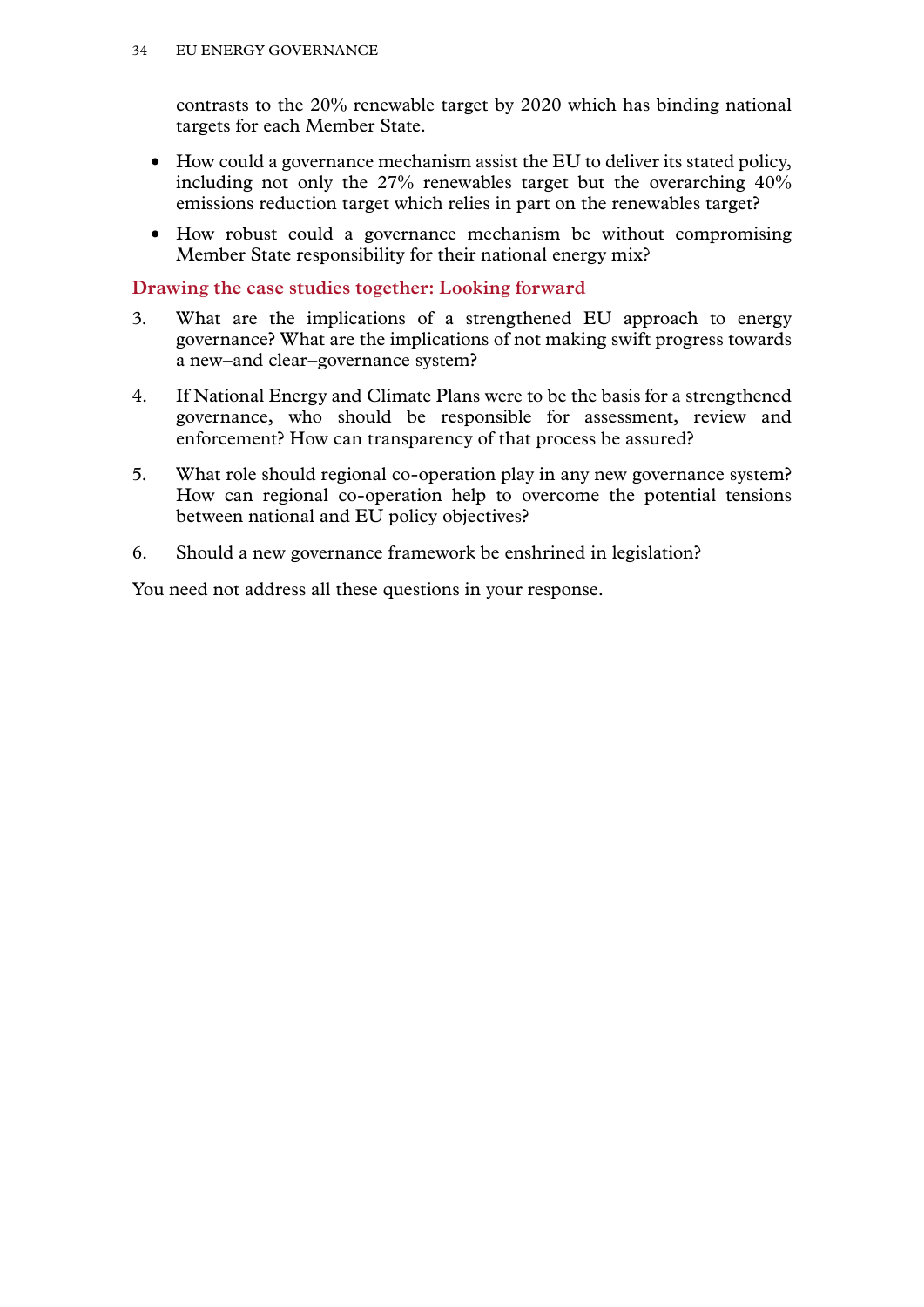#### <span id="page-36-0"></span>**Appendix 4: EU ENERGY GOVERNANCE SEMINAR**

#### **Introduction**

The House of Lords EU Sub-Committee on Energy and Environment hosted a seminar relating to their ongoing inquiry into EU Energy Governance, focusing particularly on two case studies: Capacity Mechanisms in Member States and Renewable Energy Targets. The seminar was attended by Sub-Committee members, representatives of the energy sector, regulators, representatives of the European Commission, the UK Government and invited Member States' representatives and it took place on Thursday 15 October in Westminster. The full list of attendees is shown below. The seminar was held under Chatham House rules. This note summarises core themes and areas of agreement and disagreement, but does not attribute opinions to individual participants.

#### **Capacity mechanisms**

The introduction and role of Capacity Mechanisms (Capacity Markets) were discussed extensively. Some argued capacity markets could play a vital role in balancing new supply dynamics while simultaneously ensuring that sufficient investments were made in the overall level of reliable capacity to provide energy security. The new supply dynamic has been brought about by changing energy supply structures in Member States, whereby an increasing proportion of electricity is supplied by intermittent generators such as wind or solar power and inflexible sources such as nuclear. Cross-border interconnectors would mean that foreign energy supply could support a Member State's energy security, diversifying the electricity supply available during peak demand and system stress. However, there was trepidation from some that Capacity Markets distort price signals and that, once introduced, are hard to discontinue.

There was some disagreement about the preferred level of regulation within Capacity Markets. Some argued that only light-touch agreements on common principles are needed, and that a one size fits all regulatory model would be incompatible with the significant variations in national electricity sectors, national supply mix and infrastructural arrangements. Others believed that it would be more efficient if there were at least a more regional approach, if not a pan-European one, particularly around cross-border security standards and stress peaks in the electricity market.

#### **Renewable energy targets**

There was a substantial debate on the extent to which Renewable Energy Targets are enforceable on a national or EU level. Some participants argued that nationally binding Renewable Energy Targets would have been preferable to the EUwide binding target of at least 27% of energy coming from renewables by 2030. Concerns were expressed about how to ensure that an EU-wide target would be met, as it could not be enforced under EU law, unlike the existing binding national renewables targets for 2020. Some scepticism was raised over the prospect of freeriding among Member States if the collective target was morally or politically binding rather than legally binding.

The lack of enforcement and clarity about how to handle potential shortfalls on the aggregate EU targets were seen by some as barriers to further investment in renewables. Investors would require firmer commitments to renewable targets to engage with the energy market, particularly since, so far, a fully integrated, competitive market with limited barriers to entry and low production costs for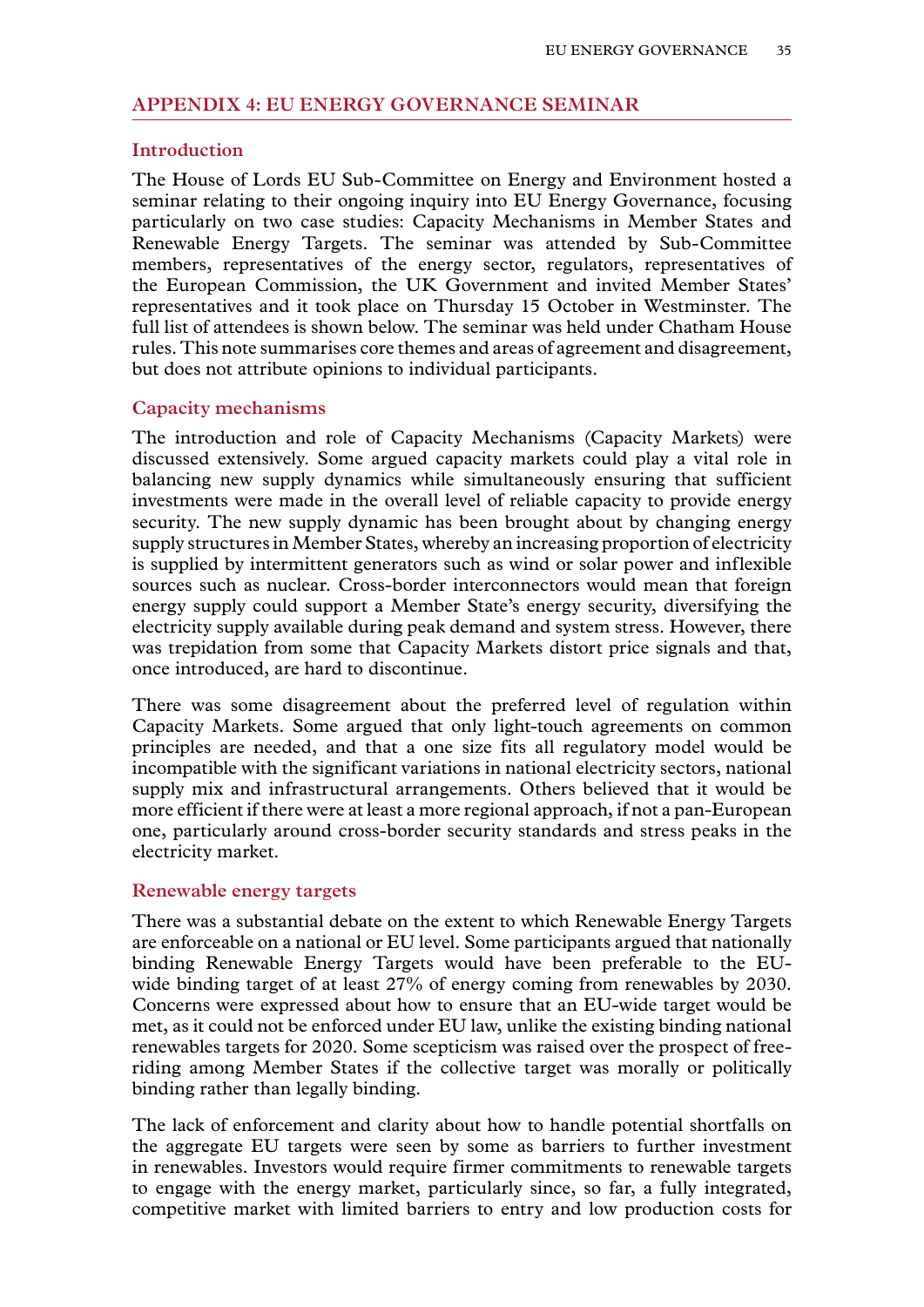renewables is still to be developed. Interconnection and regional co-operation between Member States would assist in the integration of renewables in the single EU energy market. There was a widespread view that a regional approach would offer the possibility of accommodating national circumstances while still creating a more integrated market. It was also suggested that capitalising on other EU policy areas, such as the Digital Single Market or the Capital Markets Union, could bring about significant benefits for investors, consumers and the market as a whole.

#### **Wider governance framework issues**

Going beyond the two case studies of the inquiry, participants discussed the broader issue of Energy Governance.

There was wide agreement that increasing the coherence of existing EU energy regulation under the Energy Union could provide consistent and transparent energy governance in the Union. Several areas of current incoherence in the energy markets were mentioned: geographical incoherence caused by decisions taken in one country appearing less rational on the aggregate than the national level: sectoral incoherence, in particular the incoherence between the standards and assumptions used for different energy types, as well as a substantial incoherence between supply and demand; and temporal incoherence between short-term decision making and the long-term impact these decisions have on the future of the energy market.

It was suggested that a reliable Governance framework could be developed, along the lines of the European Semester, allowing Member States to discuss and agree national targets. Furthermore, it was suggested that the aim of more prescriptive Governance would be not to break down the EU-wide 2030 renewables target into binding national targets, but to provide clarity and commitment for investors.

One suggestion was to enhance the use of National Energy Plans for competitive, secure and sustainable energy by elaborating on these in cooperation with neighbouring Member States (as appropriate), with a strong impetus from the Commission. There was, though, notable disagreement among participants as to whether the assessment of the National Energy Plans should be done by the Commission or by an independent agency. While some argued an independent agency would be better able to assess the robustness of each plan, as well as to advise Member States on future action in an objective manner, others found that the Commission would be well situated in the EU regulatory system to fulfil such a function. Furthermore, some participants were hesitant over enhancing the role of a separate EU agency, given public scepticism towards additional regulatory bodies in the EU. The importance of consumers should also not be forgotten, as they are both users of the system and create the political space for change.

#### **Attendees**

Lord Boswell of Aynho, Chairman of the House of Lords European Union Select Committee

Baroness Scott of Needham Market, Chairman of the House of Lords EU Energy and Environment Sub-Committee

Baroness Bakewell of Hardington Mandeville, Member of the Sub-Committee

Lord Bowness, Member of the Sub-Committee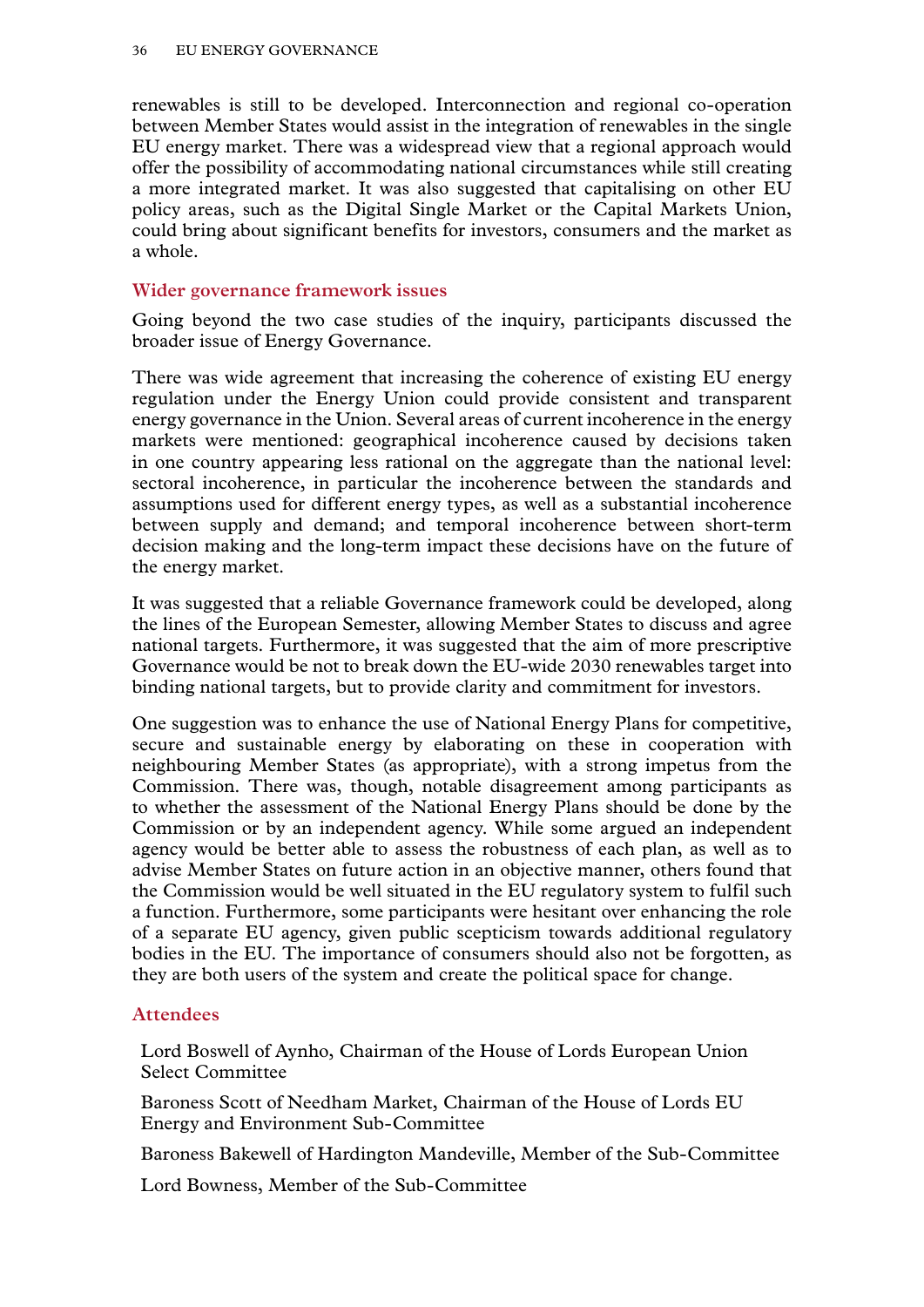Lord Cunningham of Felling, Member of the Sub-Committee

Lord Curry of Kirkharle, Member of the Sub-Committee

Viscount Hanworth, Member of the Sub-Committee

Lord Krebs, Member of the Sub-Committee

Lord Rooker, Member of the Sub-Committee

Lord Selkirk of Douglas, Member of the Sub-Committee

Viscount Ullswater, Member of the Sub-Committee

Baroness Wilcox, Member of the Sub-Committee

Patrick Milner, Clerk to the Sub-Committee

Celia Stenderup-Petersen, Second Clerk to the Sub-Committee

Antony Froggatt, Senior Research Fellow, Chatham House and Specialist Adviser to the Sub-Committee

Peter Handley, Head of the Resource Efficiency Unit at the Secretariat General, European Commission

Tim Abraham, Head of European Policy, DECC

Elaine O'Connell, Security of Electricity Supply Team, DECC

Stephen Kordasch, Counsellor, Deputy Head of the Department of Economic Affairs, Energy and Global Issues, German Embassy, London

Jonathan Gaventa, Director, E3G

Mark Copley, Associate Partner, Ofgem

Josh Roberts, Lawyer, Climate and Energy, ClientEarth

Gwyn Dolben, Head of European Affairs, Energy UK

Gordon Edge, Director of Policy, Renewable UK

Professor Michael Grubb, Professor of International Energy and Climate Change Policy at UCL Institute for Sustainable Resources, editor-in-chief of the journal Climate Policy, and Senior Advisor on Sustainable Energy Policy to Ofgem.

Christian Stenberg, Counsellor, Danish Embassy, London

Rafał Sordyl, Second Secretary, Energy, Climate, Agriculture, Polish Embassy, London

Francesca Manchi, Political Officer, European Commission Representation in the UK, London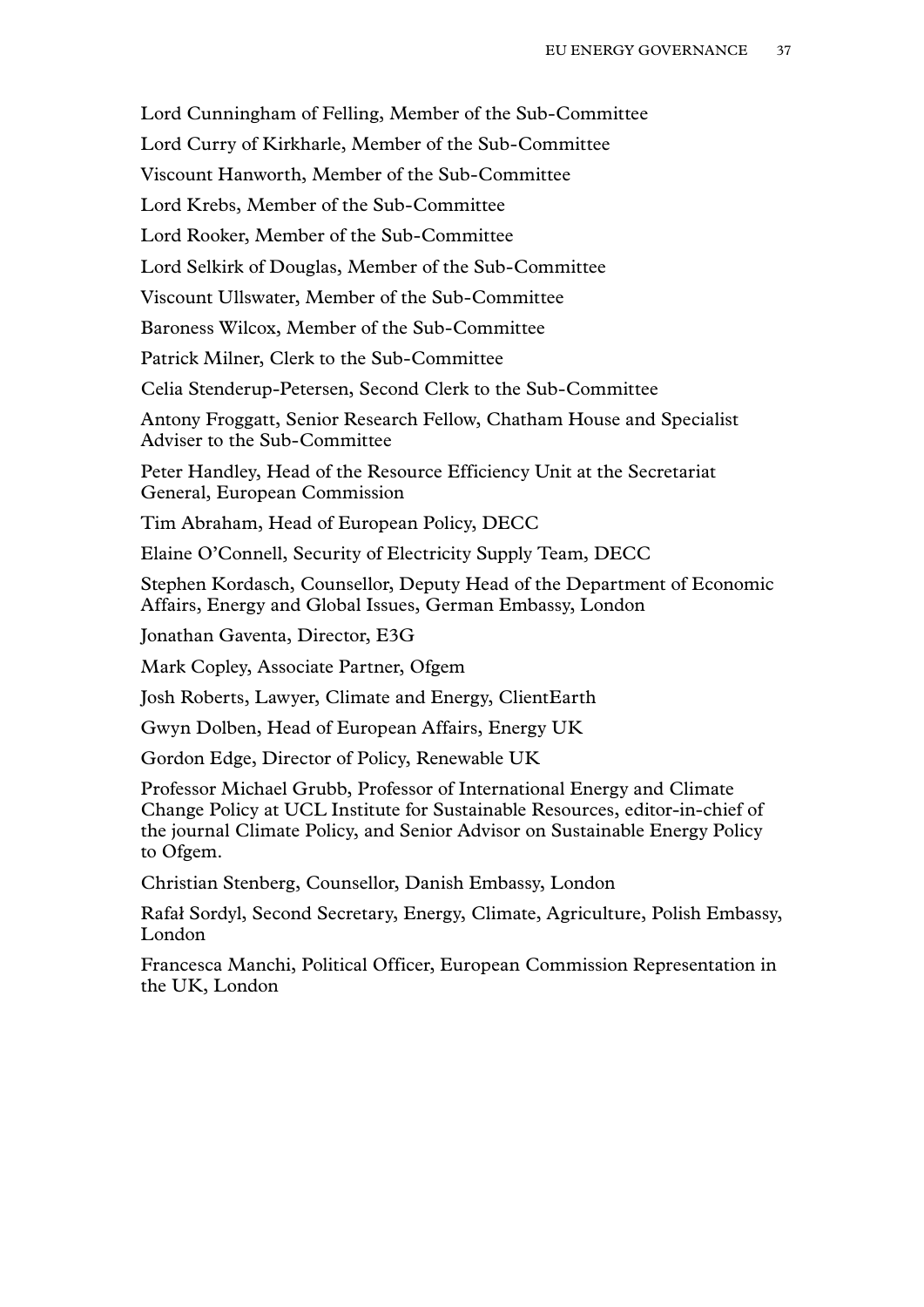# <span id="page-39-0"></span>**Appendix 5: GLOSSARY OF TERMS**

| <b>ACER</b>                                 | The Agency for the Co-operation of Energy Regulators.<br>ACER co-ordinates the work of national regulatory<br>authorities and monitors and reports on developments in<br>European energy markets.                                                                                               |
|---------------------------------------------|-------------------------------------------------------------------------------------------------------------------------------------------------------------------------------------------------------------------------------------------------------------------------------------------------|
| Capacity adequacy<br>assessments            | The annual assessment conducted by OfGem to forecast<br>the UK's energy security supply.                                                                                                                                                                                                        |
| Capacity Markets                            | A long-term wholesale market that assures electricity<br>supply availability where normal, free-market pricing<br>would not incentivise supply. They are also known as<br>Capacity Mechanisms (see Box 2).                                                                                      |
| Carbon Capture<br>and Storage               | Technology that captures waste Carbon Dioxide<br>emissions produced by fossil fuels in energy production,<br>preventing it from entering the atmosphere.                                                                                                                                        |
| The Committee on<br>Climate Change          | An independent, statutory body established under<br>the Climate Change Act 2008 to advise the UK<br>Government and devolved administrations on emissions<br>targets and report to Parliament on progress made to<br>reduce greenhouse gas emissions and preparing for<br>climate change.        |
| Common network<br>codes                     | EU-wide technical rules used to manage cross-border<br>electricity flow.                                                                                                                                                                                                                        |
| Decarbonisation                             | The reduction and removal of Carbon Dioxide emissions<br>from the energy system, potentially through the<br>increased exploitation of low-carbon energy sources, and<br>through technologies such as carbon capture and storage<br>$(CCS)$ .                                                    |
| <b>Electricity Market</b><br>Reform         | The UK Government's programme to respond to the<br>energy 'trilemma' of decarbonisation, security of supply,<br>and value for money for the consumer. It is made up<br>of the Capacity Mechanism, Contracts for Difference<br>the Carbon Price Floor and the Emissions Performance<br>Standard. |
| Energy<br>Governance<br>Framework           | The framework by which the EU institutions and<br>Member States interact in order to meet EU-wide and<br>national energy policy objectives.                                                                                                                                                     |
| <b>Energy Union</b>                         | The European Commission' strategy to work with<br>Member States to provide secure, sustainable,<br>competitive energy.                                                                                                                                                                          |
| Interconnection                             | The physical linking of electricity transmission systems<br>across borders so that cross-border trade in electricity<br>can take place.                                                                                                                                                         |
| <b>National Energy</b><br>and Climate Plans | Under the EU's 2030 Framework for climate and energy,<br>each Member State must produce a National Energy and<br>Climate Plan for 2021–2030 which feeds into long-term<br>energy policy objectives.                                                                                             |